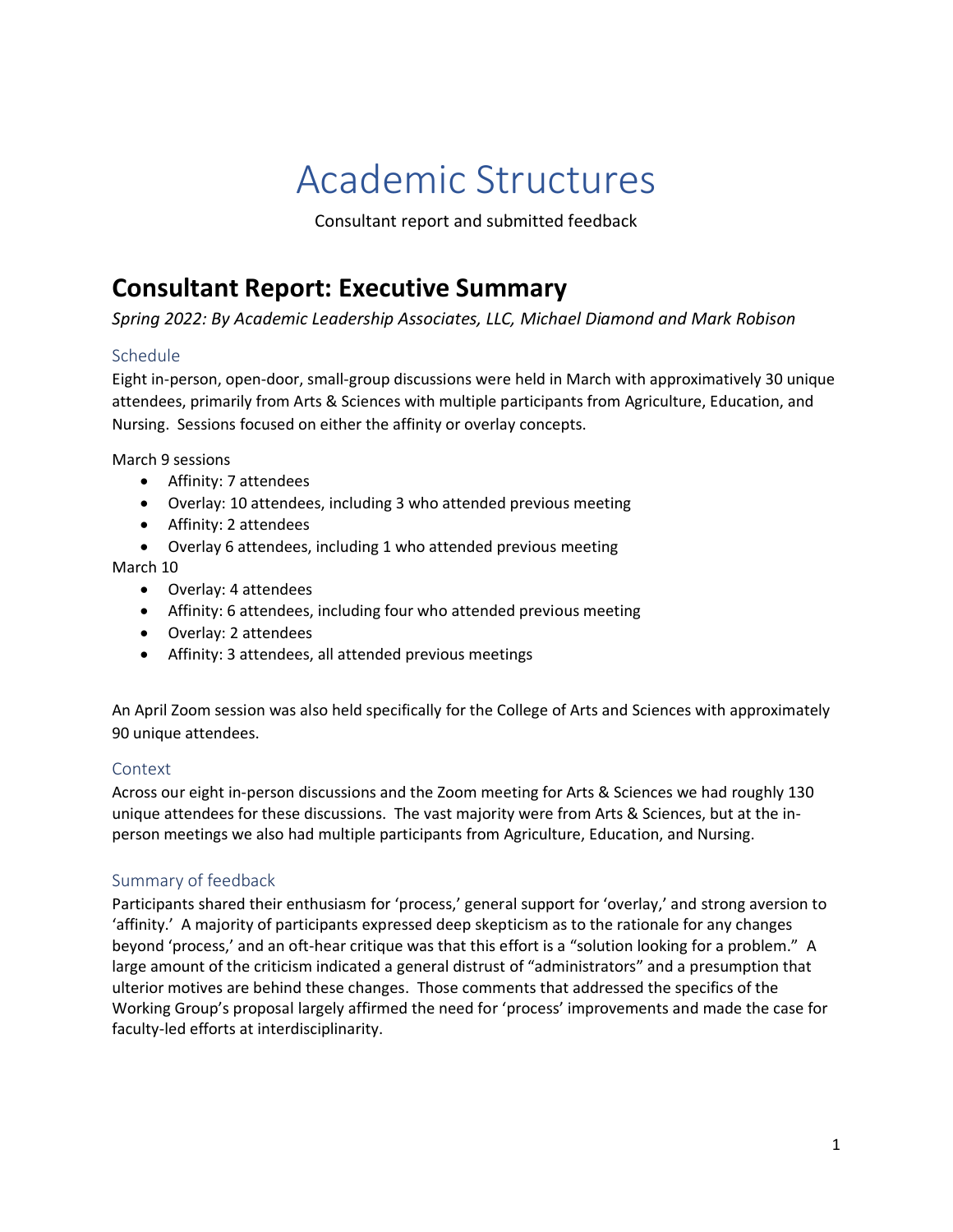The vast majority of attendees argued that all of the barriers to collaboration (or successful faculty work in general) can be solved through the 'process' paradigm. Their suggestions on 'process' largely addressed minimizing bureaucracy and increasing staff support.

While some people argued that 'overlay' is unnecessary because faculty already collaborate widely, most expressed an openness to this approach. The general sentiment was 'overlays' need to be faculty generated and people need sufficient bandwidth to create and nurture these collaborations. Increasing staff support and reducing non-academic burdens on faculty would be a cornerstone of such efforts, as would seed funding to support collaborative work.

Few participants expressed any positive views about the 'affinity' model. In general, faculty presumed the 'affinity' model would lead to closing departments. Those who took the proposals at face-value mostly expressed skepticism that any new configurations would be fundamentally better that the current ones. Faculty from Arts & Sciences consistently argued that the College is already an optimized 'affinity' group and that their co-location in a single, large academic unit is beneficial to all.

## Analysis

A frequent critique of the Working Group report focused on the need for further detail. Many participants noted a desire to see the next iteration of the Working Group's efforts and to have opportunity to comment on those (presumably more detailed) proposals before final decisions are made.

Attendees' guidance for the Working Group mostly focused on the 'overlay' model. The argue that these connections only work when they are generated and driven by faculty. For this to occur mechanisms need to be established to ensure that sharing of grant funding and teaching credit are equitable and attractive across academic units. Early stage funding and release time would be vital. For academic programs, mechanisms for providing cross-college ongoing funding would be necessary. Senior faculty would likely have more social capital and the necessary institutional knowledge to navigate such processes, but junior faculty would need additional support to help them engage in interdisciplinary efforts.

## **Consultant Report: Detailed discussion notes**

*Spring 2022: By Academic Leadership Associates, LLC, Michael Diamond and Mark Robison*

## *March 9, 2022*

Affinity (8:30am – 7 attendees)

- There are many affinities to be formed outside of normal collegiate structures. A question is how we define affinity. Overlay may be more important in connecting people.
- One of the challenges of an institution built around siloed lines is how to set up processes and procedures to allow connections to happen without forcing them. Those processes should be supportive of those connections, not work against them.
- Is it really the case that the notes go to the working group? It is not clear to us what the process is going forward from here. The 'process' option is the most vital piece, because we have to make those systems work.
- How does affinity differ from what we have now, other than pieces being put together in different configurations?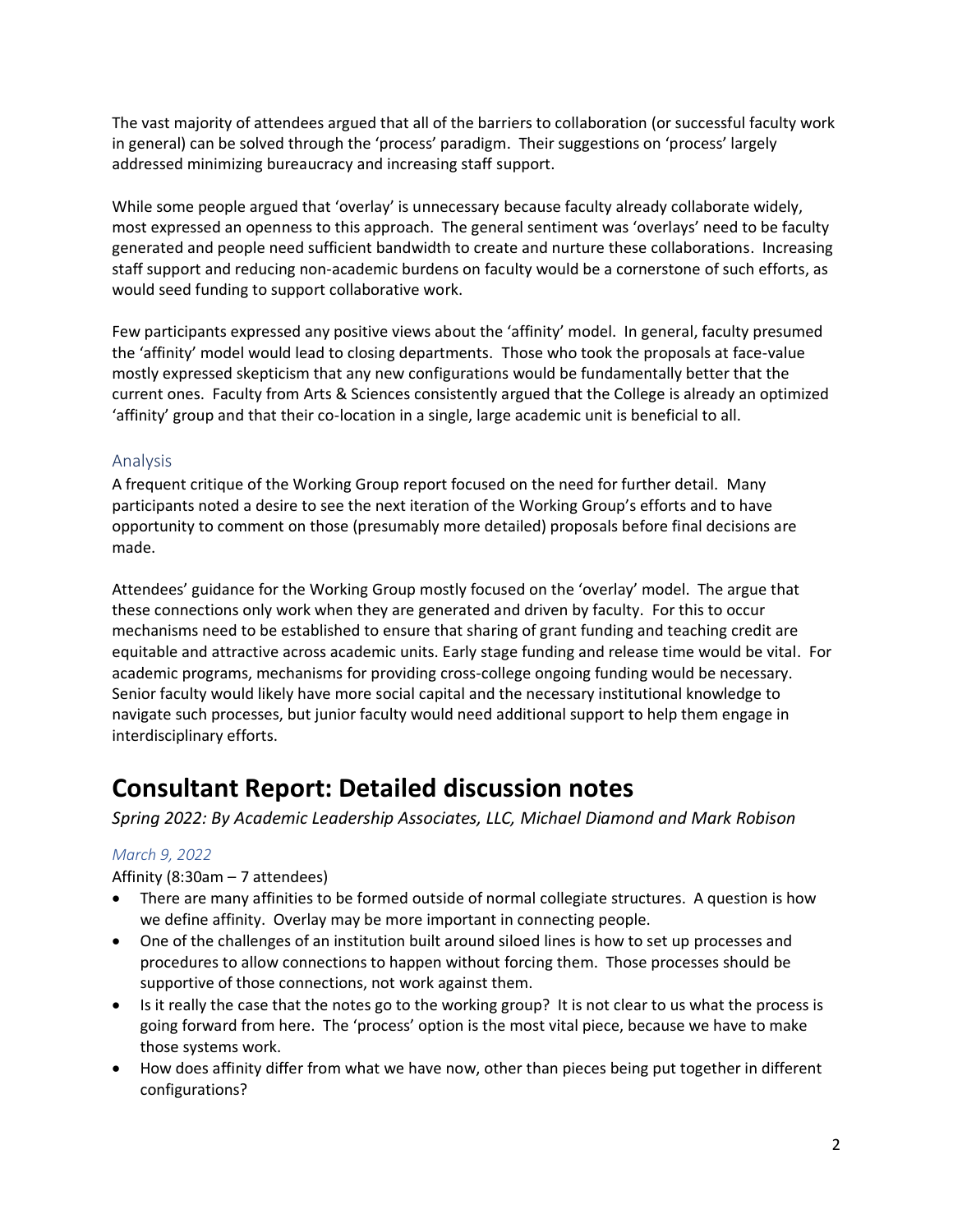- Why do we need to do this, and what are we trying to achieve? We need to ask ourselves: what is it that we want to do that we cannot do right now? Then, we need can reorganize on that basis.
- One of the things that always comes up is the question of competition between units, and the resentment that entails. Those discussions may be unavoidable, but there always a bad thing. The question here is how to move past that; to alleviate those unproductive schisms.
- If the school of art and our colleagues in the sciences were in different units it would be harder for us to collaborate. The question is: how do we best facilitate collaboration? Maybe when colleges are bigger we are better able to do that?
- One of the three proposals from the Faculty Senate leadership focused on students as drivers of affinity—particularly graduate students. What if graduate students weren't in departments, but were instead in fields? What if we tried that with undergraduates?
- If that's the case then the question is: what kind of affinities?
- What we really need is the room to play, to experiment, and even to fail. We need a sandbox to play in, and we need to be able to do that without barriers and constraints.
- This process is unfolding without a clear objective or rationale.
- At the Town Hall there was the same kind of presentation we see at every event like that, which focuses on the changes occurring in higher education. If that much change is happening has anyone discussed downsizing the university? How does all of that information about the changes in the student population and the workforce intersect with this discussion? Underpinning this is the assumption that change needs to occur, but how are these changes aligned with those changes? Will these changes help us draw in non-traditional students, since the traditional age student population is declining? When do we start saying: if we reorganize around this affinity it will help us address those changes…?
- It is unclear to me how this academic structures process is unfolding and what happens next?
- Our university has a hard time keeping up with the governance structures and expectations we have in place as it is, and if we make a change on this scale it will be a major drag on our ability to deliver the most basic things like teaching and research.
- I was disappointed in the Town Hall because it was so focused on the broad higher education context. We started the strategic visioning that way two years ago, which was helpful—but we need to build on that and keep moving forward.
- To the extent that student success enters these discussions, I would argue that the biggest impact comes in articulating the broad areas we want them to succeed in, like critical thinking, written and oral communication, etc. We should add visual and design thinking to that and then robustly pursue it. In my experience, that is one of the highest impact ways we can bring positive change.
- In my experience, the biggest driver of change is external funding and that comes from the faculty themselves finding it and securing it. The institution has never been good at prioritizing and building on that basis, with the exception of Oak Ridge. How are we successful otherwise? We got there by setting up institutes and pulling together faculty to write grant proposals to secure the external funding necessary to operate. We are resource rich at this institution. You might not think so, but we are. We've got loads of resources here, but they need to focus on empowering faculty and not on administration.
- We need to ask why we do what we do. Very often the answer is: it has always been done that way. We need move beyond tradition. Whenever I try to do something new I call it a pilot study. I do a lot of pilot studies and eventually it becomes a parallel universe of its own. We all need that kind of opportunity to try new things.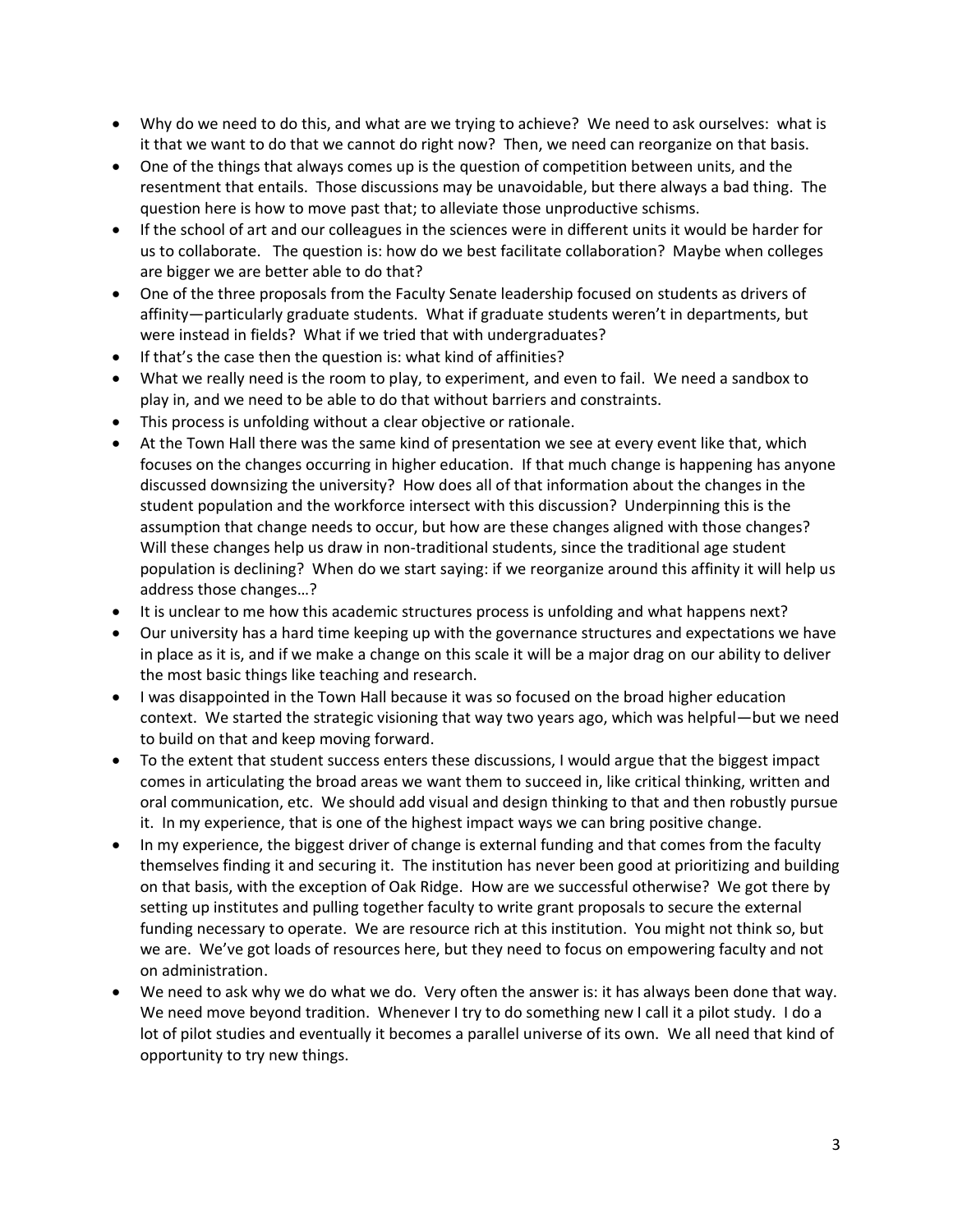- I don't think the affinity approach would enhance student success. I don't think it would help us accomplish our research. I don't think it will help us meet societal needs. Reorganization is not worth the effort, especially if we don't know why we are doing it.
- Yes, but I do think it is useful to discuss this and consider how to improve and how best to meet our mission.
- We need to acknowledge that although some of us want fundamental change, others of us thrive in the current system and would suffer from change.
- A lot of what we re discussing is ultimately about culture, not structure.
- Can someone come up with a video or presentation or something that really shows why were are doing this? Why we need to change?
- I think there is one already.
- Have students been consulted, to ask what structures they think would be beneficial?

Overlay (10:00am – 10 attendees, including 3 who also attended the previous meeting)

- The last thing I want to see is this university going down a road that will not be successful. I appreciate all the time put in by the working group. But, this document ends up saying that the way forward is to reorganize the colleges to solve problems we have not yet identified. That is completely backwards. We should identify the problems and then consider whether and how to reorganize. Collaboration is mentioned 23 times in the document, so that is clearly a major focus. The university has done many, many things over past 30 years to improve collaboration and none of those things have come to genuinely helped. What faculty need is time. It takes 200 hours to write an NIH grant, on top of everything else you are already doing. What we need is time, and you don't need reorganization for this. What we need are leaders reducing barriers to us getting done what we need to do. This idea of rearranging stuff to solve problems isn't going to help. Where the rubber meets the road is with each individual person in each individual unit.
- It is not at all clear that the administration can effectively foster collaboration. That needs to come from the faculty themselves. The dynamics of collaboration are very complex and organic, and it cannot be forced from above.
- I am on the committee and we did not recommend these four models. We were asked to come up with options for discussion. There are a lot of obstacles to collaboration on campus. For 'overlay' the idea is that the college structures stay as they are, but we have some other set of structures that overlap them. Let's say we create a 'school of climate change solutions' and connect people on campus who work in that area, giving them support and lowering barriers to their collaboration.
- Many of our faculty are siloed and our academic programs are siloed. We need to provide greater access to one-another across those barriers.
- I hear two things. I hear the curricular side, and students are definitely interested in a lot of interdisciplinary areas. In terms of research, I don't think 'overlay' would solve our problems. Our facilities, our HR processes, our grant support—they're all major problems that won't be solved by this. If the university wants to make structural change they should address HR, facilities, and the office of research support. I am unclear how the overlay model would solve any of those. I worry that getting caught up in this will divert us from solving our more fundamental problems. How is the university going to accomplish this? We can barely set up a center, and as soon as the external funding wanes the problems begin.
- I encourage everyone to fill out the only form on the Provost's site and mention these process issues that need to be solved. The Provost responded to me almost immediately when I did that.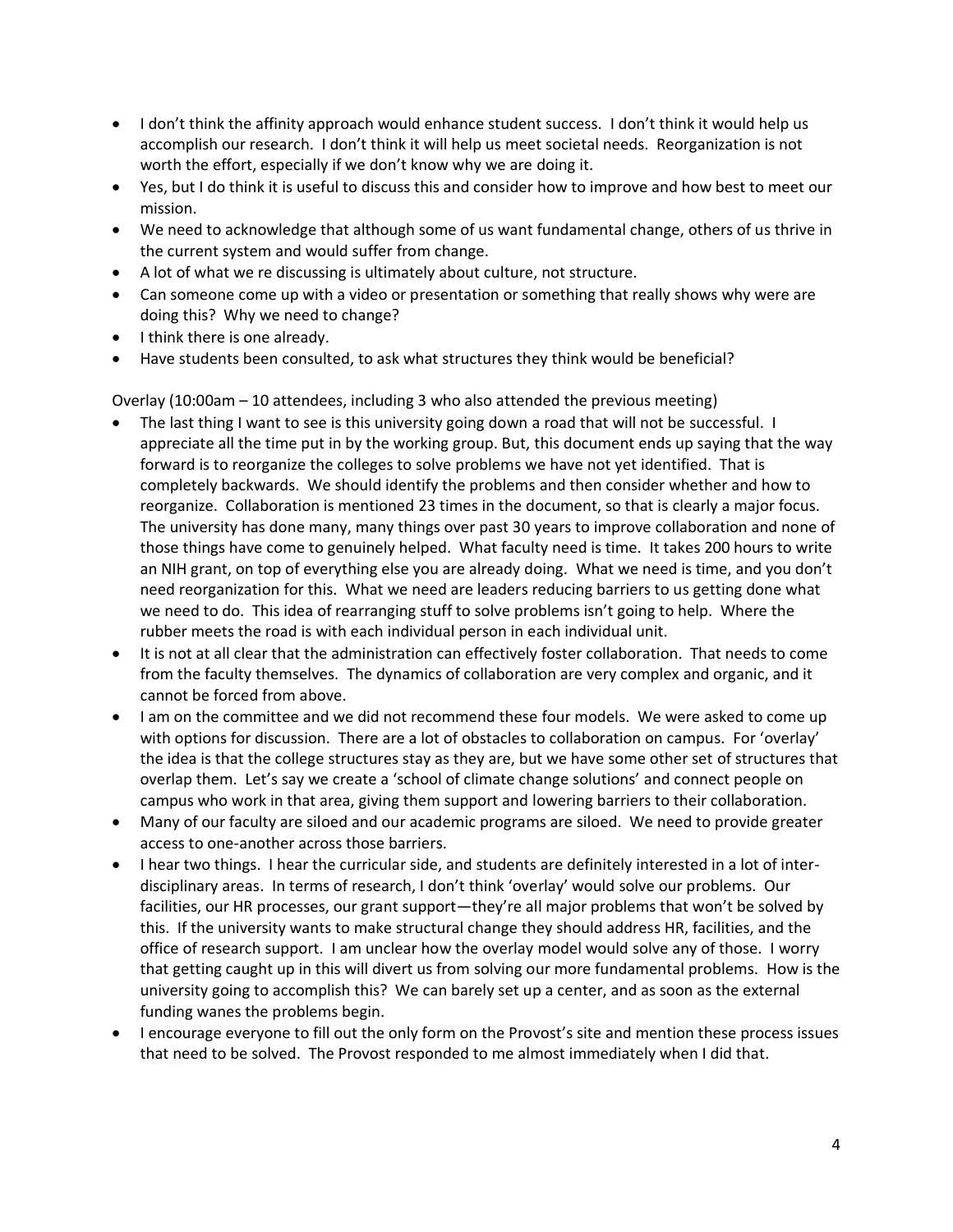- To me, the overlay piece is important. There are a lot of problems that can be solved with that approach. There are barriers to collaboration that can and should be addressed. We need to identify these problems and push for solutions, or nothing will change.
- One of the inherent difficulties with the options we have been given is that they cater to different goals. Overlay makes a lot of sense for meeting students' interdisciplinary needs, but it does not address faculty needs. I fear that this will just introduce additional gatekeepers. The problem we seem to be trying to solve is that BAM (the new budget model) inhibits collaboration.
- I interpret the overlay model differently. Overlay is what we need regardless of the college structures. It is going to be needed, in particular, because of the new budget model and the siloes that it likely to instill. There need to be some administrative structures to help foster research and pedagogical collaborations across our college boundaries. I see overlay as potentially advantageous for exactly these reasons. We need to help faculty work outside of traditional disciplinary boundaries.
- We need to look closely at what has helped and hindered success and, on that basis, develop solutions.
- One example that has worked here is when a center reports directly to the vice chancellor of research. That takes it outside of the college structures. So, one play is to foster mechanisms whereby those cross-disciplinary entities do not have to go through a department or a college. The challenge, though, is that the office of research isn't set up for oversight of that nature. And, they only really do it when there is a lot of external funding. So, yes, there are ways to make it work but it is hard to implement and very few people know how to make it work.
- One way thing we thought of in the working group was the model of the graduate school, which doesn't have any faculty or curricula. That notion of a structure that connects across colleges is at the heart of overlay. On the committee we received lots of student data, but no research data. It appears to be impossible to know who is collaborating with who on campus…?
- The associate deans for research in each college have those data.
- Here is my suggestion. We need an outcomes-focused model, rather than the four models in the report. We need to define the outcome we want and organize around that.
- One of the biggest factors in collaboration is personal relationships. A lot of this is about trust.
- A great model would be to begin with an existing motivation, where faculty re already excited about collaborating with one-another.
- The goals should be to foster the creation of these collaborations, and to fund them.
- There is a ton of collaborative research on this campus that does not revolve around funding. It is short sighted to only think about this in terms of sponsored research. What about unfunded collaborative research?
- The department bylaws do not consistently support collaboration, and that needs to be addressed.
- As we start this journey, who are we leaving behind?
- We need to solve how we reward collaboration, especially in tenure and promotion. Many disciplines have a bias against it, and penalize faculty for collaboration. Sticking it in the bylaws will not fix this, because the core problem is in the culture and assumptions people have about collaboration.
- What bothers me about the approach here is that all of this assumes that collaboration is a faculty problem to be solved. Everyone in this room is involved in collaborations, so what is the problem?
- I don't think the working group thought the goal is to make people collaborate more. We thought we needed to make it easier for people to collaborate; to lower the barriers.
- If you are after any kind of major center grant, the institution has to put up funding too—such as for staffing.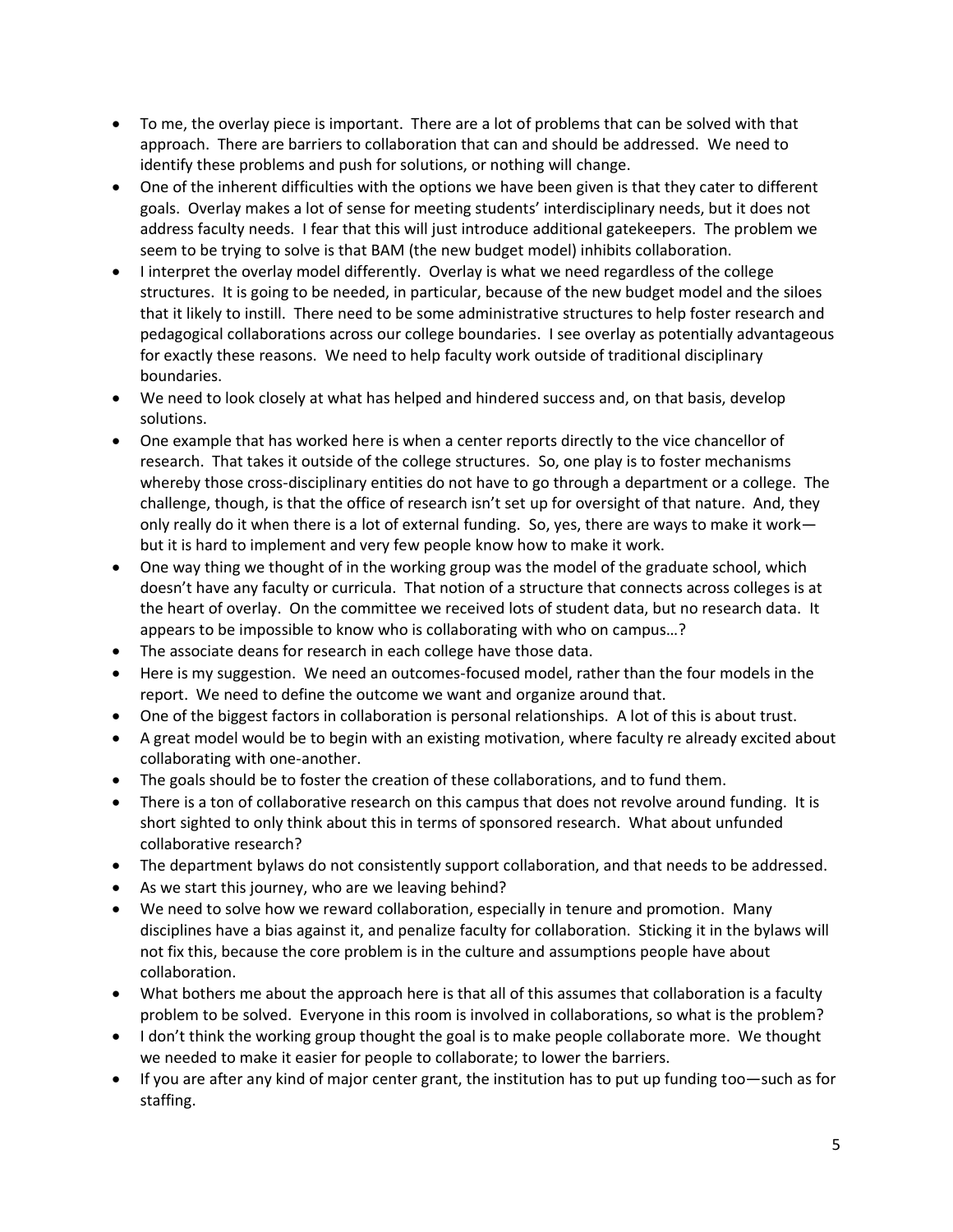- What matters most here is scholarly activity, not sponsored research. There is a clearly a disconnect in this process on that issue. The metrics are there for dollars, for funded research. We need to make sure this process isn't driven by dollars alone.
- I hope that whatever goes back to the administration includes the importance of who we are attracting. We lose out in so many units because we should hire people who do not contribute to those metrics, but cannot.

Affinity (1:30pm – 2 attendees)

- Both of these options have merit, but I gravitate ore to the affinity model. Our biggest challenges rarely have solutions that sit within a single college. But, even if we do affinity right we would still need overlay to make other connections. The big challenge is how to get the campus to own this. It is a struggle to get people to see that how we prepared students before may not serve us well in the future.
- Let's say we restructure round affinity, and people move around. How do we stop that from become a new problem? How do we not get mired in that? Can that be made dynamic, so we can be agile? I am skeptical of overlay actually working, and I worry it would just be something people check off as having done it. And, if it is at all like joint appointments it could make tenure and promotion difficult.
- So, with affinity would there still be departments? Presumably yes. And, I presume a lot of degree programs would migrate into a new unit. I know this involves moving people, but maybe it would be most productive to think of it as moving the faculty line. Whatever happens, it shouldn't be based on peoples' personalities—where people move to get away from their rivals, etc.
- When changes like this happen they tend to foster resentment that last for decades.
- Will there be a point in this process where external stakeholders will be queried? I would want to know what donors and employers think before making an affinity change.
- We need to ask and be able to answer, in the long run, how this benefits Tennesseans.
- One advantage with affinity could be to better connect what was UTIA with the rest of UTK.
- Affinity is appealing in a lot of ways. Maybe STEM education could be co-located with some of those disciplines?
- I can imagine vibrant conversations with philanthropic foundations around the affinity-driven structures.
- I do think there could be exciting new research ideas from affinity—as long as they actually talk to one-another. Overlay may be able to do that too, but it is more likely with affinity. For students, I do worry that students may get lost in interdisciplinary programs. We would need to guard against this increasing how long it takes to graduate, for examples.
- If we do affinity we will need to do a lot of recruitment around it, along with outreach to school counselors, etc., to make sure they know about the unique opportunities at UTK.
- We need a creative process that engages faculty in identifying affinity options.

Overlay (3:00pm – 6 attendees, including 1 who also attended the previous meeting)

- If we create new colleges and don't fix our processes nothing will have been accomplished.
- One of the benefits of overlay would be adaptability. We have a lot of fads in academe, and it would allow us to pursue ideas and then change or adapt them as we go. I like the flexibility inherent in overlay.
- I too like the flexibility of this approach, at least in terms of its potential. The structures we create for this would, themselves, need to be flexible. And, it would no doubt take some time for people to adapt to those structures. It makes me think about our current interdisciplinary programs structure,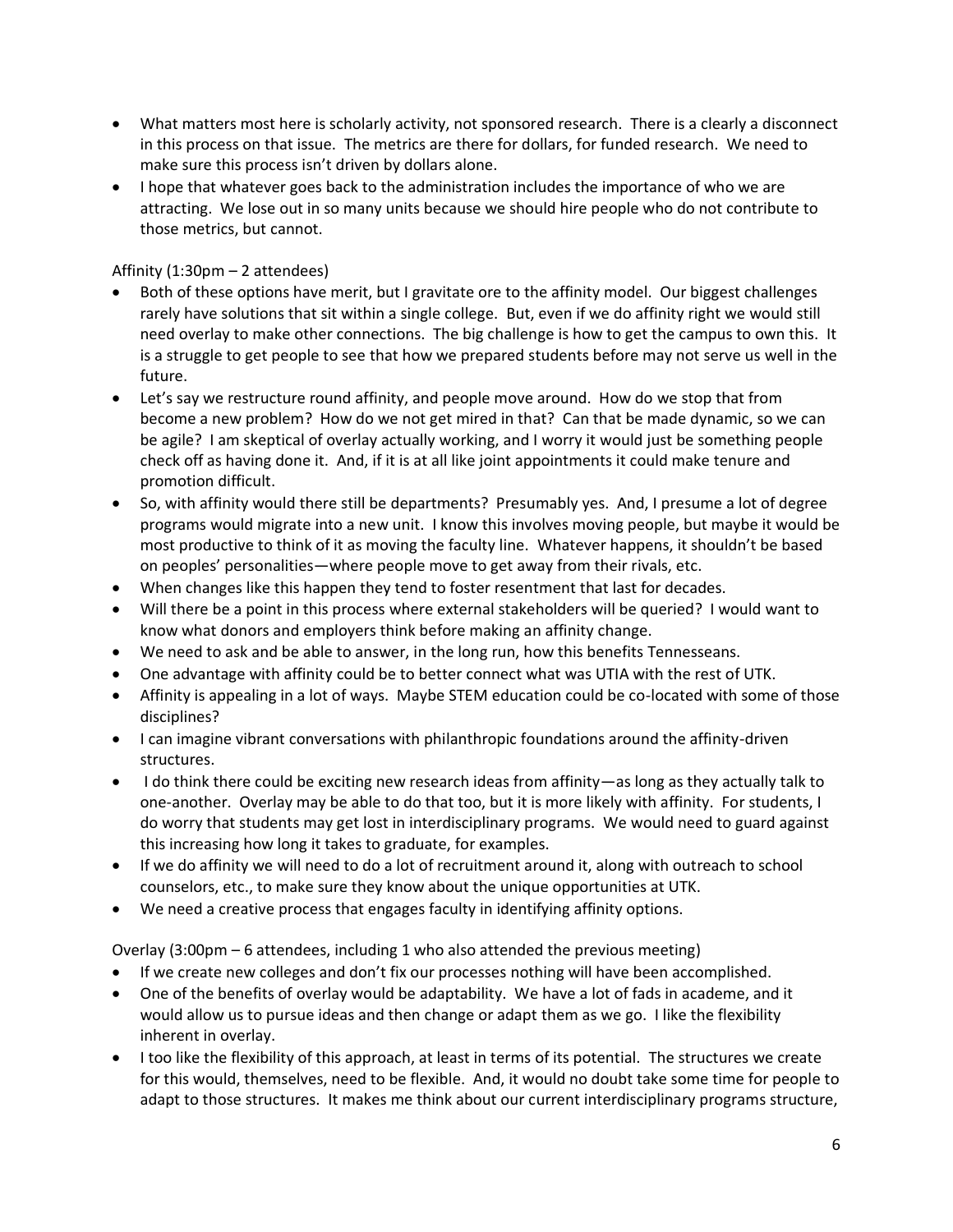where things are created and if they thrive they achieve a level of stability—but if not they might go away.

- I have been at UTK long enough to see cycles of efforts like this. Past efforts like this proved to be unsustainable because it was an added layer of work for faculty, and it ultimately clashed with the interests of departments. At the graduate level things like this are hard to sustain solely on the basis of faculty enthusiasm. On the undergraduate level it is a bit easier because the structures create less friction. So, I love this idea—overlay—but you cannot do it just by saying people can do it hoping it will take shape of its own accord.
- I think it was five years ago that they wanted to hire people in clusters—and there were going to be five clusters. I think only one actually happened, and not to the extent intended.
- I have seen overlays fail because they lack support. These will need administrative support to ensure they do not create an insurmountable drain on faculty time.
- To me, the biggest time cost to faculty come from widely distributed unsupported initiatives. Bureaucracy in universities is nothing new, but the layers upon layers we have create barriers and consume a lot of time. How can overlay undo some of our existing attempts and systems of this nature?
- There is a cart-before-the-horse question with the new budget model here too.
- As faculty we think of problems and then look for solutions, but this is hard because it is a solution looking for a problem. The working group was asked whether we have the right number of academic units. This process should have begun with questions about what we are actually trying to accomplish?
- How are we defining faculty here? To what extent does this effort address non-tenure-track faculty? How does it address the time constraints of faculty who have so many responsibilities supervising non-tenure-track-faculty?
- It sounds like we need to create positions and structures to take away some of this burden, so that people who want to create an overlay have support in doing it.
- For our current interdisciplinary programs, faculty need to devote a lot of time outside of their department or college. They do it because they know it will help them get great graduate students. But, the lift to create and operate a program like that is large.
- The Graduate School would seem an obvious place to locate the support for this sort of thing. A lot of what's needed to make overlay work is administrative support; access to support staff.
- What are the conditions we need to allow us to have faculty-driven conversations about innovation, rather than ones driven by the administration? If overlay could mean something like a ground-up effort that would be good. So often at UTK I have seen an effort to grow a thing start with creating an office focused on that thing—and we need to do this differently, with a faculty-led process.
- The two IDPs we have now in my department came from the passion and energy of faculty. To have these ideas and bring them about we need faculty support.
- The way to free up faculty time is to have more faculty and more staff.
- On the subject of 'affinity,' I am completely against breaking up Arts & Sciences. There are alternative models that would yield results. There could be associate deans for social sciences, humanities, etc. There could be one for interdisciplinary studies.
- The 'process' piece is also vital. We have to streamline processes that create barriers and unnecessarily consume faculty time.
- What percentage has undergraduate enrollment increased? It is something like 10% in the past few years. How much has the faculty increased?
- Not at all…
- And we don't have the staff we need either.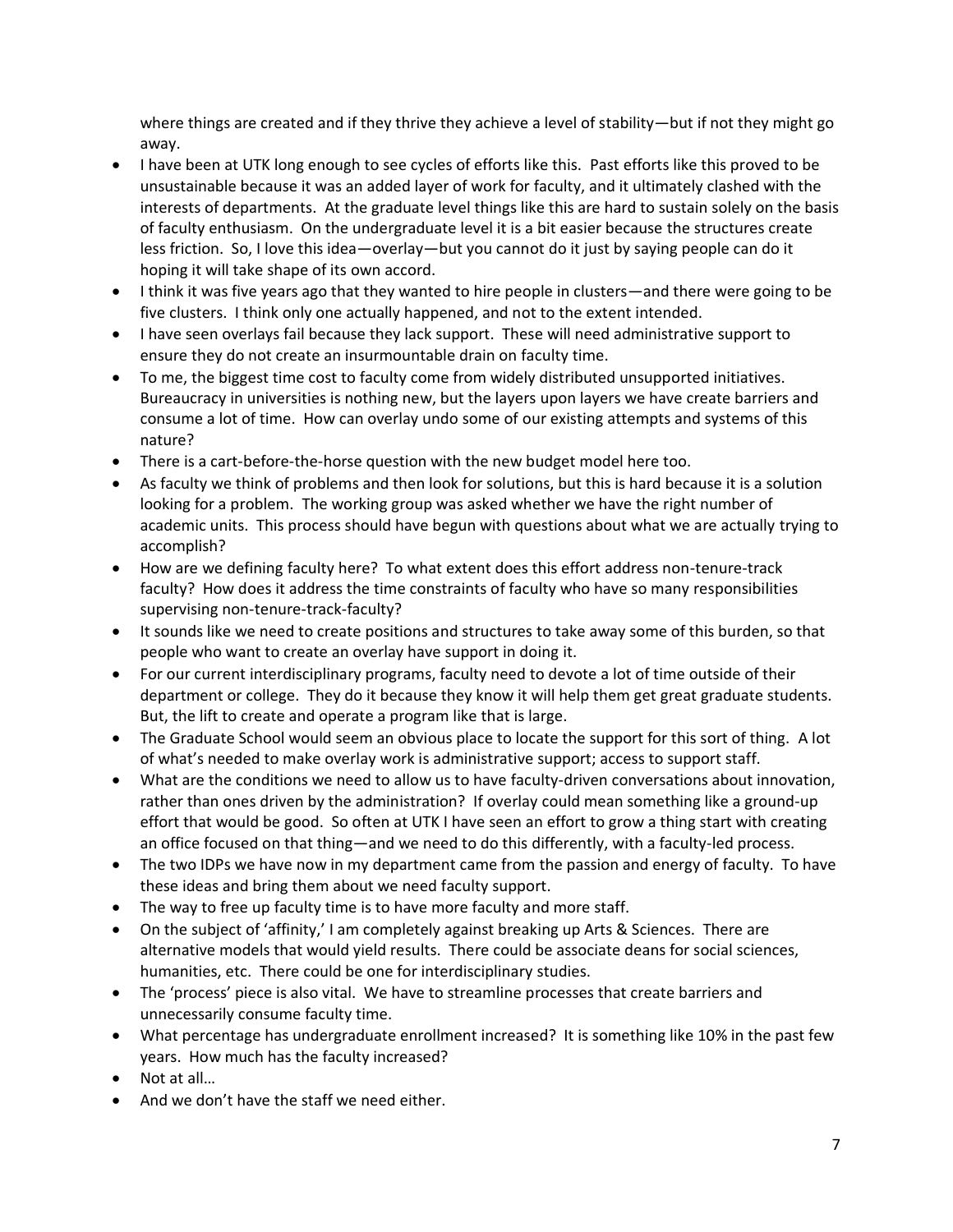- For example, most of the grant process is pushed onto faculty. Other universities have well-staffed offices for pre and post-award grant work. Here, faculty need to do all of those things, and in many cases in that process we are making decisions we are unqualified to make.
- How many forms do we have fill out where the same information is required five times in five ways? Those processes need to be more efficient, and there need to be enough staff to do the part of that suitable for staff.
- I think I like the overlay concept, but can we pair it with 'extract' as an idea? We need to undo some of these unnecessary structures.
- Overlay is only going to work if faculty have the time and motivation to make those connections and build on them.
- I don't see how creating new silos is going to help us accomplish interdisciplinarity.
- Faculty don't have as many opportunities to meet each other as we used to. It has been many years since we had a faculty dining facility. Now there is a meet-up, and it is in the football stadium which tells you a lot about the university.
- If we re-imagining what the ideal university would look like I doubt we would spend a lot of time on structure. We would talk about student and faculty needs instead.
- I don't have a lot of faith in the process. We want to solve problems and we are bring asked to discuss hammers.
- I look around the room and see the same good-citizen faculty who always come to discussions like this. That is part of the problem, that the burden falls on a few.

## March 10, 2022

Overlay (8:30am – 4 attendees)

- Psychology is an interesting example, because it has ties to both the natural sciences and the social sciences. I wonder how affinity would work for Psychology, given those varied ties. But, overlay is very promising. There will always be in the informal overlays, but with this proposal who precisely would the university support these more formalized overlay collaborations?
- There could be opportunities for research synergies, and sponsored research activity, in an overlay between Psychology and Engineering.
- The whole campus has gone through lots of change lately, and this would be yet another. People wonder whether the outcomes for this process have already been decided. We don't want to lose our identity in the College of Nursing.
- Nursing does a lot of interdisciplinary research with other colleges, and we want to enhance that but it is true that we don't want to lose our identity by being pulled into another, larger college.
- Our institutional culture and our sense of belonging is largely in our departments. It is very threatening when there is an idea on the table that might break that up. But, it doesn't need to be threatening. The overlays in particular add to those structures without undermining them. But, sometimes it feels like the popular kids get overlays while others are left behind. I would like to see a more intentional discussion of overlays for teaching, and for service, as well as for research. However, I think about the process barriers to overlays. I think an overlay on undergraduate STEM education would be great, pulling in Arts & Sciences, Engineering, and Education.
- If overlay is just more work for people, it isn't going to flourish. The benefit for the people involved needs to evident. Maybe the benefit is a cluster hire? Maybe it is graduate GRA lines? Administrative support?
- I could imagine a unit devoted to interdisciplinary programs. There needs to be some sort of structure, and it can't be run out of the research office, since it isn't solely about research. Maybe the funding is for a finite number of years, but renewable?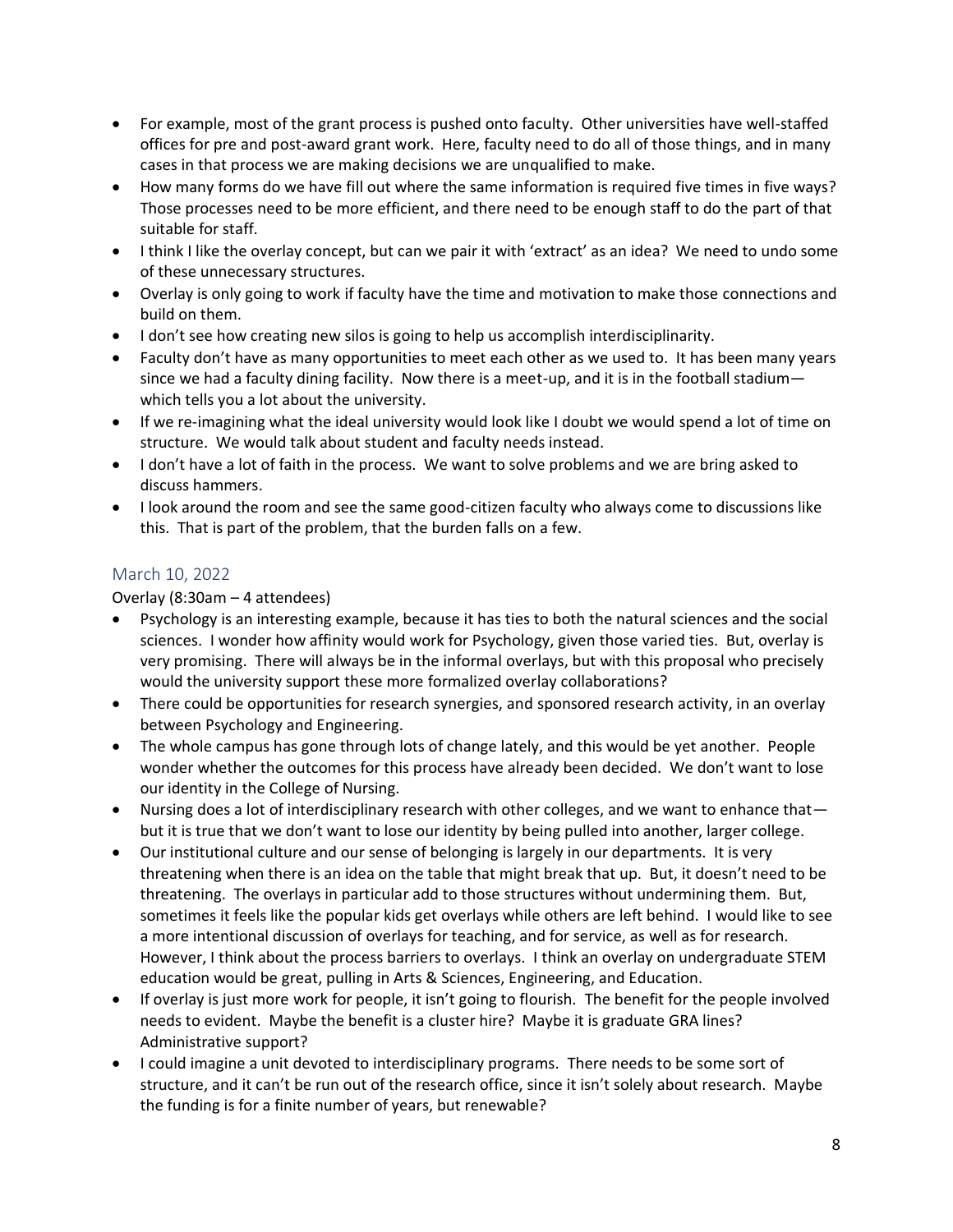- However this works it needs to work for both graduate and undergraduate programs.
- It would be great to involve students in these discussions, and not just create things for them that the faculty think they will want.
- This should also account for the likelihood that the need for some of these overlays may go away over time.
- In an overlay, would one still have a home department for tenure? Or, would an overlay have its own faculty? The department might see this as a detriment, so the overlay system would need to account for this.
- The deans need to be onboard with this, and the same goes for the department chairs.
- I think it would work best if there is more than one person from a department involved. That would help minimize the extent to which someone participating in an overlay would feel like an outsider in their department.
- I agree that the buy-in has to be there with the deans, or there is no way this could work.
- There has to buy-in and benefits for everyone involved, not just the deans. That goes for nontenure-track faculty as well.
- The overlay would need to contribute to teaching, research, and service—not just one of these.
- In the College of Nursing we have seen the need for change for many years, and we've had trouble bringing people along with us. Now people see the need for change.
- I don't think that faculty are against change in general. But, it sometimes feels like a slippery slope and that some change could lead to too much change.
- I think there's been a lot of change recently, and so people feel like the changes are coming too quickly.
- My colleagues are open to the idea of overlay, but they're skeptical of how it will be rolled out and who will benefit. There is a skepticism that this will only benefit Engineering, computational fields, and unit connected to Oak Ridge. The concern is that the university will fund the winners even more robustly and leave everyone else behind.
- That's a great point. This shouldn't just be about giving more to the people who already have lots of resources. This should be about elevating strengths in a variety of places within the university. People won't even try to participate if they think the effort will be wasted; if they think the winners have already been determined (and that they're the usual suspects).
- One other thing that needs to be accounted for in the design of these overlays is accreditation in the professional schools.

Affinity (10:00am – 6 attendees, four of whom attended previous meetings on 'overlay')

- Of the proposals this one is by far the most toxic. I have yet to speak to anyone who supports this idea. Colleges are incredibly important for how we structure and deliver undergraduate education, and the notion of breaking up Arts & Sciences would cripple our ability to deliver a liberal arts education.
- Employers want people who are good at lots of things, and who bring a broad skillset. The notion of breaking up Arts & Sciences works against this. That would move us 50 years backwards. That idea is the opposite of where the world is going. I've her that public health and nutrition would like to be together in a College of Public Health, and that seems to make sense.
- Inside the College of Nursing the discussions have focused on a possible loss of diversity, and that the haves will come out on top and the have nots will have even less. The loss of diversity would come by putting only like-minded people together.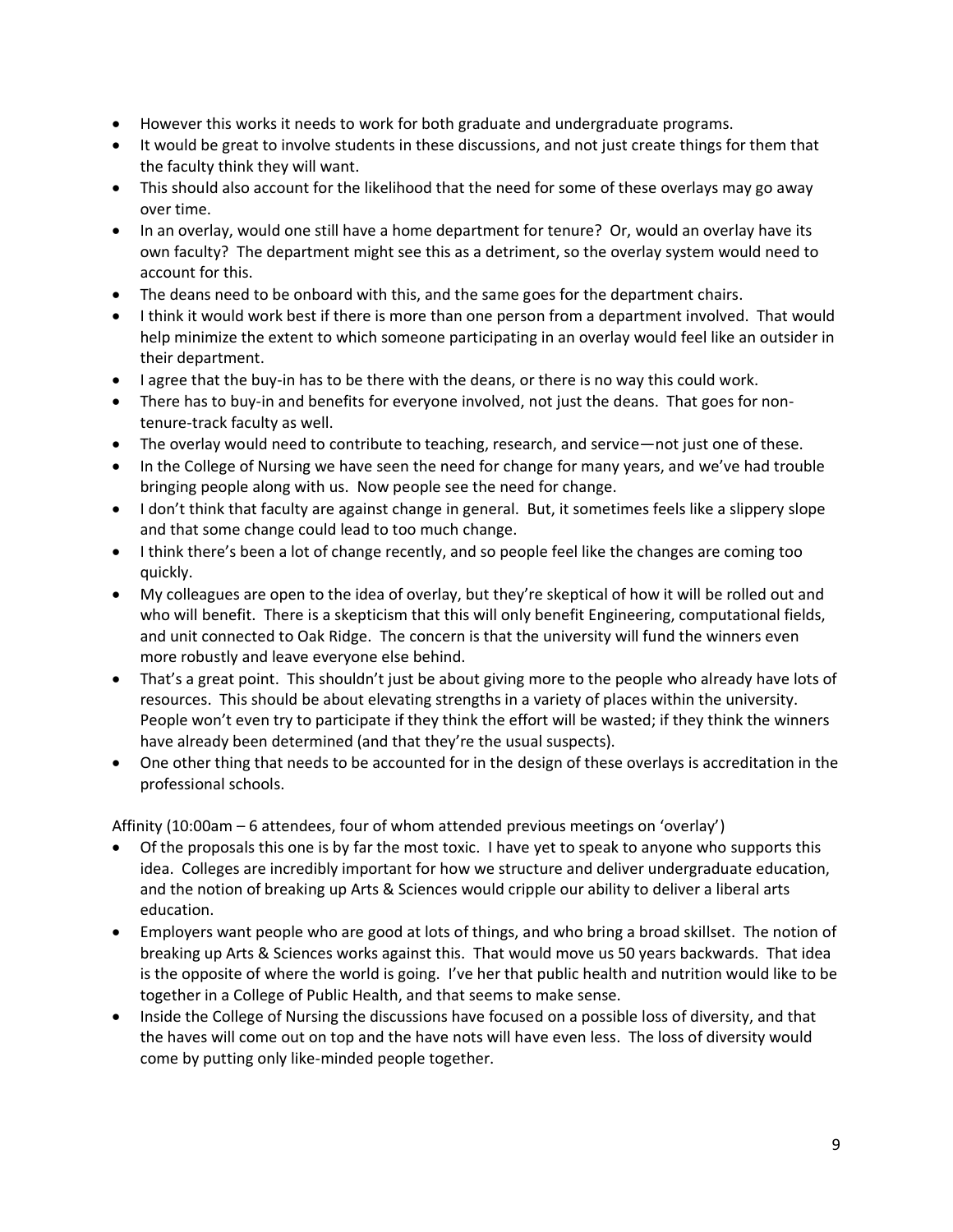- The reason why we have a lot of colleges is related to accreditation. Changing those configurations would be problematic. And, some of those disciplines have very specific needs that need to be attended to in their own right.
- If Arts & Sciences gets broken up into separate colleges of Humanities, Social Sciences, and Natural Sciences, how will that affect those of us who have a foot in each of those areas? Many of our departments are inherently interdisciplinary and splitting up the college would work against that.
- I am advocate of overlay, since it would retain our college structures but enhance interdisciplinarity.
- For interdisciplinary programs it is very hard to staff the courses.
- Every overlay splits our time into shards, in terms of teaching and for service.
- One overlay that used to work well was the statistics program. That is managed by the school of business and used to serve a lot of units. Then, five or so years ago the business school had a change of heart and decided to solely focus that program on serving their needs. That's a problem.
- The solutions to our problems are 90% in the 'process' area and 10% in 'overlay.'
- Right now the only students who have a lot freedom to put together a program of study that meets their needs are the honors students. But, all of our students should have that latitude.
- If we do affinity we will need all sort of new deans and associate deans. If we are going to spend money on that, couldn't we instead spend money on faculty to run the IDPs we have and whatever overlays we create? They need faculty to run them, and they need staff support.
- I am disappointed that these sessions are set up to discuss overlay and affinity only, which sets those up as the only options. Process is the piece we need to address.
- In terms of process, the biggest problems to address are:
	- o Need for co-sponsorship of events, which is a massive waste of time
	- $\circ$  We need autonomy to spend modest amounts of money (which is both a procurement problem and lack of empowerment of people)
	- $\circ$  Human resources is a major problem, creating barriers to getting things done. They make it impossible for us to hire and onboard the people we need.
	- $\circ$  We need better, more effective assistance finding grants, writing the grants, and stewarding the grants.
	- $\circ$  Our IT resources and software are completely inadequate, and the systems keep being replaced every few years. Many of the systems we have don't talk to one-another, which adds to the problem.
	- $\circ$  Staff turnover is another chronic problem, which exacerbates the other problems
	- $\circ$  The IRB system is also problematic, where faculty have to be the PI on any student project.
	- $\circ$  There are also layers of approvals that make no sense. If the office of research is going to scrutinize my grant proposal, which does my college also have to do so? And, each of them takes five days to do so.
	- o The systems with the registrar are also ludicrously restrictive and problematic.
- The point here is that for an interdisciplinary program the layers of complication increase and the number of approvals necessary multiply.
- There is a systematic underestimation of the amount of service involved in creating and operating any given program.
- As much as I deplore the use of outside consultants, this university would benefit from some sort of efficiency consultant reviewing and fixing our systems.
- At the research level, our mechanisms for credit sharing and F&A sharing inhibit collaboration. Ultimately, the department chairs don't want their faculty to do anything that limits their F&A.
- We could reconfigure the academic units to try to fix some of these barriers, but the bottom line is that we could never foresee all of the barriers. No configuration would successfully put the right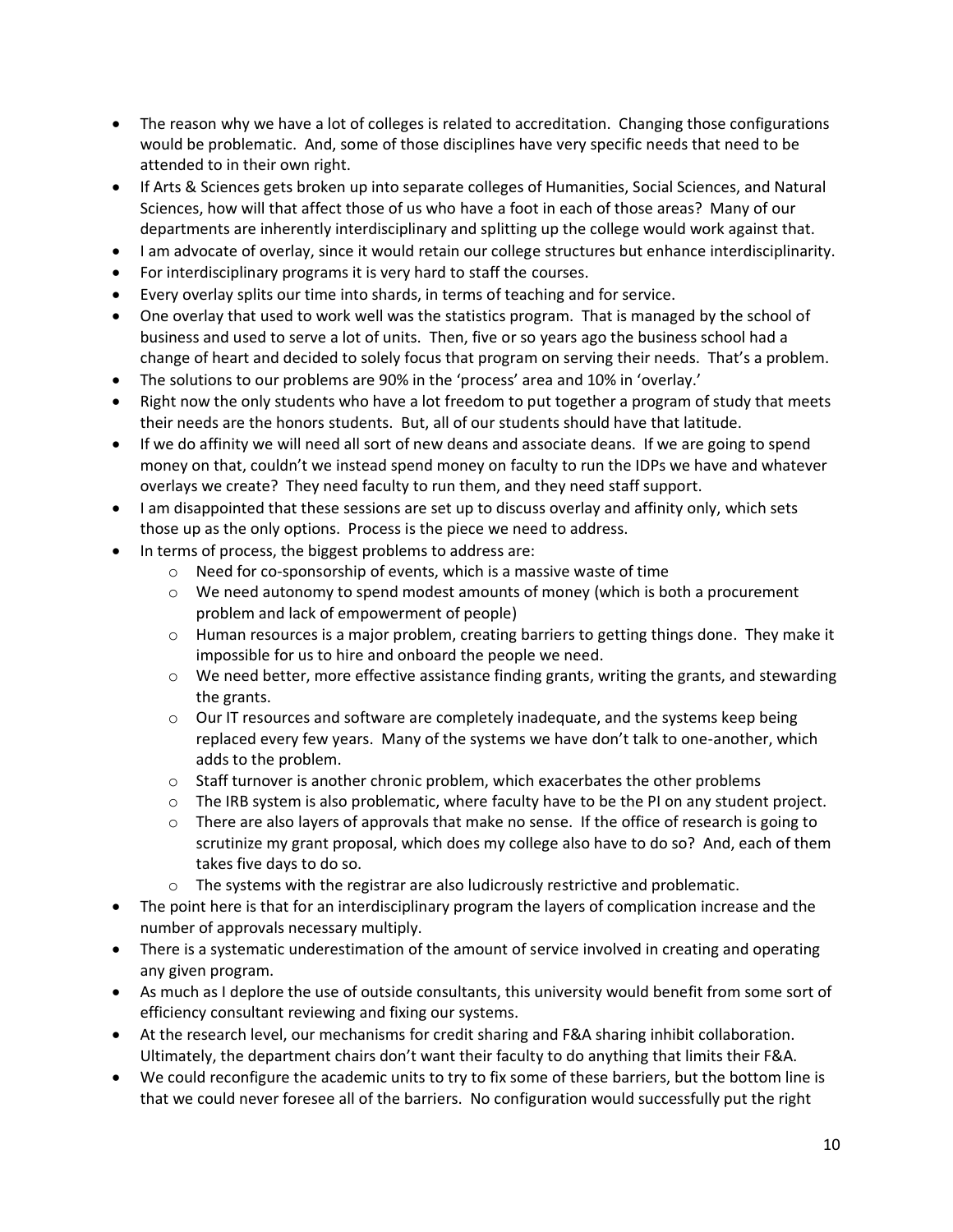units together, because there are too many possible, useful combinations. And, those configurations would likely change over time.

- These systems can be fixed, but it will not fully address the problem of connecting people. Faculty need a place to come together. That qualitative aspect of these relationships is not addressed here.
- Another reason affinity isn't the answer is communication. For people to collaborate they need to know each other and be in the same communication loops. If Arts & Sciences is broken up how will we make and sustain those connections.
- We need the opportunity to really get to know one another. To bump into each other. That is where the collaborations will be formed, and right now there is no forum for those connections to be made.
- Our structures are very top-down across the university. We have a cultural problem that stems from the administration not trusting the faculty.
- If the Chancellor decides to do the affinity option it will get ugly. We will fight that tooth and nail and make the Chancellor's life a living hell.
- We are told there is no pre-determined outcome for this process, but we don't believe that. The starting point question was whether we have right number of academic units. It should have started from the place of what need to accomplish.
- The Chancellor could claim a major success just by making the university a qualitatively better place.
- Again, the one idea out there that seems like a good restructuring move would be to create a College of Public Health.
- Nothing about affinity gets us closer to achieving our strategic plan. It would make us less nimble and less effective.
- And, affinity is too permanent. What if those new configurations don't serve us well? That's why overlay is a better option.

## Overlay (1:30pm – 2 attendees)

- I have seen overlay type things succeed elsewhere. It is clear that only a small minority of faculty have real joint-appointments where they are active in more than one unit. For overlay to work you need real engagement between departments.
- I worry that BAM will lead to differential tuition distribution by undergraduate majors, which would be a disaster. That would create lots of jealousy and animus between units. On the other hand, I worry that the unprofitable departments will be shut down.
- Here at UTK, I get the sense that few of my colleagues understand the scope of change that may come with BAM.
- With BAM, I wonder about inequities in F&A rates based on space usage. If one person uses a small footprint and another has a large lab, will they still pay the same rate?
- For collaboration, like overlay, one of the hardest things is to get a clear sense of everyone's strengths and interests so you can identify the 'boundary-spanners' who can be the bridges between disciplines, departments, and units. It is very hard to draw out of people what they want to research and how that might interlock with other peoples' research agendas.
- For students, we need better ways of letting them put things together in ways that meet their interests and needs. And, we need better ways of communicating with them so they know what resources are there.
- To really drive collaboration it is important for people to have teaching responsibilities in multiple departments. That plays a key role. But, you then end up having to learn two systems, and sometimes you end up with double service commitments.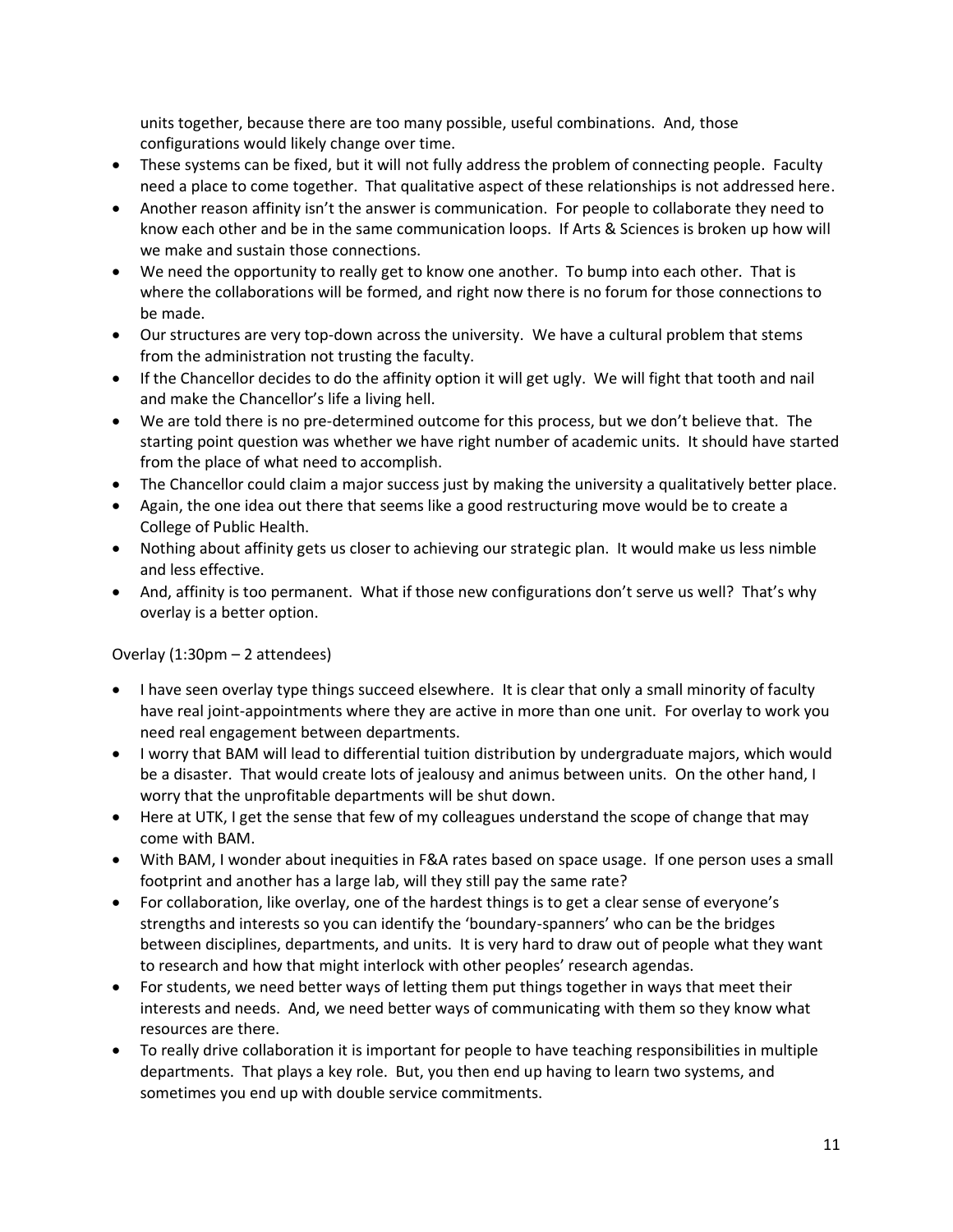- For these interdisciplinary ideas to really work they need start at the grassroots level. Some will fail, some will succeed. Once they coalesce, then maybe they need to be more deeply institutionalized, within a unit or as a center, etc.
- We should be purposeful about organizing around areas where there is external funding available. Right now, for example, quantum is a great example of a very interdisciplinary area with lots of funding.
- IAMM is an interesting example. Is there a way to track actual collaborations that stem from that? Maybe collaboration should be a factor in our yearly reviews?
- Collaborations take a huge amount of time and effort. For tenure-track faculty that level of service is very difficult to manage.
- One low-hanging fruit is to do shared funding of graduate students—and they then become the conduit for shared ideas.
- One challenge in engaging junior faculty is the difference in pathways across disciplines. In some fields people do five or more years of postdocs and in others they hire newly-minted Ph.D.s—which means they enter the professoriate with very different research records.
- As a faculty member you have so few levers to pull to be create and entrepreneurial, and yet you see all of these new initiatives coming down the line and they all make more work for you.
- The affinity topic is troubling. I value Arts & Sciences as an inherently valuable, inherently interdisciplinary endeavor. I worry about the future of those disciplines, and the value that can be derived from them, if they end up being separated.
- The degree program equivalent of this sort of interdisciplinary independence for an undergraduate can lead to problems of employability. For the honors students who can design their own majors, they sometimes struggle finding employment. This is particularly problematic for first generation students, who lack the context to know how navigate the opportunities at the university and then leverage them into a career.
- All of this is why overlay is maybe the best way forward for UTK.

Affinity (3:00pm – 3 attendees, all of whom attended earlier 'overlay' meetings)

- The idea of structural change clearly stems from the notion that we have difficulty working across units. Can't we just work to lower those barriers and make it easier to work across units, rather than engaging in this level of structural change?
- Right now we are structurally isolated. We are literally physically isolated by our buildings, and even within the academic units we are dispersed across buildings. We are also figuratively isolated because of our practices, processes, and culture.
- We need to find ways to make the time, space, and customs of people coming together to connect and learn from each other. The faculty club used to help with this, but that is long gone.
- I do like the overlay ideas, and if we could make that work it would help.
- We should do this in stages. First, let's fix the processes. Let's start there. Then, let's try the overlay idea.
- I appreciate the need for change. I don't know any kind of organization that can just stay unchanged. But, we need to do this purposefully.
- Staff need to be included in these discussions.
- Staff were not informed about these meetings, but they should have been. The messages only went out on the faculty list-serve.
- For overlay in particular, if it is to work staff will need to involved. For better or worse, teaching is no longer solely a faculty endeavor—and we need the staff to be part of this.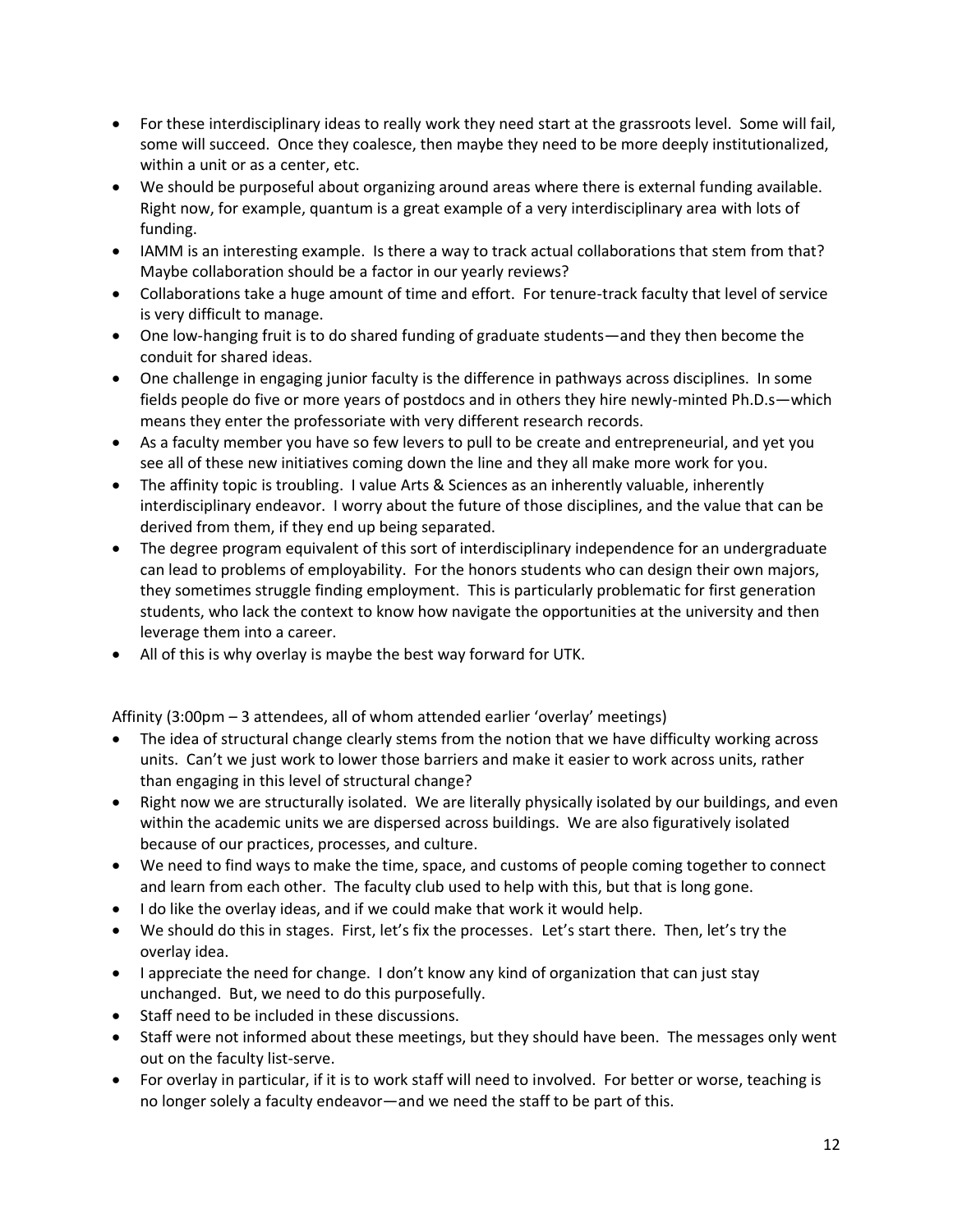## Zoom meeting with Faculty from Arts & Sciences, April 7, 2022

Attendance was 75-79 for most of the meeting, but unique attendees exceeded 90)

- No specifics on how this would work and the options are conveyed in vague ways.
- We have repeatedly said it is not just about structures. It isn't just about affinity and overlay. We have a lot of processes that need to be fixed. At the listening sessions faculty mostly wanted to talk about process. In these discussions we have raised much bigger questions about structure beyond these proposals.
- I am unsure about exactly what we are discussing. I am enthusiastic about the concept of overlay, but how would it work? What would that mean? These are ideas sound great, but we need specifics.
- We need a cycle of input after the committee revises their report and before the models are elaborated by the Provosts Office.
- I have asked multiple times for specific examples from other universities so we have case studies to consider. The cases need to be specific and include data.
- I'm not sure we should be choosing between affinity and overlay. I doubt that is what we should be doing. Having resources to establish more overlay centers is altogether positive. Those resources would be a positive thing. There is a lot of cross-disciplinary collaboration at the university already. But, whatever department you are in you already know how to work within across those structures. If you start rearranging colleges it would be a gut punch.
- The program I run began as an IDP and is now a major. This meeting is very important. In my previous institution, which was a lot like UTK, to do a similar kind or reorganization like this. That resulted in a school with all of the fine and performing arts. That had benefits, but an undertaking like this can create a lot of problems. The university benefits a lot from the investment it puts into he arts. The arts are fundamentally interdiscinplary . What would these change mean for our collaborations? Siloing the arts is bad for students and bad for fauclty.
- The timing of this is incredibly bad. Coming out of the pandemic it is unconscionable to burden faculty with this idea at this time.
- I read the report from the working group and went to the town hall. What I don't understand is the motivation for any of this. What are the problems and do any of these proposals address them. It seemed as if the goal is to make the university into a trade school. This seems entirely focused on training employees.
- The Provost needs to hear that we are very happy being part of the this large College of Arts & Sciences. The college works well and we have very good collaborations. I am totally against changing structures. Faculty are exhausted by the service burden and teaching loads. We cannot take on a change like this, especially as it serves no useful purpose. What we need is to invest in more tenure-line faculty.
- It is astonishing to me that there are so many people here from the College. The Provost implied that we do not care about this issue because few people came to his meetings. I trust our Dean, but I do not trust the Provost on this. This effort makes no sense. We have institutions like the Humanities Center, and it is grossly under-funded. We need the support to make these crossdisciplinary efforts what they should be. This is a solution to a problem that doesn't exist. Why doesn't he ask what problems we think need to be solved?
- Based on these discussions, are we just wasting our time talking about the affinity model? If we are trying to do overlay, we don't want more administrators. We want it driven by the faculty and benefiting academic endeavors.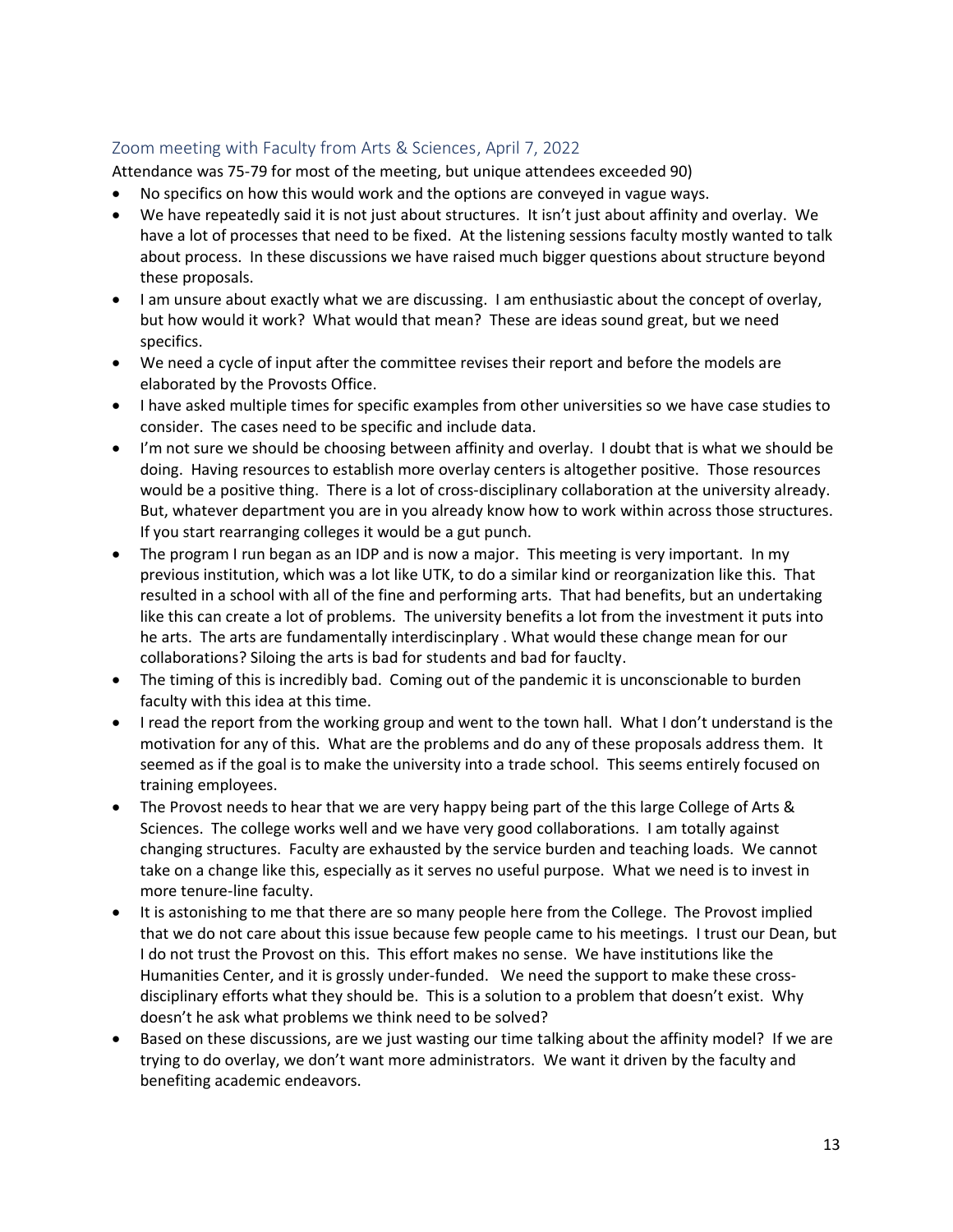- The affinity model is a non-starter. We can't do interdisciplinary research through more division. This is a very important discussion, because if that model were pursued it would be disastrous for our students who truly want to pursue broad academic interests. Between these options, overlay is clearly the one that would actually help—depending on how it is implemented. We can definitely increase the opportunities for overlay so people can actually pursue their ideas. Course-banking, for example, would help open up time for these sort of efforts. I am eager to give fully tot his institution with my ideas and energy, but I need support and resources to help make that meaningful.
- I am not a new faculty member. I've been here a long time. When I arrived here we had four bio departments. We've been in this same situation before and it would be worth revisiting what went wrong twenty years ago when decisions were made that led us to here. More recently, there is no area of life science more negatively effected by our structures than plant biology—which spans Arts & Sciences and Agriculture. We need to be able to solve the problems of how degrees are counted across these departments, so credit is given where it is due. These problems need to be solves.
- Yeah to all of us for these inspirational voices. We are an amazing group who care deeply about our students and our research, and about the role of the university. Administrators seem to think that interdisciplinary collaboration can be created from the top down, if we have the right administrative structure. That just isn't the way collaboration emerges. How do I get units to collaborate when everyone is exhausted and their time is completely taken up already with their teaching and service? We need time to create new things, and the resources to support those ideas.
- The growth I have had through being part of arts and sciences has been tremendous—and I am in the arts. Sitting in a P&T committee with scientists is beneficial. I worry about siloing into just arts and humanities. I would not be teacher I am today were it not for those structures.
- We developed our own life sciences degree outside of departmental structures, and the departments contributed TA lines. We got that through the approval process, but ultimately got no support. And, the departments got no credit back for the degrees being produced. So, we had a viable idea that fell apart. That was a grassroots efforts that prevailed against the barriers put in place, but then ultimately went awry.
- We need mechanisms to offer new programs that cross disciplinary boundaries, but that doesn't mean we need different college structures.

## Zoom chat (names redacted)

- I heard that the Provost was surprised at the lack of turnout at other sessions. I think the difference is that the Dean actually encouraged people to attend and laid out in a brief message why it might be important.
- And was kind enough to give us lead time to make ourselves available!
- And the provost 'listening session' I went to was terrible so many wouldn't go back
- One question is how there will be more extensive discussion of the host of ideas that have been presented. Is this all being done by the Working Group or will there actually be a set of discussions open to all regarding these alternative ideas
- Good question, but I am not sure the working group is even involved anymore. I understand that some recommendations of the working group have not received much attention. Specifically, an idea that what should happen is we should be looking at processes that might thwart improvement.
- This is not my understanding the Senate leadership posted a timeline for next steps it is on the Provost's site and assumes the working group continues in some format
- Thank you. I defer to your knowledge. My source on this would not have been as well informed as you.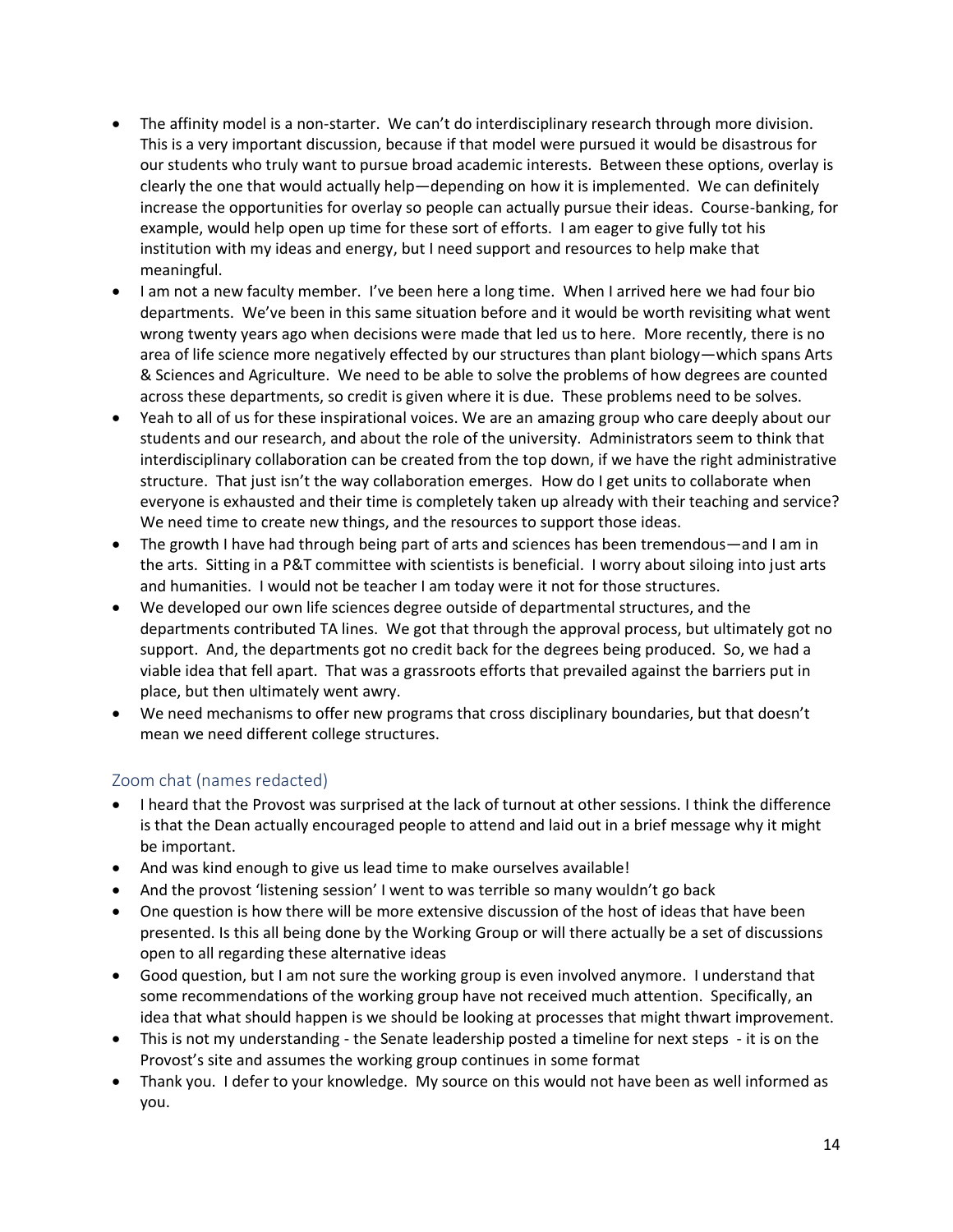- The Provost has says the working group gets the report
- Just for notes later: 73 people in the meeting + Mark Robinson. If it's just CAS TT faculty, that's like 11% of the faculty. That's probably not the correct denominator (staff, NTT, etc. are here, which is important) but maybe there's a way to get a better estimate: shows how many people are engaged.
- I want to amplify the note that why are we not taking the committee's suggestion to work on Process to improve things before moving on to decide if we need more substantive changes?
- XXXX's question is why the Senate put up specific proposals they are on the Provost website as "examples"
- The objective for these examples was to encourage an initial format for specifying benefits and challenges
- Geographers' work is very interdisciplinary and falls in many categories -- putting it in either may not be easy at all.
- I think the Chancellor and Provost are definitely going to work on the Process, but there is the question of whether we could wait to see whether we need other substantive changes AFTER that
- College of Data Sciences?? Surely not.
- Would agree with XXXX that improve process is the first step. Get that done first.
- With regard to process, I would like to make the perhaps equal parts obvious and radical suggestion that actual members of the Colleges in question vote on specific and comprehensive proposals, perhaps through the body of the Faculty Senate. As in, follow procedures of shared governance.
- It was not a College of Data Science you can see it posted on the website again just as an example to foster a format for more detailed discussion
- XX, would you want to post the link in the chat?
- https://provost.utk.edu/wpcontent/uploads/sites/10/2022/02/021022ExamplesRestructuringSenateDec2021.pdf
- This is precisely the problem…we occasionally hear about specific proposals, and then hear that they are off the table. For example, the College of Science and Engineering that was mentioned in the paper was explicitly called a non-starter by the Provost. Now for the first time, we are hearing about a College of Data Science.
- XXXX, the College of Quant Science was presented during previous listening sessions as an actual recommendation of the Faculty Senate, and not as a something just to foster discussion. I feel like Faculty senate and the Working Group has been consistently mis-represented
- This is a naive question, but who initiated this entire process?
- I have no idea what the Provost may or may not have said was a non-starter, the objective was simply to foster a more uniform way to state a proposal.
- I would also second or third or fourth or whatever the notion that dealing with PROCESS is really the first step. I think it is quite possible that to the extent there is a problem in need of solution, dealing with process is going to get us nearly all the way there in terms of solving it. I realize process may seem a little "smaller" and might not look quite so great on a leadership resume, but process seems like step one to me. Then we can assess if there is still a problem. To the extent that interdisciplinary work is what we are aiming for, reorganizing away from a college like arts and sciences that creates great opportunities for that seems contrary to ultimate goals.
- It all seems like a (random?) selection of a solution in search of a problem. ALL of the identifiable problems are in the realm of PROCESS
- XXXX, I believe this was the Chancellor's initiative.
- XXXX: the chancellor convened a working group
- https://provost.utk.edu/wp-content/uploads/sites/10/2021/11/ASWG\_report\_11\_05\_2021.pdf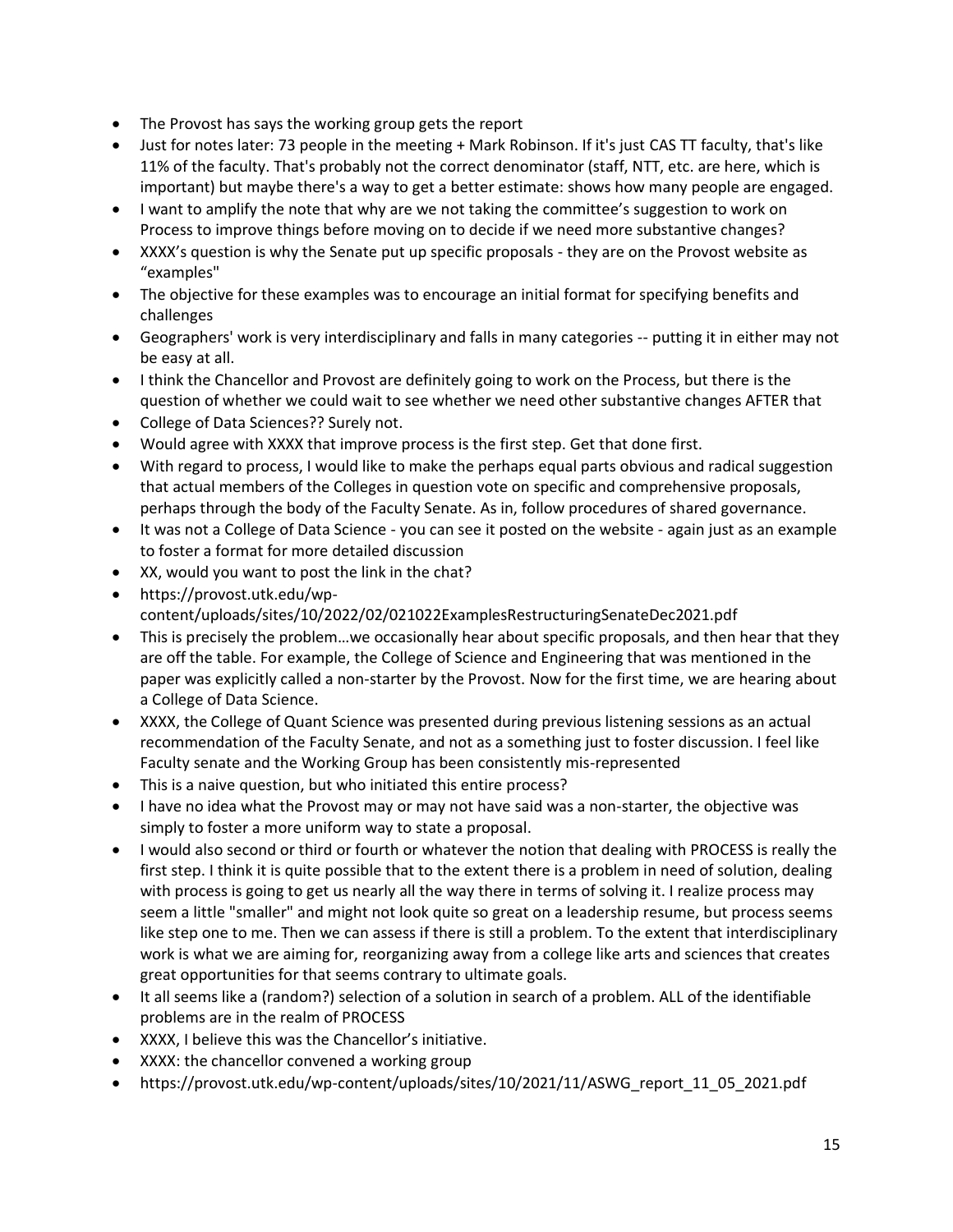- XXXX, the beginning to the statement of the examples is very clear that these were in no way from or approved by the Senate but just to foster format for more detailed discussions
- It seems like there is a choice, affinity or the reorganization of Colleges, but what about the choice of fixing processes as what needs to happen, not either of the others?
- The Provost said at a listening session that there would not be a College of Science and Engineering.
- thanks
- Why is the Faculty Senate making proposals without even discussing this with the departments that would be involved?
- The lack of release of data in the process has worried me. For example, I believe the committee looked at peer institution structures -- what did they find? The presentation showed a decline of college age students, but Boyd Center data shows the number of traditionally aged college students going \*up\* in TN. Releasing data would help inform decision making and shows a respect for stakeholders.
- Again, this was not the Senate it was the leadership team because of our frustration that the underlying process for ideas was not well structured. We also encouraged and worked with the Provost office on the submission form for ideas
- The Faculty Senate should be representing faculty, not making proposals and decisions without consultation. In fact the FS exists precisely for SHARED GOVERNANCE.
- (I can collaborate (research) more if I can get teaching or service reductions. More centers can't create more collaboration alone).
- @XXXX the faculty senate is our elected representatives. I think the FS was trying at least to give SOME faculty input in a process that was completely top-down initiated.
- The Faculty Senate document was not a proposal it was an example of how we needed more specific information in order to be able to weigh the pros and cons of changes (much like XXXX was saying). The working group document was SO VAGUE as to be useless for discussion.
- XXXX, what leadership team? Do you mean FS leadership? If so that's even worse.
- Exactly—this vagueness is completely impossible to work with. I appreciate the Senate's attempt ot nail down some ideas, without fully agreeing with some of them
- XXXX obviously we have a very different idea of the role of the leadership of the Senate it is precisely to represent faculty perspectives, which is what the leadership has been doing
- Yes, an affinity model build with carrots!
- Hello all, My name is XXXX and I joined UTK in 20XX as an Assistant Professor in the School of Art. This issue was important enough to me that I wanted to teleconference in to give my unequivocal opinion. Overlay is a fantastic model that has proven itself to work well at UTK. The affinity model would make it impossible for me, us, to perform the kind interdisciplinary research and teaching that has earned me a Fulbright and a National Endowment for the Humanities Digital Publications fellowship during my brief years here at UTK. Increased interdisciplinarity cannot be achieved through further division. I am in support of my senior colleagues comments on the impossibility of the affinity model.
- @XXXX. Thank you.
- I feel entirely sure that the Chancellor has zero idea of how much cross-disciplinary work is already happening and is not visible because it is not always tied to shared lines or to external funding. In Religious Studies almost everything we do is interdisciplinary.
- Sorry, I mean overlay built on carrots
- How can faculty perspectives be represented if they aren't consulted. That's not shared governance.
- XXXX's point about timing is WELL TAKEN
- agreed with XXXX!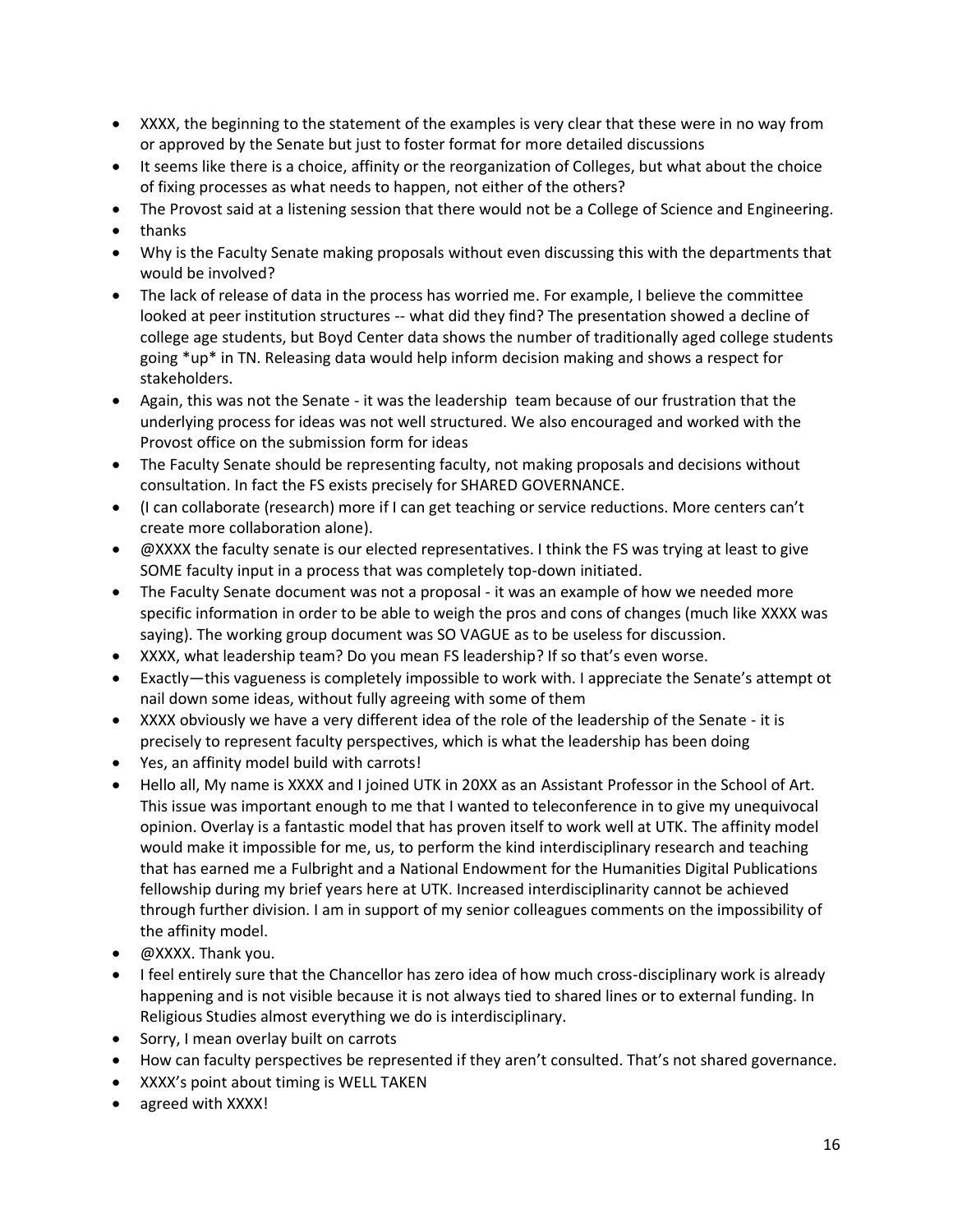- Re @XXXX's point -- those data could be \*partly\* gotten from coauthorship, grants, cross-listing of classes, team teaching, etc. -- but nothing of this was presented publicly
- Pandemic brain. : )
- XXXX's points are VERY germane and need to be answered and from my experience are very apt as one who has crossed disciplines repeatedly
- I am astounded that FS leadership has taken upon itself to make proposals with such a major impact, and I'm just hearing about this now???
- @XXXX definitely NOT proposals!
- @XXXX, I fully agree. So much interdisciplinary work is happening already. And more will not happen without dealing with process and funding.
- XXXX, OK, what are they—suggestions?
- Examples of the level of detail we would need to be able to consider / start these discussions
- In addition to departments such as Anthropology and Geography that cross the natural and social sciences, our College also has programs that also include the Humanities. These departments would also be faced with crazy difficult and demoralizing choices if they had to choose a new College.
- The Provost rather amusingly made this distinction at one of the meetings—he said "proposals" and then quickly corrected himself and said he meant "suggestions". Doesn't give me a lot of confidence that there's much space between the two.
- Thanks. I raised this issue at a previous listening session and am really concerned about the future of our department in the model that divides up the College into clusters.
- How do you all respond to the Legislature essentially telling the College (presumably) that it will house a School of Public Policy to foster "Civics"
- Agreed with XXXX.
- Well stated, XXXX!
- @XXXX I believe understanding the intention of Faculty Senate leadership compared with the potential interpretation of the Provost is an important distinction
- I do not understand this question, XXXX. We fully expect the FS to be nothing like the Legislature.
- Totally agree with XXXX.
- Does anyone support the reorganization (affinity) model?
- I agree with XXXX about the arts.
- Many of us have been actively involved in "overlay" with respect to teaching and research, largely based on faculty doing extra , non-compensated work. Getting sustained support from the university has been nearly impossible. They introduce a great program/process and indicate they will provide substantial support for it, and then it fades away. That makes us extremely skeptical that a shift in emphasis towards more interactive activities is going to last.
- Agreed with XXXX!
- I agree with XXXX completely about the affinity model being bad for the arts. I think the core problem here is a breakdown of trust between faculty and UTK leadership because there is a breakdown in shared governance. I agree that this feels like a solution searching for a problem. This feels like a drive for more centralized control and further assault on shared governance.
- @XXXX YES where would the funding for this be coming from?!
- Definitely agree with XXXX
- yes to "borderline unconscionable" on the timing.
- You mean the problem it's trying to solve? Also confused.
- Solution in search of a problem is spot on.
- Yeah to me this looks like "leadership wanting to make a mark" not "what we actually need right now"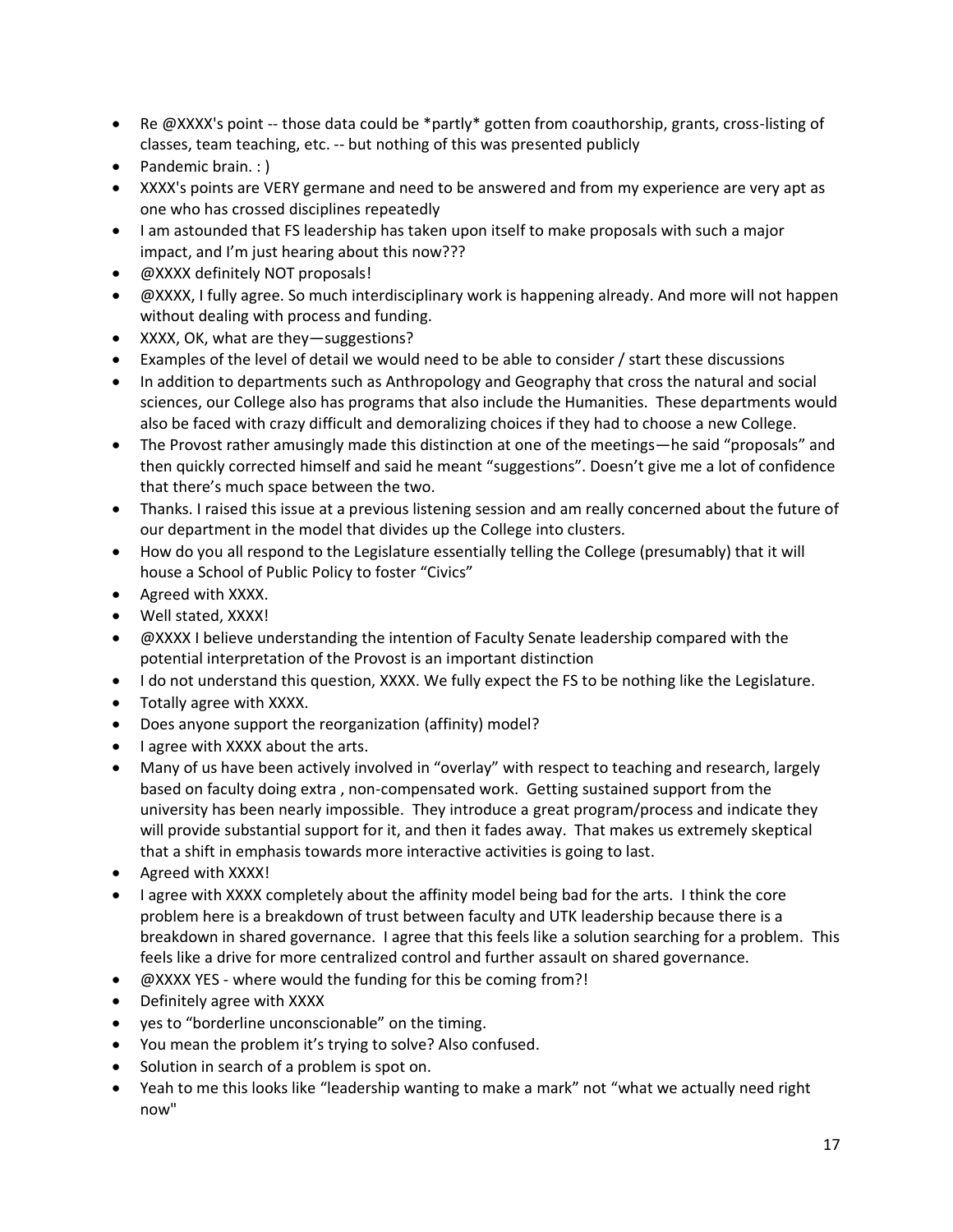- My concerns echo XXXX's comments. I am deeply concerned that creating smaller colleges based on "affinity" is likely to create a hierarchy of colleges in which some become a permanent lower class of service departments and others become high-flying money makers but that may be quite subject to fluctuating trends in funders' priorities.
- XXXX, we can't answer that question without knowing what "affinity" means. Math (and some other fundamental fields) could be said to have an affinity with almost everything. (There is a journal called Math and Music, for example.) The problem is that any preconceived notion, like a College of Data Science, can be justified by simply tweaking the definition of "affinity".
- I see affinity as not well aligned with these goals of solving complex problems and not efficient from a resource perspective. Overlay with new centers and things like that could be really great, WITH PROPER INVESTMENT.
- At the same time as wanting to make a mark admin get to echo views of faculty as "recalcitrant" and "unwilling to change" (and perhaps encourage early retirement and give "richer" new colleges more resources)
- We need to change just because it is an old format is not a good enough reason.
- I do strongly agree with finding concrete and material support for fostering the growth of our already amazingly strong tradition of interdisciplinary work - we do this well and it builds on a true liberal arts environment for our communal thought
- $\bullet$  ^^ yes
- The strategic vision was released during the pandemic… we haven't even had time to process that document and the working group was already working on this. Goes back to TIMING. None of us have had time to process any of this. Moving forward so quickly is disrespectful of faculty ability to contribute meaningfully
- Not just a turn-off, but contrary to our actual mission
- I have the same concerns, around vocational foci and turning the university and the college into entirely utilitarian machines.
- If leadership wants to make a mark, they would be very wise to not push faculty who are already pushed to the max to reorient departments to a new college structure. They will have much more success putting much needed resources into the OVERLAY model. On a small scale, providing funds for GRAs and postdocs to jump start research between news units has in my experience been very successful. Leaders who manage to do this will see greater productivity and greater happiness. Leaders who push the AFFINITY model will see a lot of unhappy people and lower productive. Yes, in the AFFINITY model there might be some winners --- some people who are really happy. But the cost will be high for many others.
- So can the overlay model be directed (coopted?) towards that end with the goal of improving process and providing resource?
- I also concur with XXXabout existing lack of support for efforts that align with the overlay model. Many many faculty invest unrecognized and uncompensated effort toward building interdisciplinary collaborations and the lack of support within the current system raises questions for me about the degree of commitment from higher level admin to actually invest in these efforts.
- There is A LOT to be concerned about with the devil/details we do not know. Some of these decisions could have IRREPARABLE harms (if CAS were to be disbanded). It seems ludicrous to consider any significant modifications without thoroughly examining the potential consequen
- In addition to the vocational/employer driven interests in the future of education, the town hall I attended brought up the declining population of college-age students (which is going to have a giant impact on CCs and branch campuses), but none of these re-orgs seem to respond to that concern.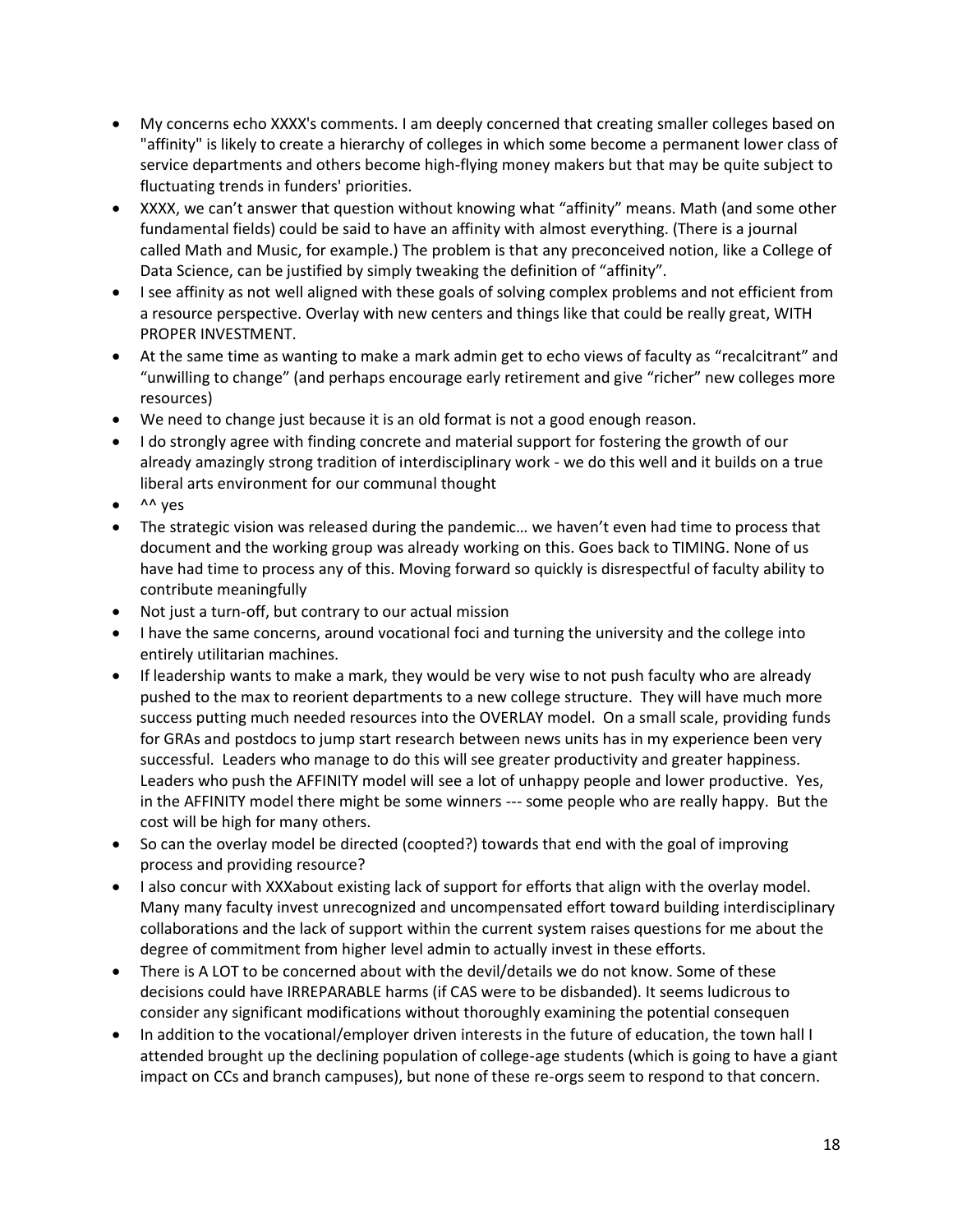- Another axis to consider: money for overlays might be hard if most money goes to colleges (under the new BAM model). Perhaps a reason not to consider changing colleges and budget model at the same time (and after (during?) a pandemic)
- Or new support staff at the departmental and Overlay levels
- How about funding for faculty to co-teach across programs? That would be a great way to foster interdisciplinary
- \*interdisciplinarity
- We need more tenured line faculty to keep up with increased teaching demands and always growing service demands. 100% agreement with XXXX.
- I believe our "affinity" in this College is that we represent the fundamental, classical areas of inquiry. The departments in our College have counterparts in nearly every institution of higher learning in the world. We train students in the subjects with which every educated person should be familiar.
- Agree on funding for interdisciplinary teaching.
- I agree with XXXX, we don't need more administrators, we need more faculty lines.
- Agree with XXXX about faculty lines.
- Yes on more faculty. Yes on more appreciation of and resources for the under appreciated labor that goes into all sorts of interdisciplinary "overlay" work.
- I completely agree with XXXX. I am co-director of one of the centers, and it is EXTREMELY difficult to incentivize faculty involved in the center to participate in lectures, etc. (in terms of attending them), beyond just being listed.
- Agree with XXXX, our College already has a great affinity.
- Yes. Don't throw money at upper administration. Hire tenure-line faculty and departmental support staff. This does not require "restructuring."
- For further solidarity on a lot of related issues I sincerely hope that all of you concerned folks are members or will join AAUP (https://aauputk.org/ ) and the union UCW
- That is a wonderful point! We also show up for the college, beyond the idea of trust, we are deeply invested in our college community because we function well together.
- Thanks XXXX--I agree with you completely.
- (here's how to join UCW https://www.ucwtn.org/join-us)
- very similar (or worse) in social sciences
- Oh no, we're still afraid in the sciences, but humanities have it worse!
- No, we're afraid in the sciences as well! We want to stay connected with the arts and humanities. It is integral for our students and our community
- I went to the Provost's meetings but there was little listening to the faculty and mostly talking at us.
- It is true: we have many interdisciplinary programs, and they are always underfunded. A great experiment: what would happen if we committed to adequately fund the current cross-disciplinary programs.
- Various "micro" ironies on support for underfunded units across UT. As Director of Global Studies I can pay a scholar from another university to give a guest lecture but cannot give another UT scholar even \$1.
- Lack of trust with provost office extends way beyond the humanities
- CAS as a broad community of scholarship across Arts and Sciences frames and informs our academic world and enriches our lives and our student's lives
- Thank you, XXXX!
- I believe that many earlier sessions were in person, not by Zoom. That may have also affected attendance.
- Agreed, XXXX. I think it's also an obligation as a the flagship public university in the state.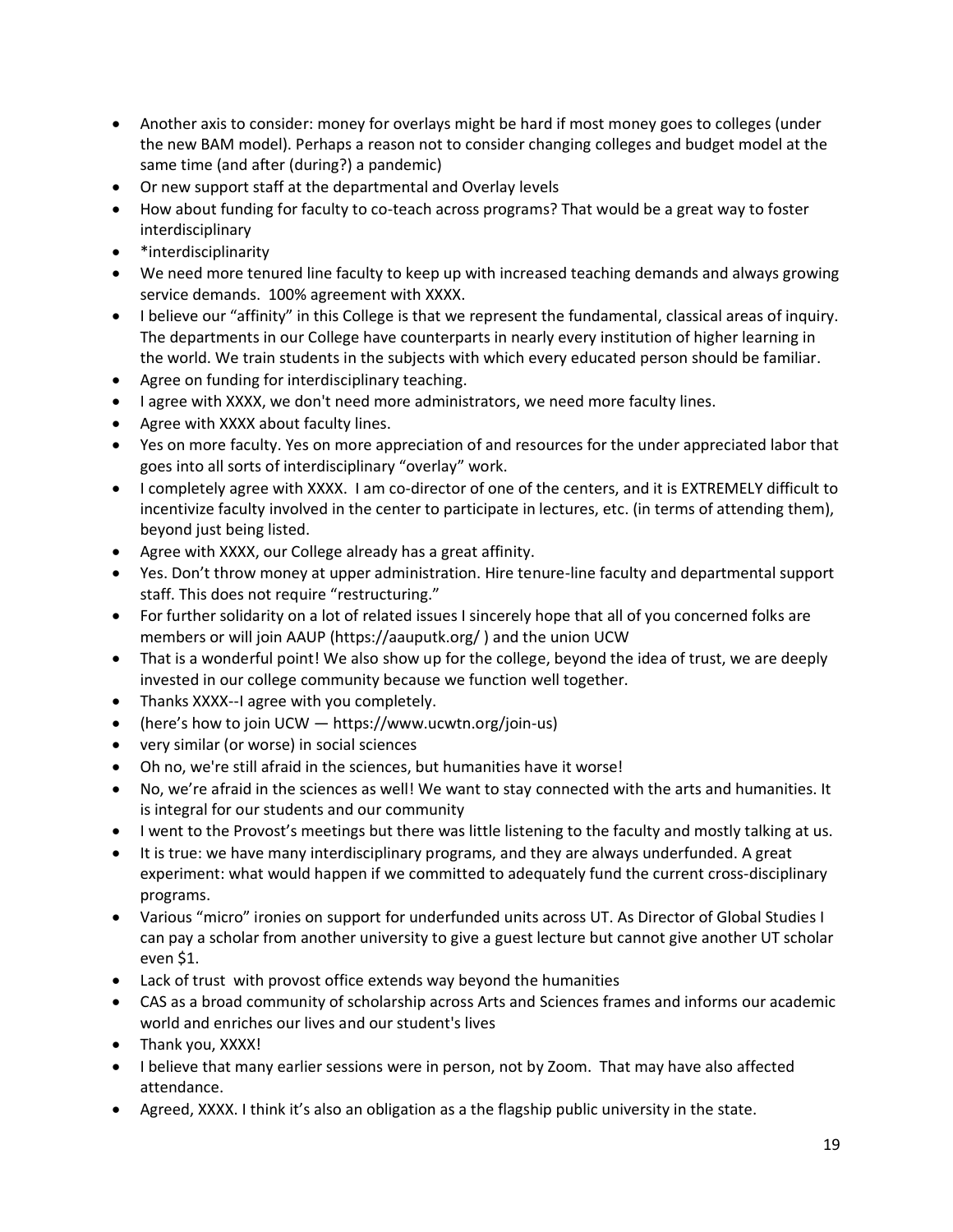- I like this wording:
- CAS as a broad community of scholarship across Arts and Sciences frames and informs our academic world and enriches our lives and our student's lives THANK YOU XXXX.
- Exactly, XXXX!
- Wait—the Provost has explicitly said that this is not driven by the budget…
- @XXXX and XXXX, Yes, but with asterisk to say Arts/Humanities, Sciences, and Social Sciences. The "old" liberal arts model is pretty darn good.
- There in lays the rub. They are trying to solve a problem that wouldn't exist without BAM.
- That budget model is why CAS is important we will be responsible for less "economically productive" departments but have GREAT value and should be communally supported
- People cross unit lines and collab all the time. Just needs money.
- I think a large College of Arts and Sciences also may make it easier to buffer outside legislative mandates that may be counter to our educational goals.
- Oh, so the problem we need to solve is that we have to find a workaround to the new budget model.
- The process and overlay approaches seem far less disruptive to the School of Art's current program strengths while providing opportunities to grow divisional support within the college. The three school of arts are already part of the same college and separating them out into their own affinity college offers no clear benefits and does not solve any major problems. Furthermore, the School of Art's national reputation is fundamentally based on our identity as an interdisciplinary program grounded in the Humanities and Liberal Arts. Placing our school in a separate College of Arts would silo our programs, faculty, and students and undercut what makes us unique and competitive nationally. Philosophically, we believe that artists thrive when their education is grounded in a broad liberal arts education.
- (I have to go to a meeting. Thank you so much, Mark, for facilitating.)
- So the provost needs some restructuring to justify clawing back more money from colleges?
- Amen, XXXX!
- Yes, what XXXX said ^^^
- Do we have data on how the ratio of faculty to admin positions has changed over time?
- @XXXX yes, UCW has collected a lot of that data
- And the data is dreadful
- We want money funding tenure track lines that facilitate overlay collaborations. We want money funding GRAs or postdocs to work on new connections between faculty.
- Overlay does seem destined to take more money for administrative roles: "The overlay model is designed to promote collaboration and interdisciplinarity across departments. This model introduces cross-cutting structures, leadership positions, or nodal centers to promote interdisciplinary activity."
- XXXX just asked the Provost for these data … maybe we will see those one day…
- @XXXX oooohhh... share with XXXX!!
- Like support for the cluster hires that never materialized to the extent advertised.
- "artists thrive when their education is grounded in a broad liberal arts education" that underpins the philosophy of the theatre program as well.
- @XXXX I'll have to see if UCW is OK with it going officially to FS. But I will check in
- Has UCW posted/shared those data where we can see them?
- Everyone thrives when their education is grounded in a broad liberal arts education…
- @XXXX cool. Or you can tell us specific things to ask the Provost for…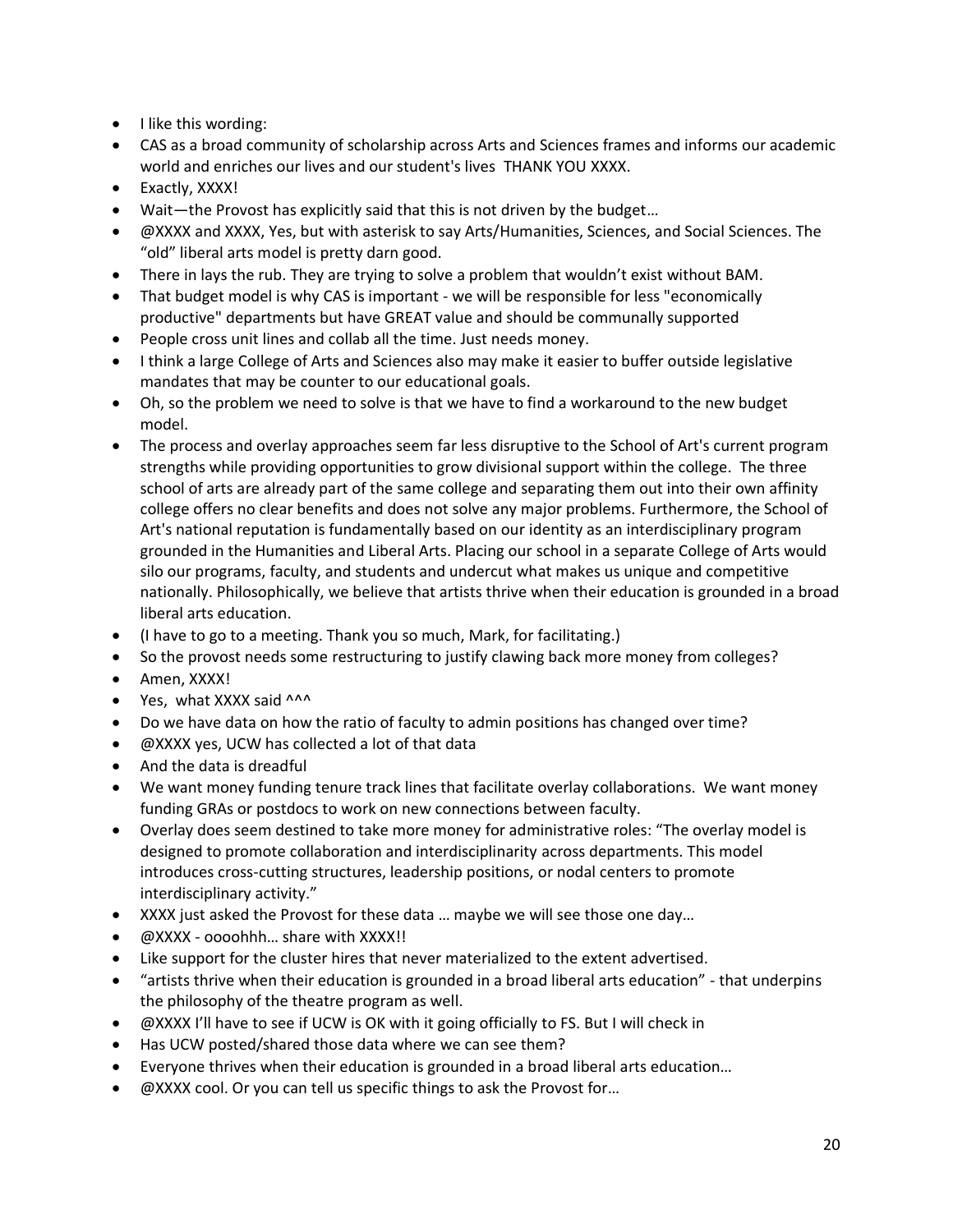- $\bullet$  : )
- I'll get back to y'all.
- We're assuming affinity model means breaking colleges apart (which makes sense given past leadership comments about "too big" colleges). But in theory, affinity could involve merging of colleges, right?
- We put together most of it by doing searches for job titles in the salary database, some of it using the wayback machine.
- XXXX, thank you for your important points and especially thinking about undergraduate education. Our College does a good job educating students in and outside of our college.
- ["makes sense" in that this is a read of the motivation, not something I agree with]
- Is it fair to say, everyone, that we seem to feel as faculty that our role is to empower students to become broad thinkers, and affinity models support a narrowing with depth of expertise, but not develop an internal depth and maturity in how to think?
- @XXXX, yes thank you!
- @XXXX yes
- I agree @XXXX. The affinity model would not help to develop the students as broad thinkers.
- Amplifying what XXXX, XXXX and others have said. The department heads and faculty of the College of Arts and Sciences do not want changes to the college structure. We are a vibrant community, collaborate and interact, and have been well led by our Dean. The upper administration and provost do not understand what the CAS faculty wants and needs. We need the freedom to implement our own overlay ideas.
- Overlay can be meaningfully bolstered by additional support staff part of why senior folks have more options is we have some more flexibility I agree @XXXX
- I agree @XXXX
- 2nd that investment in staff can be really important on creating spaces for collaboration. Interested faculty with solid staff support can do a ton.
- If the administration really wants faculty to take part in the process and be transparent, maybe they can conduct a poll that allows faculty to vote on whether they support restructuring. If the majority of the faculty are against it, why bother spending extra time and energy doing it to make the majority unhappy? This can result in some unhappy faculty leaving UT.
- Yes to XXXX's point
- The challenge with the interdisciplinary life science programs was in part dealing with how to fund graduate students
- i support XXXX's idea of a vote
- Agree with XXXX on polling faculty
- As I remember, the Biology division didn't like how fragmented graduate training was perceived. Yes, faculty workload was also an issue, and the departments didn't like the dilution in GTA positions.
- agree as well!
- Agree with XXXX
- Abolish THEC
- On this page, scroll down to the feedback form… it may be ask close to a survey that we get to respond to…
- https://provost.utk.edu/academicstructure\_updates/
- Agreed- there is no good metric for double majors/ degrees.
- Things seem to be top to bottom than bottom to top --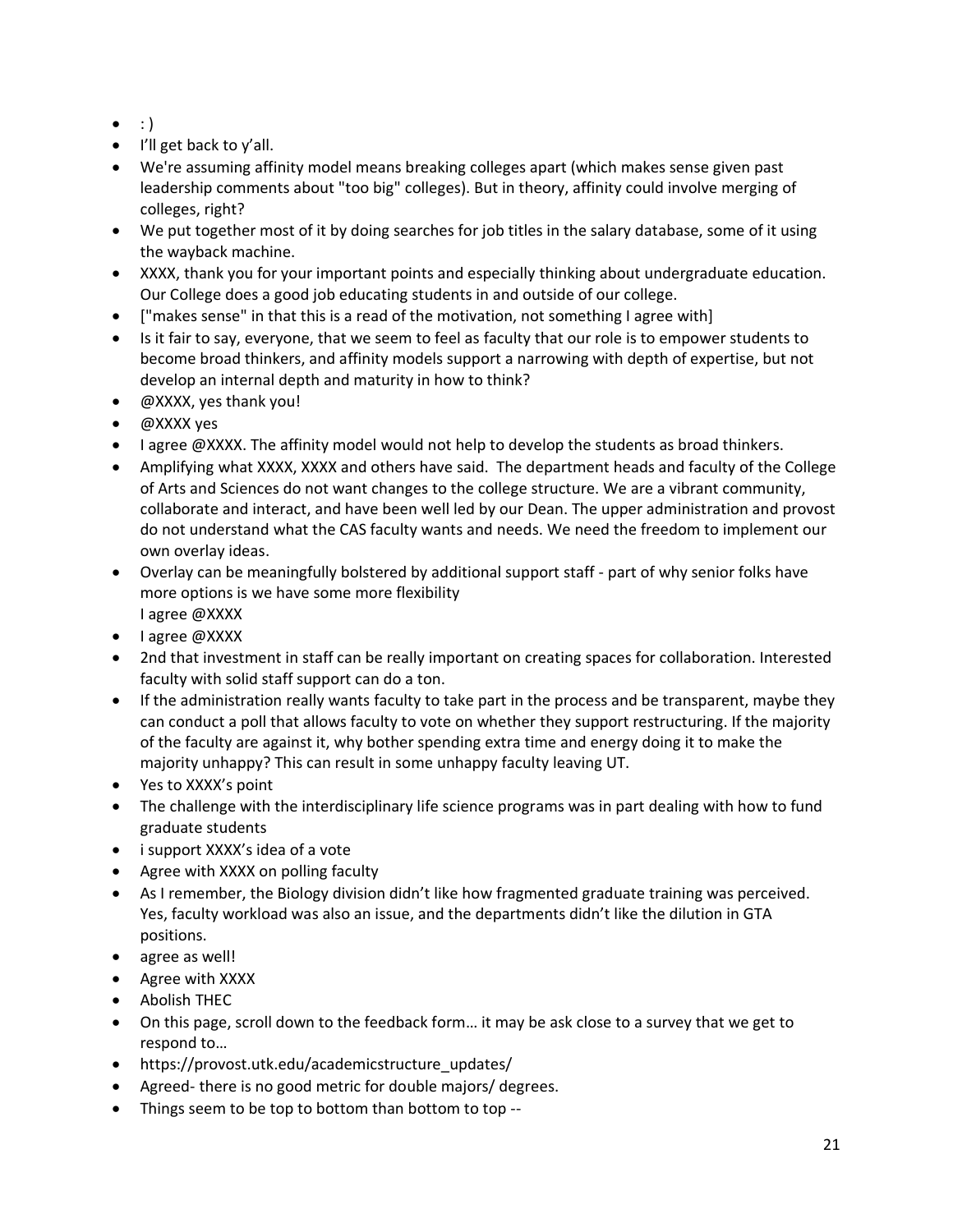- To answer Mark's earlier question regarding tenure-track faculty and cross-disciplinary collaborations: I have an example to illustrate the issues I and others would face.. I am applying for NSF CAREER from the Natural Sciences. I am proposing a course with Professor Cary Staples in Design, where I bring scientific data to Graphics Design students for data visualization. I was told that I could propose it, but that if I got the grant, the course I would co-teach with Prof. Staples wouldn't "count" as part of my teaching hours. This is because it would non-CAS students. These approaches stifle collaborations and don't allow for our growth.
- XXXX- I agree wholeheartedly about having and making time to collaborate or create when we are so short on every support in every front
- AMEN!!
- spot-on!!
- Yes to XXXX: plus freedom from mindless service busiwork
- @XXXX yes we need time, support, and this will support the work we do!
- Yes XXXX!
- Which is not to say that vision isn't important- but the vision is in getting these passionate people together and supporting them!
- thanks, XXXX!
- XXXX, thank you!
- I also support XXXX's suggestion. ("the administration... can conduct a poll that allows faculty to vote on whether they support restructuring")
- What we need to make the overlay model work is attention to the resources needed. We may not all need the same thing. I am a big fan of having funded GRAs work between faculty and units, because that has worked so well for me. Others may need to figure out how to do team teaching and either have it count, or be given some buyout system that makes it irrelevant whether that teaching counts or counts fully. Other faculty may need support staff in their overlay group. Or more faculty in some area. Or, postdocs.
- I also have learned enormously from being on committees with my science colleagues in addition to the closer affinities I already knew I had with arts, humanities, social sciences - thank you!
- @XXXX, that's been my experience. When I collaborate with a colleague from a different unit i have to volunteer my time.
- Echoing what XXXX just said in chat! Yes!
- @XXXX, yes.
- (Not for this conversation: XXXX and XXXX, please come talk to me at NIMBioS to see if we already have some ways to help.)
- @XXXX, thanks for sharing. Perhaps there are ways to get around this that we are unaware of?
- I have to go, but my deep gratitude to EVERYONE for this passionate community
- $\bullet$
- Just to reiterate XXXX's earlier post. You can leave feeback (anonymous or not) for the provost at: https://provost.utk.edu/academicstructure\_updates/
- Here here
- Great idea, XXXX!
- I think there are enough moving parts in the reorg discussion that adding merging departments to the conversation might not be helpful (as a member of one of the three bio departments) -- though it is a good example of how overlay has failed due to lack of support
- Do other colleges have as much interdisciplinarity as ours does? I feel like the very structure of our current college is part of what makes so much of our transdisciplinary work happen/possible
- I think most IDPs modesl are in CAS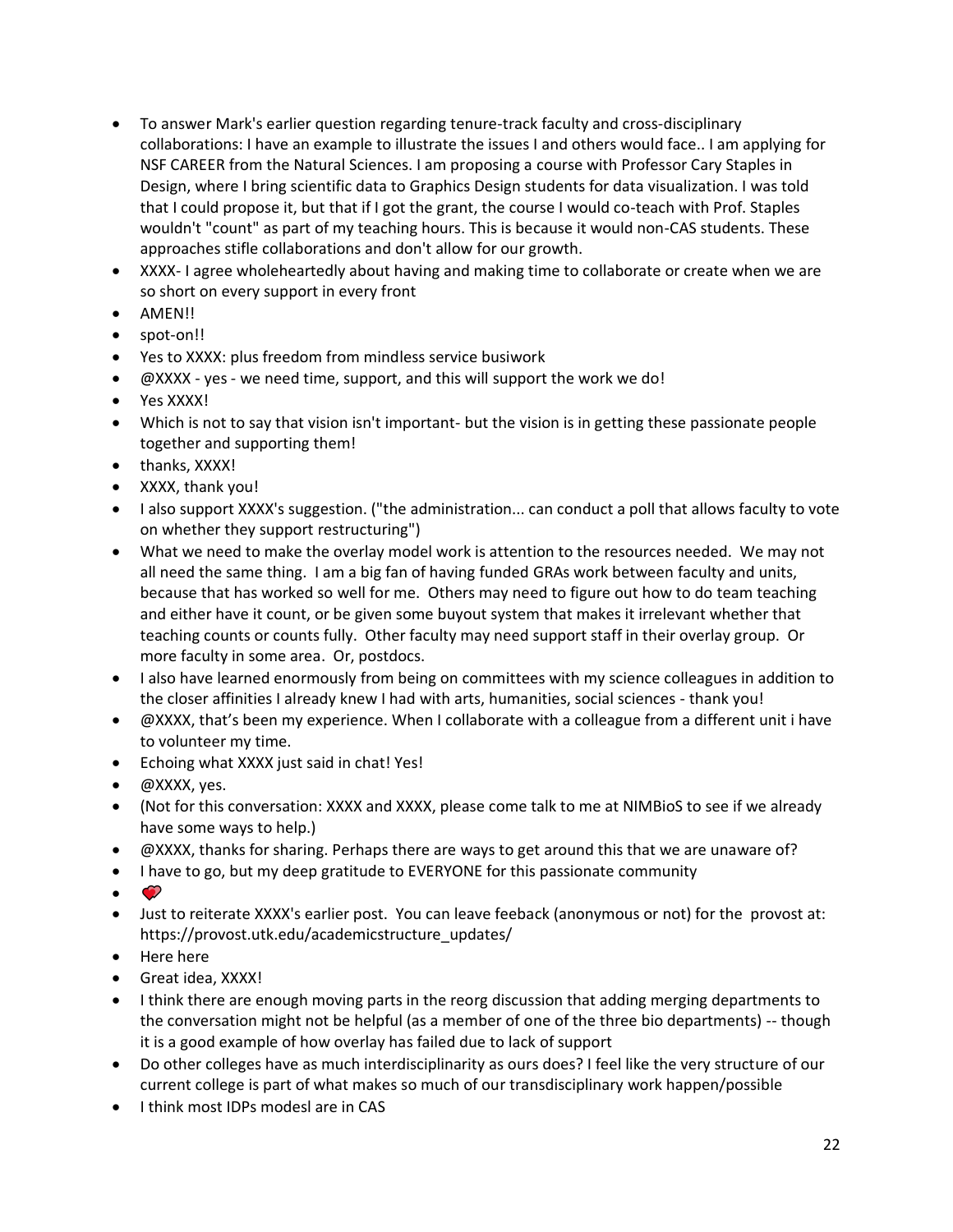- Thanks to everyone for speaking up with clarity, unity and passion! I have to leave meeting now!
- If that's the case, then breaking up CAS would be in order to help other colleges do more transdisciplinary work like we're already doing here? ai.
- Gotta run. Thank you everyone!
- Thanks, everyone so many affirming things conveyed! (NOTE: Not affinity things)
- Thanks everybody!!
- Thank you Mark!
- Thank you all!
- Thanks, good and important meeting!
- Thanks everyone!
- Thanks, Mark wonderful job!
- Thank you Mark.
- Thank you
- Thank you, Mark! Please tell the Provost and Chancellor that our College of Arts & Sciences is a vibrant, creative, and dynamic community of faculty who just need more resources, not more administrators!
- Thank you very much.
- Mark Nicely run. Thank you.
- Thank you for facilitating.
- Need to leave -- good to see everyone!
- If the State Legislature does not understand our value, that requires communication, not reorganization of Colleges!
- @XXXX, exactly! And it would help if the admin praised us, instead of denigrated us …
- or put out vapid "thank you for all you do" statements
- When I was hired at UT, many decades ago, my Dept. Head told me that most of our state legislators had not attended college, and we had to keep that in mind in our messaging. I don't know if that is still true.
- That was my experience when I joined UCW lobby day 8 or 10 years ago.
- Some of the folks who do have college degrees may have degrees from schools very different than UT, so even their college degree doesn't mean they can see things how we might. I wonder if some of the enthusiasm for the affinity model was to have colleges that would make more sense to folks who do not have experience in college? What a bad reason to reorganize, if so.
- Good to see you all, and thank you for your eloquent contributions! I need to go.
- Most cynical interpretation: isolate and eventually cut some units?
- Mark I think you can tell administrators that if they want to have a respected legacy, they better not blow this one. Reorgnization would blow it, in terms of increasing faculty productivity and research and improving undergrad education. Overlay, if done right, might enhance things we want to enhance. But the money can't go to more administrators.
- Ok, thanks again all. Gotta go.

## **Submitted feedback**

*Last updated June 24, 2022*

June 2022 Web Feedback

**What additional feedback would you like to share?**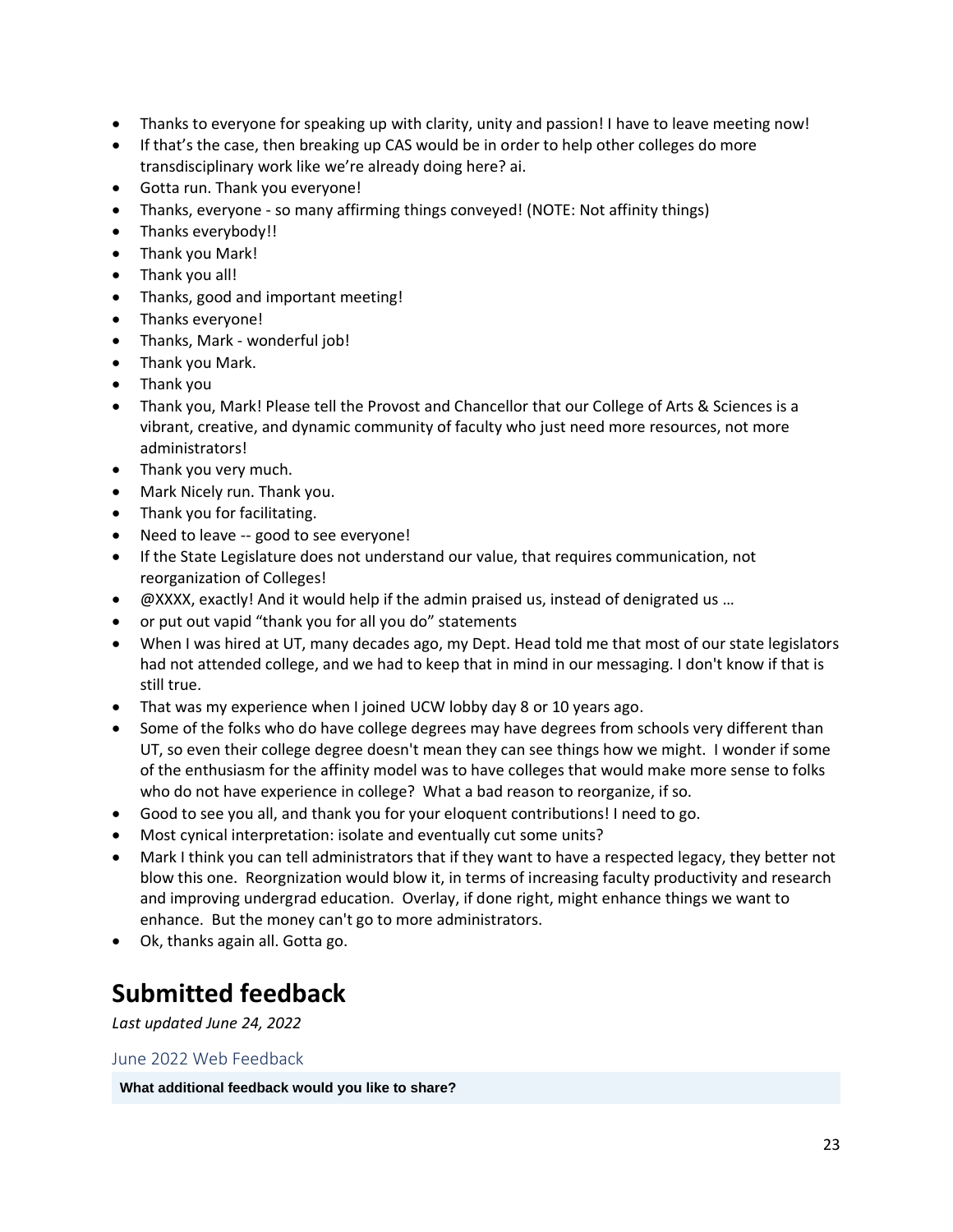I just presented the following speech related to the possibility of breaking up Arts & Sciences to the Board of Trustees, and will email it directly to the Provost.

Presentation to Board of Trustees – June 2022

I am a professor and associate head of the department of Psychology, and the director of the College Scholars Honors Program; both of these units are in the College of Arts & Sciences (hereafter Arts & Sciences) at UTK.

Faculty, staff, and students in Arts & Sciences know that the Chancellor and Provost are considering breaking up Arts & Sciences into two colleges – a College of Natural Sciences and a College of Liberal Arts. The rationale for such a split has not been made publicly clear beyond a perception that Arts & Sciences is too large.

Colleagues and I are completely opposed to such an academic restructuring of Arts & Sciences, for several reasons.

Why does the size of Arts & Sciences matter? Many if not most of the Colleges of Arts and Sciences in Big Ten universities, are substantially larger than ours. In terms of undergraduate enrollment, Arts & Sciences is comparable in size to the Business School, after all, and not only is Business not being fragmented, that College is expanding into new buildings to be constructed.

How many millions of dollars will be necessary for the required administrative leadership and staff? Based upon the salaries paid to the Deans and supporting administrative staff in Arts & Sciences, it seems quite conservative to estimate that the costs for a new College of Natural Sciences administrative leadership and staff would be at least \$4 million annually.

At least three departments in Arts & Sciences – Anthropology, Geography, and Psychology – have faculty who would not fit well into either a College of Liberal Arts or a College of Natural Sciences. Departments such as these are found in a College of Arts & Sciences in the vast majority of the other SEC universities, and in most of the Big Ten universities. In my own department of Psychology, and in my own research program involving graduate and undergraduate students, our identity includes needs of the natural sciences as well as needs of the liberal arts. Splitting the natural sciences from liberal arts would leave Psychology marooned in a college that does not reflect our identity or needs. The same goes for Anthropology and Geography. Finally, substantial collaborative work among faculty and students in the humanities, social sciences, and natural sciences departments – many examples of which are ongoing – would be diminished by such a restructuring. As Volunteers, we need to do better.

The 7 natural sciences departments within Arts & Sciences are dominated by male faculty. Only about 25% of tenured and tenure-track natural sciences faculty are women. In contrast, nearly 50% of faculty in the other departments and units in Arts & Sciences are women. Furthermore, non-tenure track faculty are overrepresented by women and minoritized people, and non-tenure track faculty are more common in departments in Arts & Sciences outside of the natural sciences. Breaking up Arts & Sciences will result in a resource-rich College of Natural Sciences that is dominated by male faculty and a relatively resource-poor College of Liberal Arts that is more gender-balanced. Such a breakup would increase gender disparities in salaries among our faculty. As Volunteers, we need to do better.

Beyond the gender disparities among faculty that would be increased by a breaking up of Arts & Sciences, such a move would send a terrible signal to women undergraduate and graduate students in the natural sciences, as they would not see themselves adequately represented in their College, let alone their department of study. As Volunteers, we need to do better. And we DO better with our current College of Arts & Sciences.

I call on you as Board of Trustees members to oppose any plan to break up the College of Arts & Sciences. Benefits of such a break-up have not been articulated in any substantive way. The costs – a subset of which I have raised here – are many and high. We know of some universities that imposed such a break-up years ago, but have come back to the Arts & Sciences model as the break-up did not work – Texas A&M in our own SEC is a case in point.

I thank you all for you work and for your time, and end by stating that I personally know of a number of current faculty who will go on the job market if Arts & Sciences is broken up, and I am one of them.

**Campus engagement: What types of campus engagement would be helpful to you? Check all that apply.**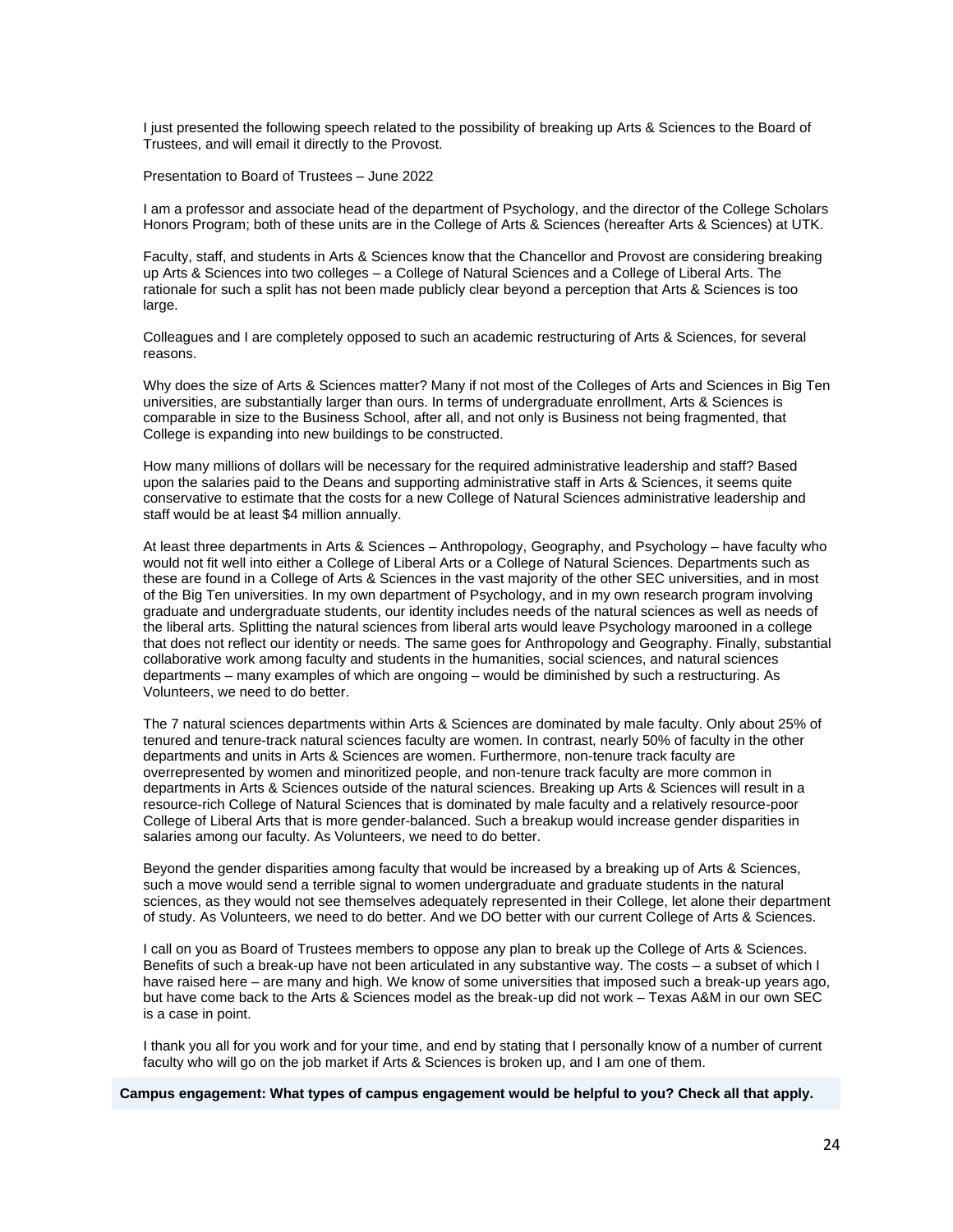- Small group meetings
- Discussions in departmental/staff meetings
- Standing meetings
- Other: Please share your idea below

#### **Share your campus engagement idea**

Holding meetings with faculty that are advertised widely and well ahead of time would help get more faculty to these conversations, and having meetings at different times and days would help as well.

--

#### **What is your feedback related to the process model?**

These questions about the process model, overlay model, and affinity model seem far less important than the relevant question: what is your feedback on splitting the College of Arts and Sciences. Here is my feedback on this:

> There is nothing that has been presented that leads me to conclude that there is any advantage for faculty. Placing grants people in colleges and dedicated to particular areas can be done regardless.

> Ideas about 'better representation at the Provost level' is curious -- presumably the Provosts are not losing a clear view of what is going on within the individual colleges. If they are, the onus should be on them.

> It has been offered that high performing peer institutions have separate College of Arts and College of Science is misguided as a reason to split. Splitting the College of Arts and Sciences will not just catapult UTK onto those levels, and those who believe it will should ask the question, "Why haven't the other colleges (e.g. TCE, Ag, Law) achieved top ranked status as 'independent' colleges?".

> The additional costs for a bunch of deans, admin staff, support personnel is a poor use of resources. Those are annual costs and they are significant -- a far better use would be to take an equivalent amount of funding and STRATEGICALLY invest it in the departments the university thinks can/should grow and have the potential to be leading.

#### **Campus engagement: What types of campus engagement would be helpful to you? Check all that apply.**

- Small group meetings
- Discussions in departmental/staff meetings

## May 2022 Web Feedback

#### **What is your feedback related to the affinity model?**

The Chancellor is proposing taking the departments that have been historically dominated by men - and continue to be dominated by men at the undergrad, grad, and faculty levels - splitting them off from departments that are more evenly split or dominated by women, and giving those men-dominated departments more resources. For example, by my count, Chemistry has 5 women and 20 men faculty. Math has 7 women and 31 men faculty. Even "natural science" fields that may be more associated with women like biology are dominated by men. BCMB has 6 women and 18 men faculty. By comparison, Sociology has 10 women and 12 men faculty. Psychology has 26 women and 21 men faculty. With this proposed split, the University would be actively disadvantaging women and their careers.

--

#### **What is your feedback related to the affinity model?**

The world is not divided into categories as cleanly as people like to think it is. There is no clean line to distinguish "social sciences" from "natural sciences". These terms are at best misnomers perpetuated because they align with stereotypically feminine and masculine domains. Dividing the college of arts and sciences into smaller colleges of social sciences and natural sciences will lead faculty who conduct interdisciplinary work and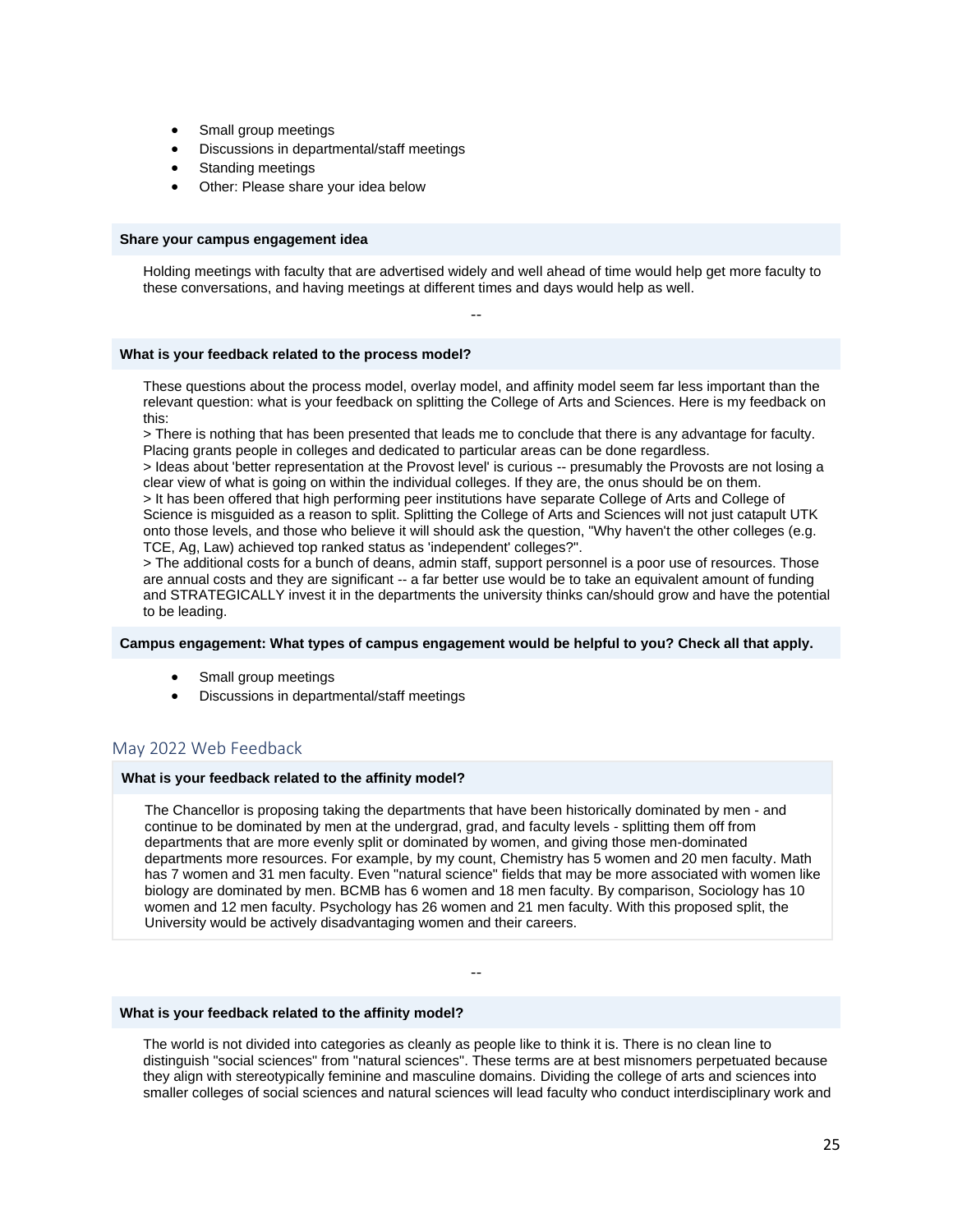departments who host faculty conducting a range of work to be disenfranchised and isolated. For example, I conduct a range of work encompassing topics typically labelled "natural sciences" and topics typically labelled "social sciences". I am fortunate enough to be in a department where I have colleagues with similar interests and expertise - regardless of whether I am conducting work closer to the "natural sciences" or the "social sciences". It is critical to be in a department where all of my colleagues feel supported and have like-minded colleagues in their college. There are multiple departments that rely on the interplay of these two kinds of work, such as anthropology, geography, and psychology. Furthermore, cutting-edge work in my own discipline continues to push the integration of "social" and "natural" approaches, combining biological measurements, sociological theories, or mathematical models, for example. Separating experts in these different fields works against our ability as a university to secure grant funding and against our goal of training students to excel in the workforce. Students need to understand the interplay between these domains and thus interdisciplinary work is exactly the kind of work that should be facilitated by a restructure, not hindered by it. The affinity model is not good, and I have yet to hear a single faculty member have a positive view on it.

#### **What additional feedback would you like to share?**

Our perspectives and feedback as faculty are being ignored in favor of whatever goals the administration has for this restructure. I attended a listening session on Zoom with several dozen faculty from the college of arts and sciences who vehemently, eloquently, and consistently argued against the affinity model that is currently being pushed forward. (Reviews of the overlay model were also not great.) This is not shared governance and, as a result, the administration's actions are eroding the trust between faculty and administration.

---

#### **What is your feedback related to the process model?**

I think that this direction should be the first thing that the administration undertakes. There is a lot of low hanging fruit that could make faculty's lives better and create a better environment for innovation - and going this direction \*first\* might create more goodwill and trust that would serve as a better foundation to take a run later at more innovative reorganization efforts.

#### **What is your feedback related to the overlay model?**

This is my favorite possibility. If you can create overlay structures that \*attract\* faculty from different disciplines to work together - then that is where real innovation lies. This approach is much more likely to generate creative grant proposals and to make real change through surprising and unexpected collaborations around solving important issues or shared passions. I think second to the process model, this one is most likely to get you the highest impact AND the most goodwill from faculty without the huge investment of tedious hours and hours of work that would be necessary in a structural reorganization. I think it is the one most likely right \*now\* to be successful and to get you to the goals that you say you have. I also think going this direction will build more trust and allow you to consider a more structural reorganization if necessary in the future.

#### **What is your feedback related to the affinity model?**

I think going this direction right now when faculty are so anxious about how they will fare under BAM and they are so exhausted from the pandemic would be a huge mistake from a morale standpoint. I think it will further erode trust in higher administration and I don't think people are in the best position to be creative and innovative when they are operating from fear. Restructuring might be a good goal in the future but the timing is exceptionally bad for it to be successful right now. There needs to be more ground-level buy-in for the need. It will also take so many person hours to accomplish that I think might be wasted at this point because I'm not sure this process yielded the most creative and innovative ideas from what I have seen. All I have seen so far is a great deal of mistrust. This energy might be better spend in the process and overlay models for now, and perhaps using those processes to potentially build to a better structural plan that emerges over time and with more trust.

#### **What is your feedback related to the scale model?**

I think this one is clearly the least favorite. It also doesn't really seem to be on the table.

#### **What additional feedback would you like to share?**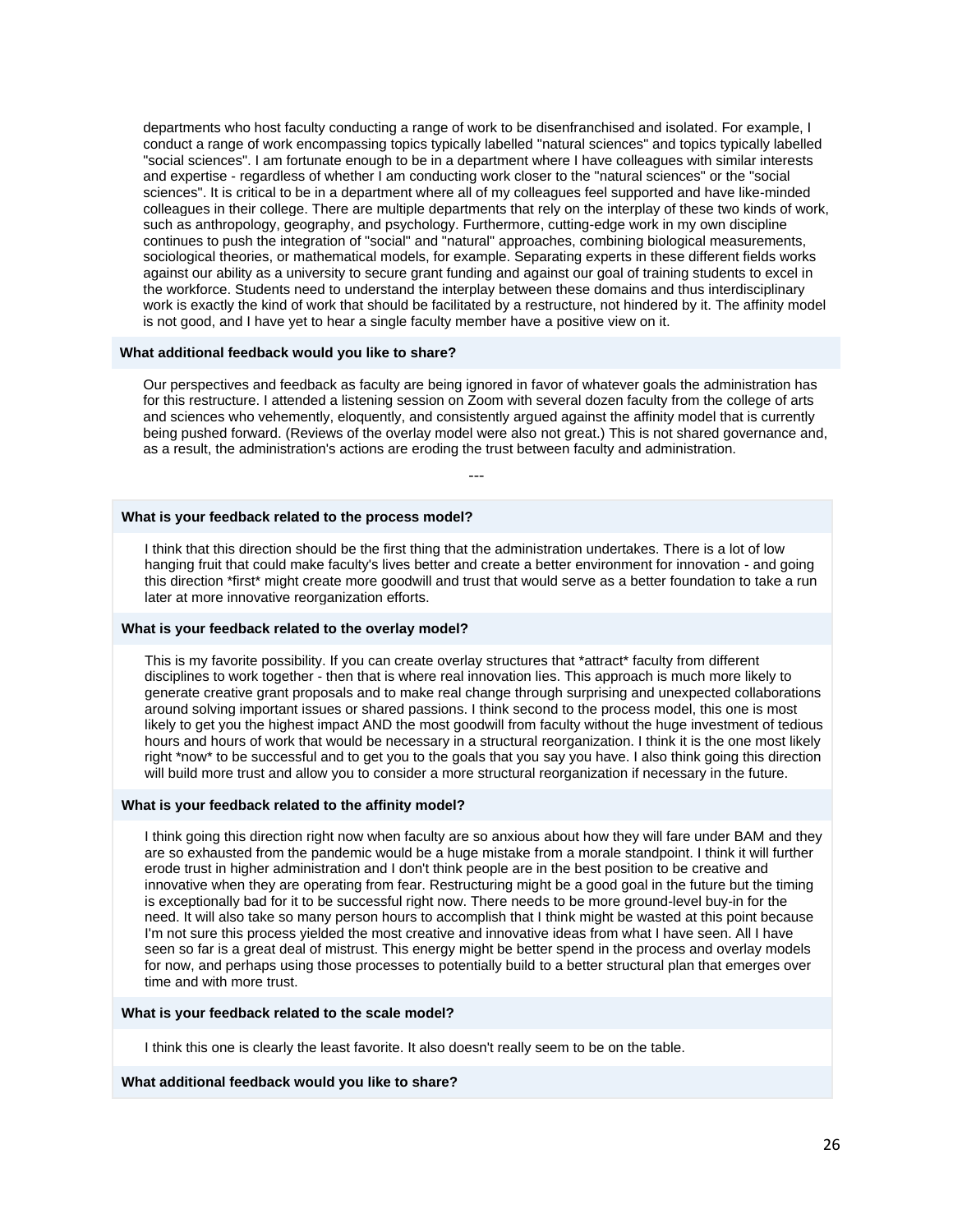I think to create trust in this process the feedback from these surveys should be made publicly available. I think the goals of this process are exciting, and it has great potential when the timing is better and a groundwork of trust in the process has been laid. Based on what I've seen in the public meetings, people seem too fearful right now to provide creative input- their motivations seem all wrong for this process to be optimally effective.

However, if you publish the survey data and people are more positive about structural change than we've seen in meetings, that could help?

**Campus engagement: What types of campus engagement would be helpful to you? Check all that apply.**

• Discussions in departmental/staff meetings

**Thank you for taking the time to share feedback. If you are interested in being contacted or would like to share your name, please submit information below.**

## **Affinity: Combine School of Art and College of Architecture and Design**

The objective is to consolidate resources and link similar fields. These fields of study share the same building but have separate resources for space, facilities, classrooms and review areas. The art fields are more closely related to design fields than the sciences. Shared resources would benefit students and faculty from both fields.

**---**

## **Benefits**

- Frees up space and resources across colleges
- Diversifies art and design education
- Simplifies hierarchical structure and leadership for building management
- Expands and simplifies cross registration between colleges

## **Challenges**

- Requires agreement from both institutions
- May increase friction between fields
- BAM model may be more problematic for the School of Art without the support of the Collee of Arts and Sciences
- May render some redundant staff unnecessary.

## **Overlay: Redistribution of tenure lines with respect to growth and declining student enrollment**

The objective is to evaluate the growth tendencies in student enrollment for various degree programs with shared governance across multiple colleges. For example, Landscape Architecture and Plant Sciences co-teach the Masters of Landscape Architecture program. Undergraduates in Sustainable Landscape design is housed in the plant science department and feed into the Masters of Landscape Architecture Program. The MLA program has tripled in size in recent years to over 60 students while the Sustainable Landscape program is down to around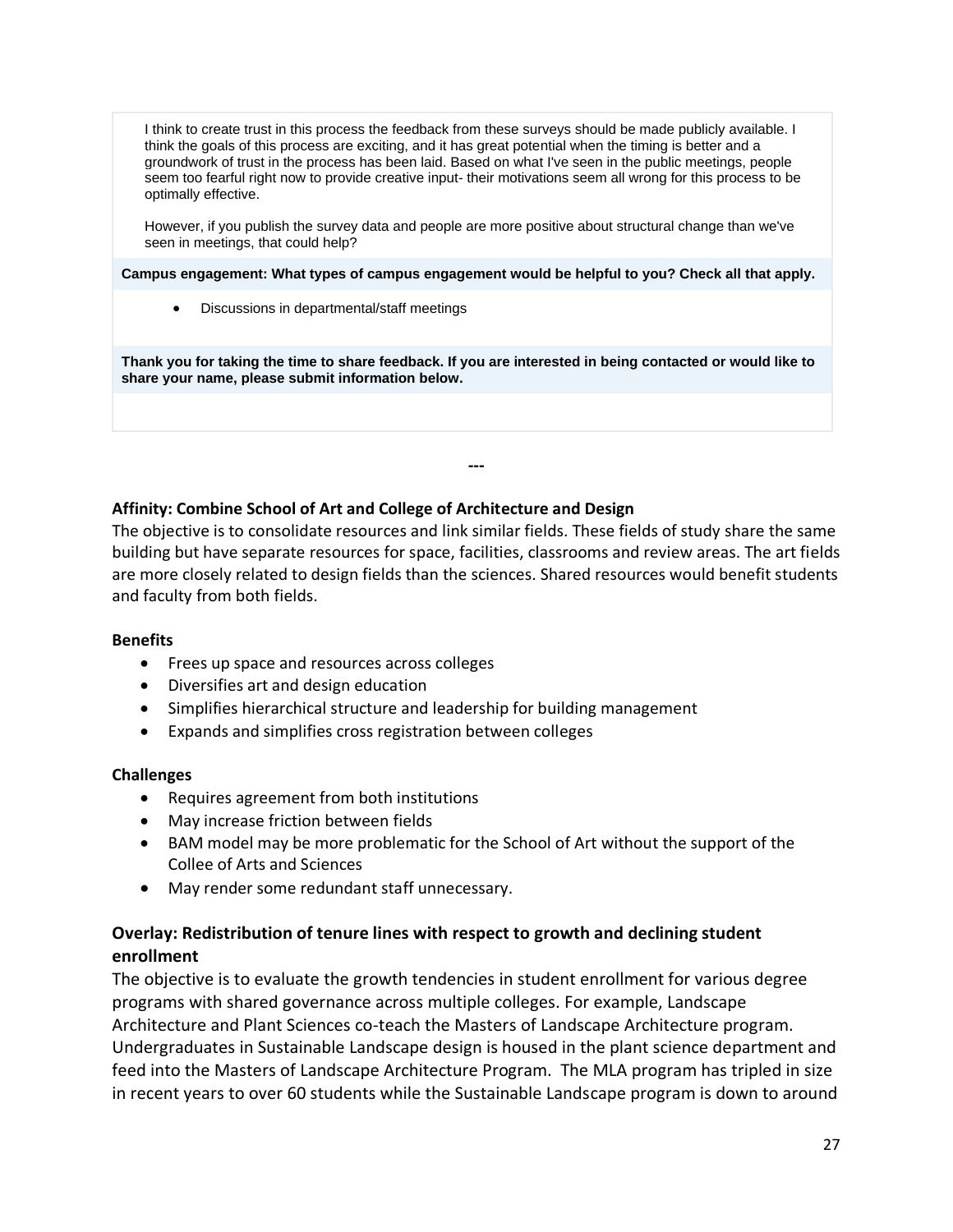20 students. However, there are at least 3 tenured/tenured track professors in plant science while Landscape Architecture on has 1. As faculty teaching in the shared programs retire, it should be considered which college most needs the tenure track line to fulfill the teaching requirements.

### **Benefits**

- Colleges can more easily adapt to changes in enrollment
- Tenure -track lines become more flexible and transferrable across colleges.
- Shared resources are considered across shared programs

#### **Challenges**

- Tenure tack lines wouldn't change as fast as enrollment
- Fluid faculty lines make financial organization difficult.

## April 2022 Web Feedback

#### **What is your feedback related to the process model?**

I think that you'd get a lot of good feedback on this, particularly on the College of Arts and Sciences, if you opened this to UTK staff.

#### **What is your feedback related to the overlay model?**

We need to be careful to define what we mean by overlay. As articles such as this make clear [https://theconversation.com/why-the-interdisciplinary-push-in-universities-is-actually-a-dangerous](https://theconversation.com/why-the-interdisciplinary-push-in-universities-is-actually-a-dangerous-antidisciplinary-trend-175511)[antidisciplinary-trend-175511,](https://theconversation.com/why-the-interdisciplinary-push-in-universities-is-actually-a-dangerous-antidisciplinary-trend-175511) "overlay" (like "interdisciplinarity") can be a word that works against fieldspecific expertise and department autonomy. We do not need a squishy "interdisciplinary college" that requires yet another layer of administrative staff to justify work that department heads, deans, or Centers can already do, nor do we need overlay units that syphon faculty away from deep work in their disciplines and support of their home departments (as the cluster model sometimes does and as the Center model often does). An overlay model that was useful and in keeping with current trends that recognize the \*failures of older interdisciplinary models\* might rely on Centers or colleges as hubs of connection between fields of deep knowledge. I like the "nodal hub" idea in the report. For example, rather than mixing up a goo of "interdisciplinary thought," Centers or Colleges could invest in databases of field experts in their represented populations, work with ORIED to compile pathways to research connections and teams research, and provide a kind of network for researchers to find one another. ORIED is already pursuing such a structure, but it doesn't know the faculty; if units that "knew their faculty" could work with ORIED and its resources connected to fostering teams research and funding, we might have an overlay model that would work. If we go with an overlay model, we need one that operates at very close range to faculty in different disciplines--ie, is operated by faculty or faculty center directors--not by another distanced layer of professional admins brought in to solve "our interdisciplinary challenge."

#### **What is your feedback related to the affinity model?**

I like this model if departments are central to its formation and if data about reconfigured units' funding is real.

#### **What is your feedback related to the scale model?**

Really bad idea. There is no logic in an academic culture to grouping things by size alone.

#### **Campus engagement: What types of campus engagement would be helpful to you? Check all that apply.**

• Discussions in departmental/staff meetings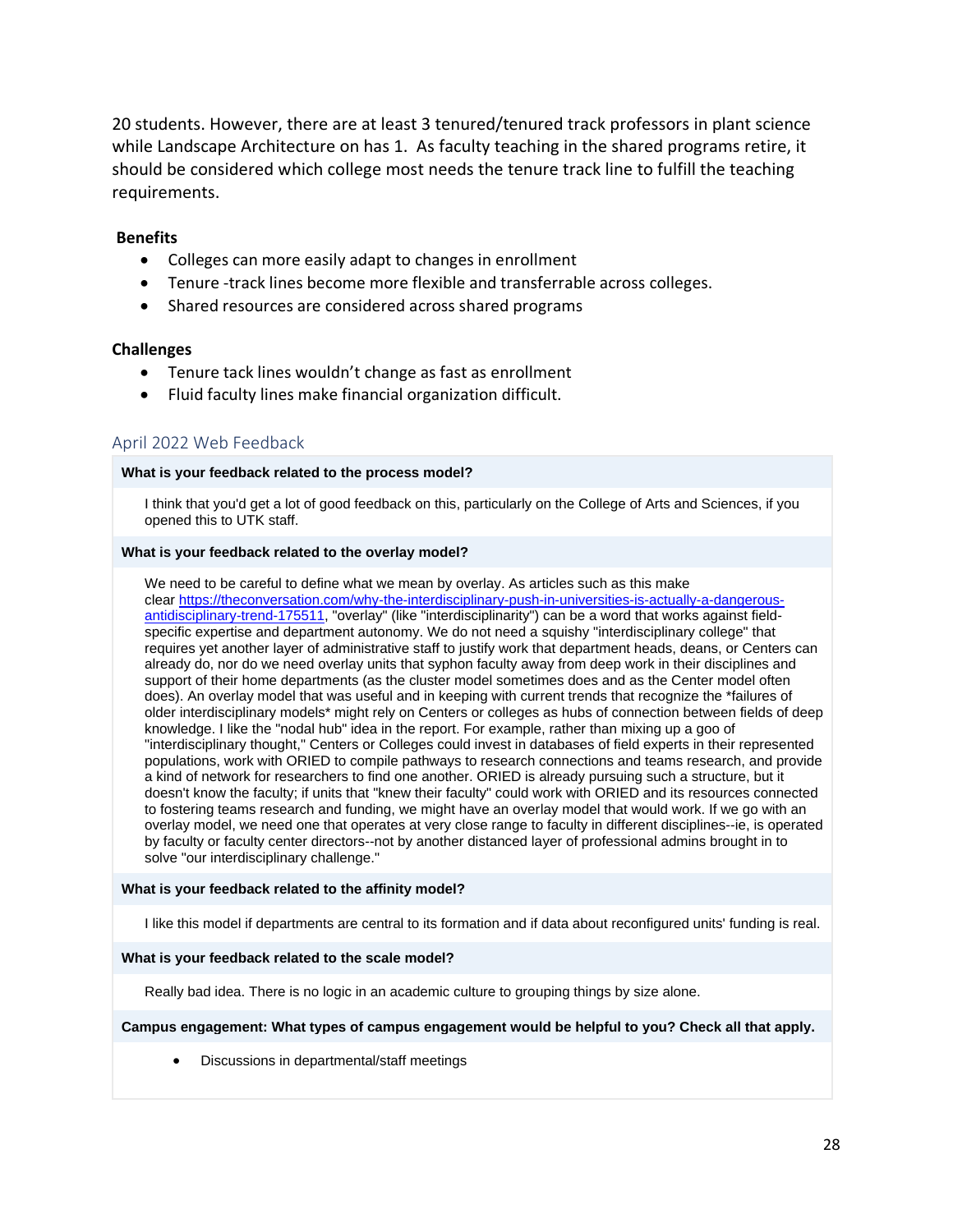#### **What is your feedback related to the process model?**

I think this is the most effective model. I think we need fewer burdensome processes in place and fewer administrators. Adding colleges and other university-wide programs would just add more administrators. We need more faculty, not administrators.

#### **What is your feedback related to the overlay model?**

We don't need a College of Interdisciplinary Studies; we just need greater support of the interdisciplinary studies programs that we have. A lot of these were gutted due to poor administrative decisions. I could support nodal hubs, especially if these involved humanities.

#### **What is your feedback related to the affinity model?**

I am a humanities professor in a department with practicing artists. I would very much object to having the visual and performing arts siloed off into a separate College. I think that other humanities professors in these departments (musicologists, art historians, theatre historians) would feel the same.

#### **What is your feedback related to the scale model?**

If this would result in decreased numbers of administrators and increased efficiencies, I would support it. I'm in the COllege of Arts and Sciences which is already very large, so this wouldn't effect me in particular.

#### **What additional feedback would you like to share?**

It may be that decreases in population will lead to smaller numbers of people going to college in the future, but I am skeptical that we are going to lose students to YouTube. Recent initiatives to make community college free for most people haven't resulted in decreased student numbers as many feared. I think we need to do more to educate the public and the legislature on the value of a university education and on a UT education not just on professional degrees but on liberal arts education.

We REALLY need to reduce the service/administration burden on faculty. We are spending way too much time trying to navigate various systems to apply for outside money, apply to reimbursement for travel, for assessment, hiring, etc. Almost every process at this university has been made more burdensome and timeconsuming because of various software put in place.

#### **What is your feedback related to the overlay model?**

Support if it is being driven by the bottom up (faculty to admin) and includes/centered around additional TT faculty and funding for co-directed by graduate students and post-docs.

--

#### **What is your feedback related to the affinity model?**

Absolutely against

**Campus engagement: What types of campus engagement would be helpful to you? Check all that apply.**

--

- Large Town Halls
- Small group meetings

**What is your feedback related to the process model?**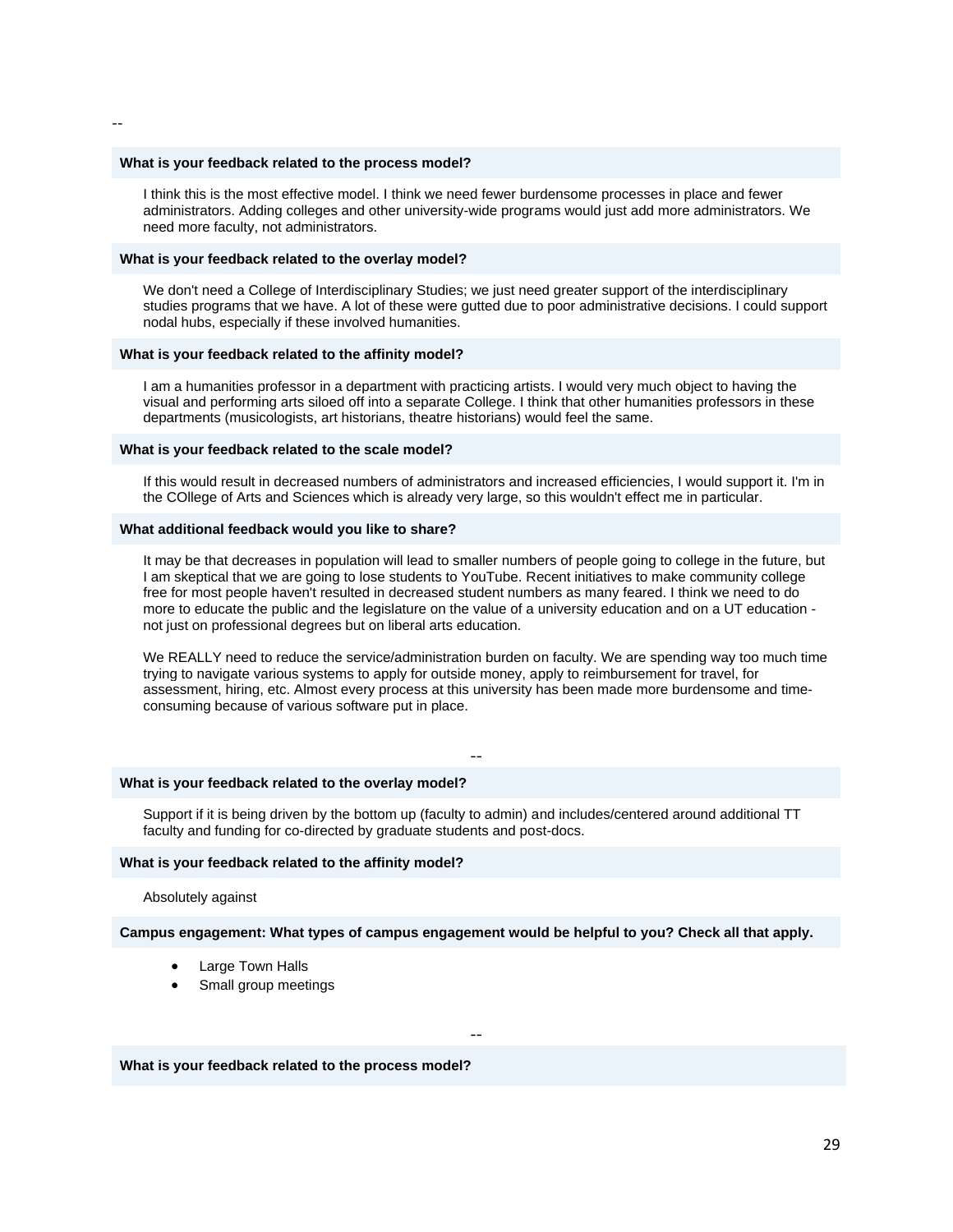I like the idea that there would be no structural changes to the college structure. It is super unclear which parts of the process are causing problems and need to be adjusted. It would be better if issues were first identified and then changes made to address them if we actually all think they are problems.

#### **What is your feedback related to the overlay model?**

We have a number of different overlay structures already on campus, such as NimBios. This could be a good idea if the funding was put toward postdocs and staff support to help may these new overlay models work and just don't result in more administrators being hired to "manage" us.

#### **What is your feedback related to the affinity model?**

This is going to silo faculty into small groups and not facilitate interactions and collaborations. I am completely opposed to this model.

#### **What is your feedback related to the scale model?**

I am opposed to reducing the number of colleges.

#### **What additional feedback would you like to share?**

I do not trust the administration to make these changes without input and leadership from faculty. These changes are a top down approach to improving the university. Faculty need more time, less service, less teaching, and more tenure track faculty so that we have the time and space to collaborate more.

--

#### **What is your feedback related to the process model?**

this should not be considered at all. This is undoubtedly the easiest option, but is also the most likely option to ensure that we do not make our University better in the end.

#### **What is your feedback related to the overlay model?**

I believe that our current college structure is antiquated and inadequate to support robust, modern, state-of-theart, and forward-thinking research and educational efforts. A simple overlay of new policies and efforts will only ensure that our University maintains the status quo and remains a moderately ranked school in our nation.

#### **What is your feedback related to the affinity model?**

This is, in my opinion, the only option that is worth the time and effort of the restructuring committee and our University. If we as a University want to improve, we need to stand together and do what is best for our University, not just what is easy (i.e. the process and overlay models). To advance the educational and research missions of this University, which will drive this university to true national recognition, we need to rethink and reorganize how we operate. This includes re-envisioning the structure of all colleges. For example, the college of A&S currently houses ~40% of the university's faculty, but also houses some of the most disparate departments at our university (e.g. physics versus theatre). While I appreciate that the College of A&S exists in the traditional framework of a "liberal arts" education, this notion is archaic, outdated, and to be candid, it is broken at our university. Our first priority should be to dismantle A&S into two or more colleges, that may or may not include departments form other colleges, or require formerly A&S departments join other colleges. Lastly, I suspect that those in favor of this will naturally assume their should then be a "College of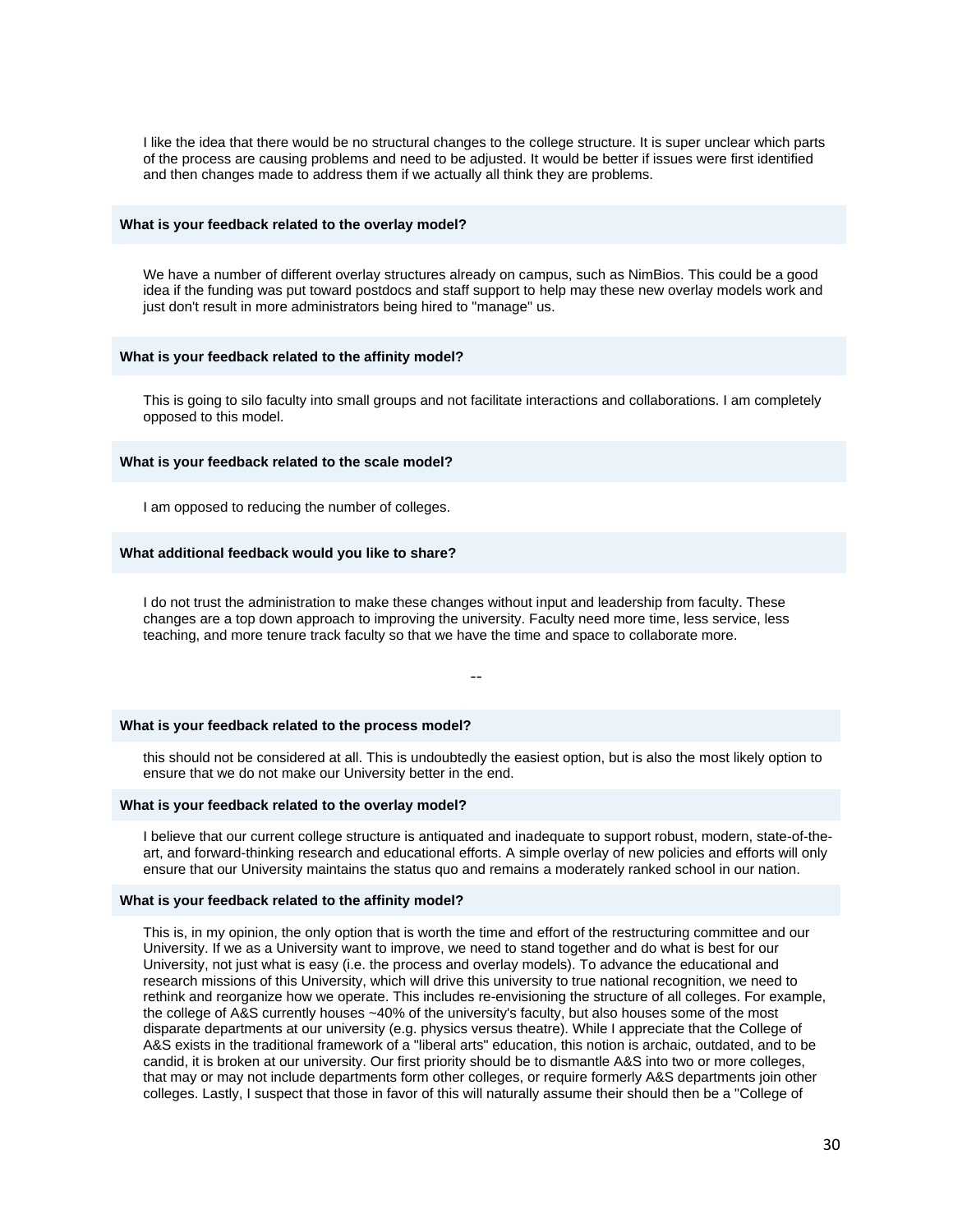Natural Sciences", but I would also argue that defaulting to the term "natural sciences" may be less than ideal. For example, one of our nations preeminent funding agencies, the NSF, has an entire directorate called "Mathematical and Physical Sciences" (MPS), but could also morphed into "Math and Natural Sciences" so as to include Biology, if so desired.

#### **What is your feedback related to the scale model?**

not ideal. Some thought should be given to each college's size, but this should not be the primary determinant

#### **Campus engagement: What types of campus engagement would be helpful to you? Check all that apply.**

---

• Discussions in departmental/staff meetings

#### **What additional feedback would you like to share?**

Please take a poll/vote of the faculty to gauge their opinions on restructuring. The meeting today with CAS faculty made it clear that they are passionate about their college and its leadership, and that they are not interested in restructuring.

#### **What additional feedback would you like to share?**

I do not see any reason to undertake a massive, expensive overhaul. Infuse funds into our existing programs via tenure-line faculty; infuse money into our existing interdisciplinary options, especially the grossly underfunded Humanities Center. Do more with what we have--this whole process seems like an excercise in finding a solution for a non-problem to show that we are doing something.

--

#### **Share your campus engagement idea**

No more general discussions in which no significant details are discussed. Feels like a huge waste of time for everyone. Listen to what the faculty are saying--consult the faculty in significant ways rather than paying outside "experts" to come and talk in generalities to us.

---

#### **What is your feedback related to the process model?**

The process model is inadequate to effect substantive change, although removal of roadblocks is desirable.

#### **What is your feedback related to the overlay model?**

The overlay model uses "umbrella" structures to catalyze collaboration. It is indequate to effect substantive change.

#### **What is your feedback related to the affinity model?**

I favor the affinity model. Reorganization of some colleges would allow similar units to be organized within a college, and the dean could effectively advocate for the units and programs in the college. For example, the college of A&S might be split into a College of Humanities & Social Sciences and a College of Science and Mathematics. This is more and more common, and it would solve some of the administrative problems of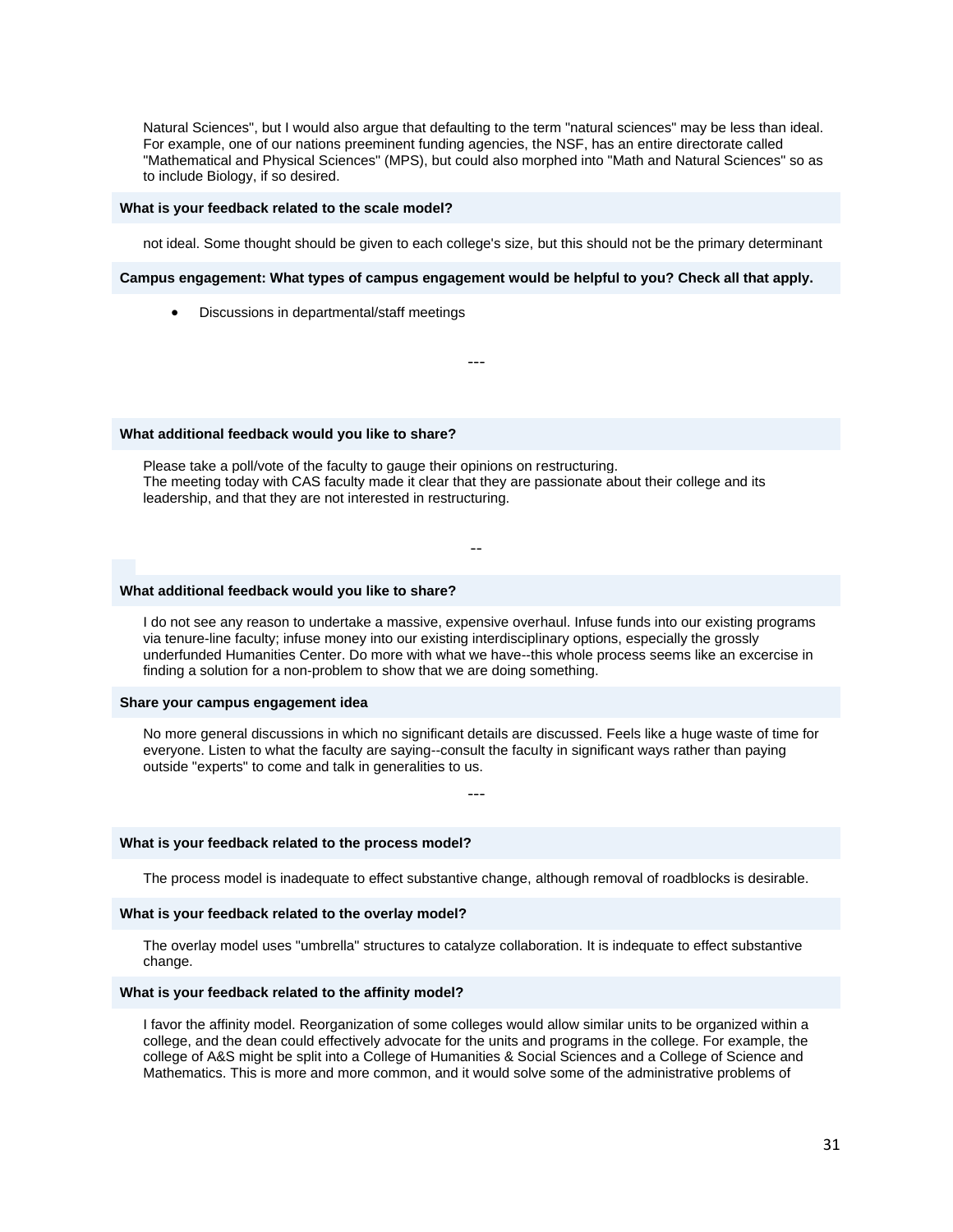having a huge college. In addition, the College of Education, Health, & Human Sciences, could be considered for splitting into a College of Education and a College of Health Sciences.

#### **What is your feedback related to the scale model?**

I do not believe reducing the number of colleges is desirable. Organizing units with similar missions/visions into colleges makes more sense than organizing units based on size or "scale."

#### **What additional feedback would you like to share?**

I would like to see UTK place more emphasis on preparing students for allied health professions. Granted, the state has chosen to locate medical schools in Memphis (UT Health Sciences Center) and Johnson City (ETSU). But UT has not done enough to meet the student demand for training in graduate health professional schools that lead to licensure (with the exception of nursing). Department of Labor statistics show future projected growth in the health sciences, and these are high-paying careers that UTK students are very desirous of pursuing (e.g., Physical Therapy, Occupational Therapy, Physician's Assistant, Respiratory Therapy, etc.). The reason that UTK doesn't have these programs is not that THEC forbids it, but rather that nobody at UTK has attempted to start these programs. The demand for these programs is not even close to being met by the programs in Memphis and Johnson City. As a result, programs have sprung up at Pelissippi State, Roan State, South College, and Lincoln Memorial University. What is wrong with this? Well, UTK could do a better job of training these students, UTK already has courses (Bioethics, Medical Terminology, Nuclear Physics, etc.) that would serve these students, and UTK has facilities such as the Nursing Simulation Lab that could also serve programs like Physician's assistant programs.

Starting such programs would require formation of new departments and it is unlikely that any of the current deans would undertake it. But a new College of Health Sciences might be charged with exploring the feasibility and viability of such programs. These new departments would need to charge differential tuition, which students would gladly pay in order to obtain a high-quality education at the state's land grant university. I suggest that a Physician's Assistant program would be something that THEC might approve, as there is only one such program found at a state university in Tennessee, and the number of students admitted is a very small fraction of those who apply. Physical Therapy programs already exist at UTC and ETSU, so THEC would be unlikely to approve another program in East Tennessee.

**What additional feedback would you like to share?** Nothing that I have read about this points to any credible benefit to changing the current structure, whether in terms of teaching, research or community engagement. On the contrary, it would introduce extra layers of administration, increase costs and less efficiently serve the goal of a comprehensive liberal education for our students (and even of interdisciplinary research). The idea of "affinity", for instance, seems in part based on misconceptions about certain disciplines (see the absurd "thought experiment" introduced by the president of the Faculty Senate.) The entire idea of restructuring by "affinity" or "scale" seems to have the goal of breaking up CAS (motivated by B.A.M, most likely), and to me seems more reflective of the values of a minor technical college than those of the state's flagship university. In other words, the whole idea is an unnecessary, expensive boondoggle.

---

----

#### **What is your feedback related to the process model?**

The process and overlay approaches seem far less disruptive to the School of Art's current program strengths while providing opportunities to grow divisional support within the college. The three arts school are already part of the same college and separating them out into their own affinity college offers no clear benefits and does not seem to solve any major problems. Furthermore, the School of Art's national reputation is fundamentally based on our identity as an interdisciplinary program grounded in the Humanities and Liberal Arts. Placing our school in a separate College of Arts would silo our programs, faculty, and students and undercut what makes us unique and competitive nationally. Philosophically, we believe that artists thrive when their education is grounded in a broad liberal arts education. UTK's strategic vision advocates for a "culture of collaboration" and innovation; our current interdisciplinary orientation does just that. Our current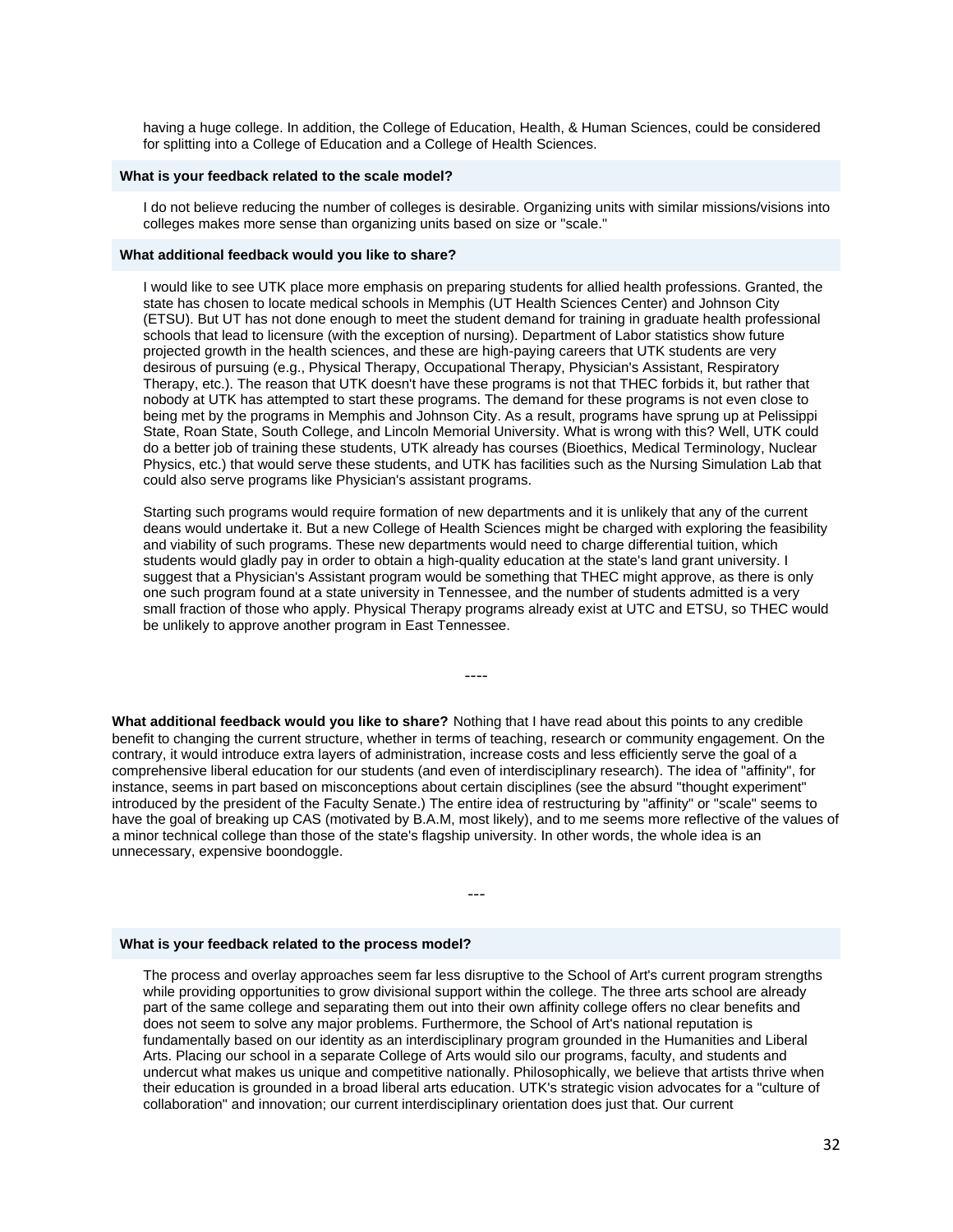interdisciplinarithy sets us apart from siloed professional art schools, enables us to recruit strong undergraduate and graduate applicants, and enables us to mentor students who are uniquely competitive in the academic and cultural sectors.

Three specific examples from our undergraduate programs:

— Our art history major and UG / GR minors intersect with history, anthropology, MFFL, and law. Courses in art history are requirements for 5-6 of our degree programs as required by the National Association of Art and Design. Those AH faculty are actively engaged in the interdisciplinary Humanities Center and MARCO. — Cinema studies is a unique program nationally because of its focus across production and studies (history, foreign languages, art history, and critical theory). A recent graduate currently working on the Avatar movie sequel credits the program's interdisciplinarity for his ability to stand out within the incredibly competitive film industry.

— We have just launched a Museum and Curatorial Studies Minor that includes a very interdisciplinary menu of courses from many departments.

#### **What is your feedback related to the overlay model?**

Support exploration if overlay centers are adequately funded.

#### **What is your feedback related to the affinity model?**

Opposed.

#### **What is your feedback related to the scale model?**

Opposed.

#### **What additional feedback would you like to share?**

Our school currently feels very supported and valued by the leadership of our current college: the College of Arts and Sciences.

#### **Campus engagement: What types of campus engagement would be helpful to you? Check all that apply.**

• Discussions in departmental/staff meetings

## March 2022 Web Feedback

In thinking of benefits and challenges, you may want to consider effects on areas such as enrollment, budget, curriculum, experiential learning / practice, fundraising, and research.

## **Affinity: Establish a School of Public Policy to build on the affinity model already present in the Baker Center for Public Policy**

Since its pivot to a research-focused Center in 2012, the Baker Center for Public Policy has been assembling faculty and students across campus to work in specific disciplinary areas. Center-driven collaborations are producing policy-focused research with faculty from many of UT's current colleges. Collaborations in Energy & Environment are a nexus for faculty in Business, Agriculture, Engineering, and Arts & Sciences. Collaborations in Global Security are based on collaborations between faculty in Arts & Sciences and CCI. These collaborations are also now supporting an undergraduate minor in Public Policy Analytics.

Baker Center activities are driving the University's engagement with the State of Tennessee and the Federal Government in several important policy areas.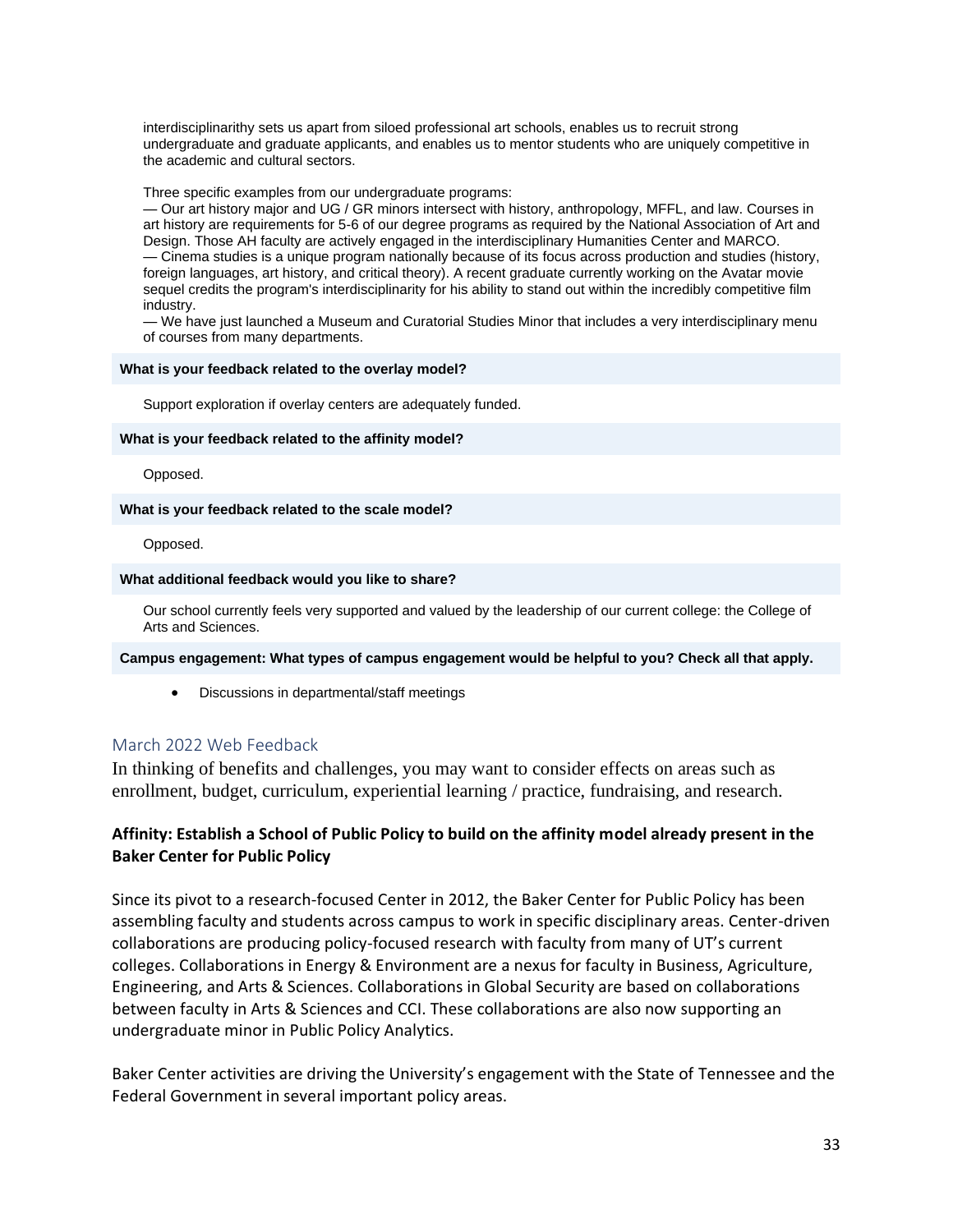A natural next step would be for a School of Public Policy to grow out of these faculty affiliations and nascent student degree options. Such a standalone school would allow the university to produce undergraduate and graduate students prepared to work in public policy and government, would enhance the ability of the university to engage in policy-related research and engagement, consistent with its land grant mission, and support interdisciplinary research where such collaborations already have substantial footing.

## **Benefits**

- The university's mission of engaging with the greatest policy challenges of our time would be enhanced with a school dedicated to public policy.
- The school would be a natural extension of collaborations and affiliations (Baker Fellows for faculty; Baker Scholars, Baker Ambassadors, and Baker Interns for students) that already exist.
- High-impact interdisciplinary research is already occurring under the Baker Center structure and these collaborations have a proven track record in terms of grant receipt.
- With additional resources and a somewhat broader mandate, the Center's existing research programs in Energy and Environment and Global Security could easily be expanded and augmented to capture broader areas of public policy and policy research.
- No entity on campus is offering degrees in public policy; the establishment of new degrees in a School of Public Policy would be a net addition to the university's offerings.
- For interested undergraduate students, the Baker Center already provides a large number of experiential offerings, including internship programs, Washington learning trips, an Ambassadors program, and more. The pre-existing focus on the undergraduate experience ensures that co-curricular (and even curricular) options for students who major in the new School would be rich and impactful from the beginning. For example, a required internship program could easily be incorporated in the academic program, given the set of internship offerings present through the Baker Center already.
- The Baker Center has a build-in donor base from previous activities and relationships.

## **Challenges**

- Faculty may be reluctant to move from well-established colleges and departments to nascent schools, especially under the BAM rollout.
- Such a school would need additional physical space to be successful.
- Recruiting undergraduate students into a new college may be challenging.
- •

**Campus engagement: What types of campus engagement would be helpful to you? Check all that apply.**

• Small group meetings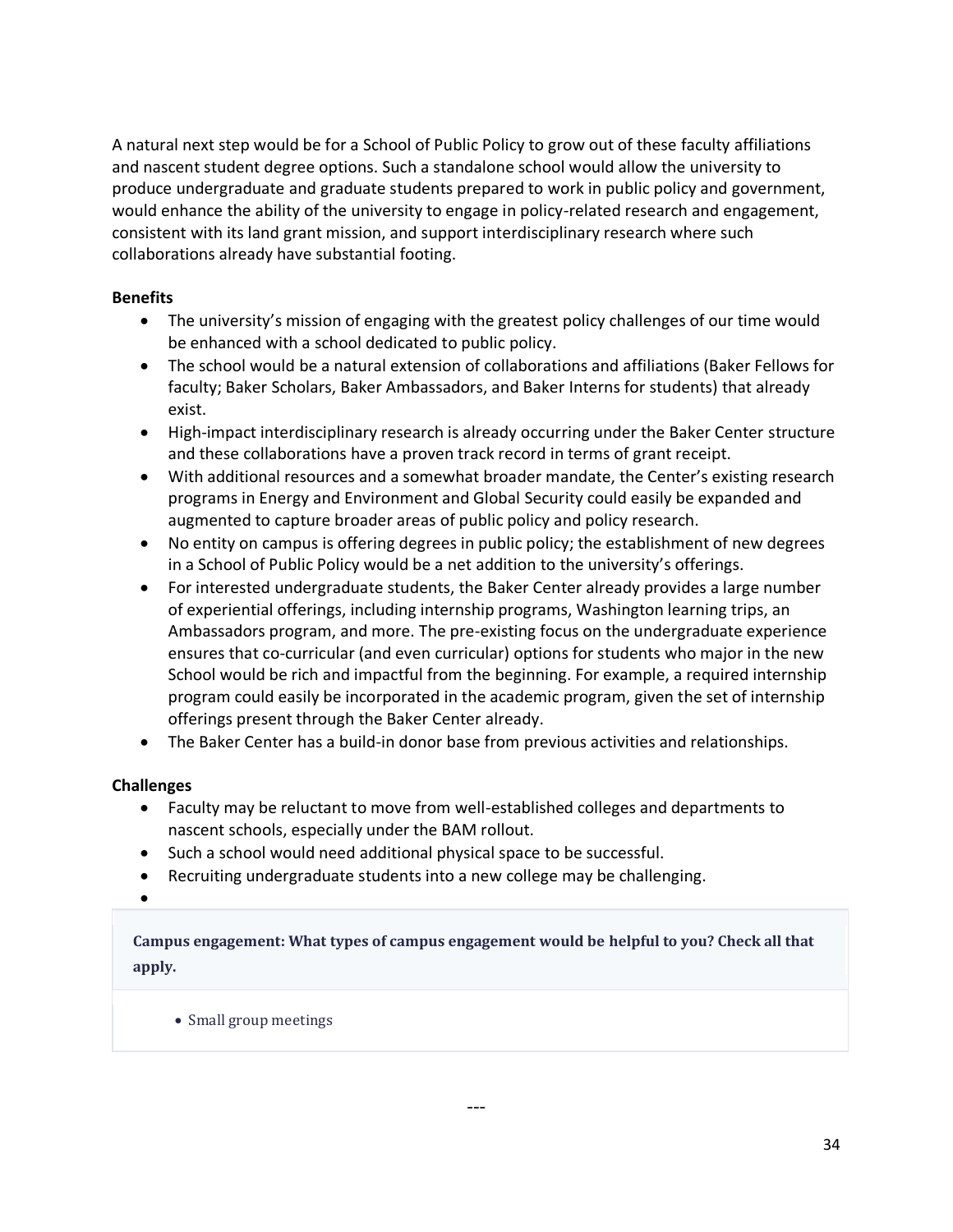#### **What is your feedback related to the process model?**

I agree completely with the need to update processes. As an example, I have now spent the last 4 weeks trying to learn the new Concur system, taking the quiz to get a travel card, and now just learned that my grad students have to submit requests in the system before I can purchase flights to a conference for them. By this point, the ticket prices have increased and we have lost hours of time - all because we don't have enough people in our office to help and because Concur has made a process that used to be easy (fill out a form) multiplicatively hard.

Other examples - human subjects system iMedRIS is the most obtuse difficult system I have ever worked with. I have literally cried over it and lost hours of time to that.

Post-grant budgeting office is pretty non-functional - really no help at all in helping with figuring out how to change budgets, rules, regulations, etc.

Having the required online training all due at one time at the end of the fall semester is a nightmare for those trying to teach. Could these not be spread out over time to reduce the burden?

The conflict of interest form has gotten ridiculously complicated. Last time I had to call my financial advisor to get information to fill it out. I felt this was unnecessarily intrusive.

I don't work directly with the timetable, but I do work at trying to assigning faculty to teaching times and rooms and it feels like a really clunky process. And then you get the added bonus that you are scheduling classes without knowing the fall enrollment of students or whether you have been granted lecturer lines needed to teach the classes. The whole coordination between budget, enrollment, and classes for fall classes causes a lot of stress.

Speaking of scheduling classes, the room reservation system is ridiculous. We used to just call Gail Mills and it was so easy. Why do we keep adding new online systems that are hard to use and take more time for faculty?

My point is... I have been here since 2009. Since that time, multiple online systems have been created and pushed on to faculty to use that have reduced my available time to do the core things I was hired to do teach and do research. People always say "it's just a few minutes" but if things take even one hour a week, that is one less hour per week that I have to grad student work, plan a lecture, or do data analysis. This is real time that matters. And I haven't even mentioned the increase in e-mail load that makes getting anything done impossible some days. Can we consolidate e-mails announcing things into fewer per week?

#### **What is your feedback related to the overlay model?**

We certainly have examples of overlay already, so it is less scary. However, scaling these up needs to be considered with care. Are these just going to give more funding to those who are already getting lots of funding for research - if so, how does it help the university? (Given that research is expensive and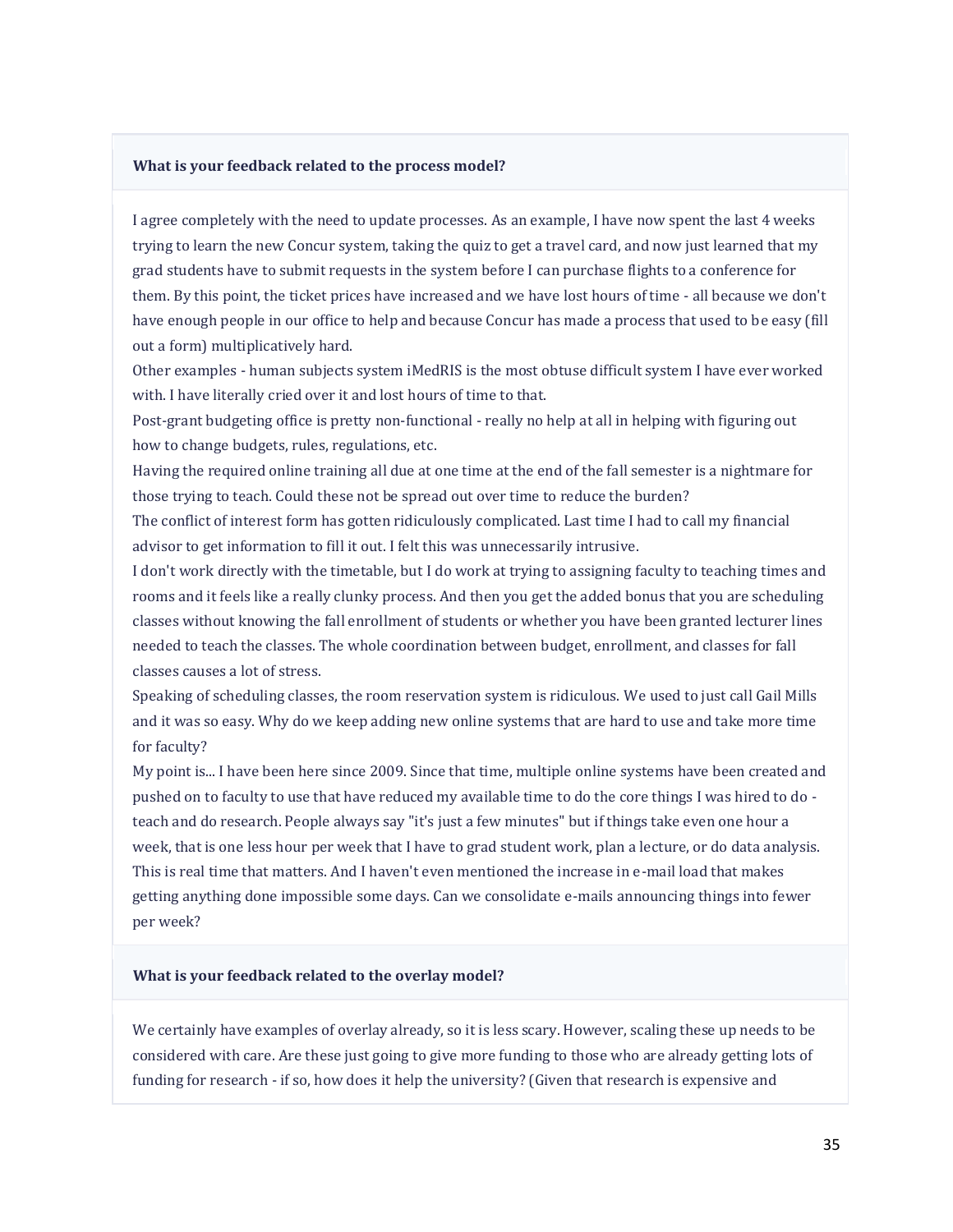actually does not bring in more money - it costs us). So can we create teaching or service overlays and use them to lift up faculty who have the potential to do great things with more support? But then how do we support those overlay units, assess their success, and make sure faculty are not being asked to now do MORE work. Who coordinates these new overlays? Who decides what is worthy - I know the answer will the "the colleges" because of the new budget model, but that doesn't seem like a great way to foster collaborations across units... so someone above the college level has to coordinate.

#### **What is your feedback related to the affinity model?**

I think this will just create new units that may SEEM to help create collaboration, but any reorganization creates silos for some folks, so it just seems like a lot of work and effort and chaos to end up with units that in two years we will go "huh, these units aren't fostering collaboration with these other people..." There is no perfect way to reorganize units. Overlay is a much better way to achieve the same objective I think.

#### **What is your feedback related to the scale model?**

I think this is a terrible idea.

#### **What additional feedback would you like to share?**

Please proceed slowly. Everyone is tired and there are so many things changing and happening (budget model, divisive concepts, civics institute, pandemic, etc) and people are really at their limit right now. I think with more time and a better articulation for WHY this is needed - to what end, what are we trying to attain (more research dollars? more interdisciplinary programs? more outreach?) people can sit back and think of creative ideas. Right now, there is very little capacity for creative thinking - we are all trying to get to summer.

#### **Share your campus engagement idea**

I enjoyed the meetings with the facilitators, but maybe a larger meeting with more faculty with administration talking about things they see as a possibility and why - just some examples. I know admin is trying to not get involved, but that leaves the feeling that something is being hidden and increases mistrust in the process. The process will only work if there is the opportunity to brainstorm together without fear.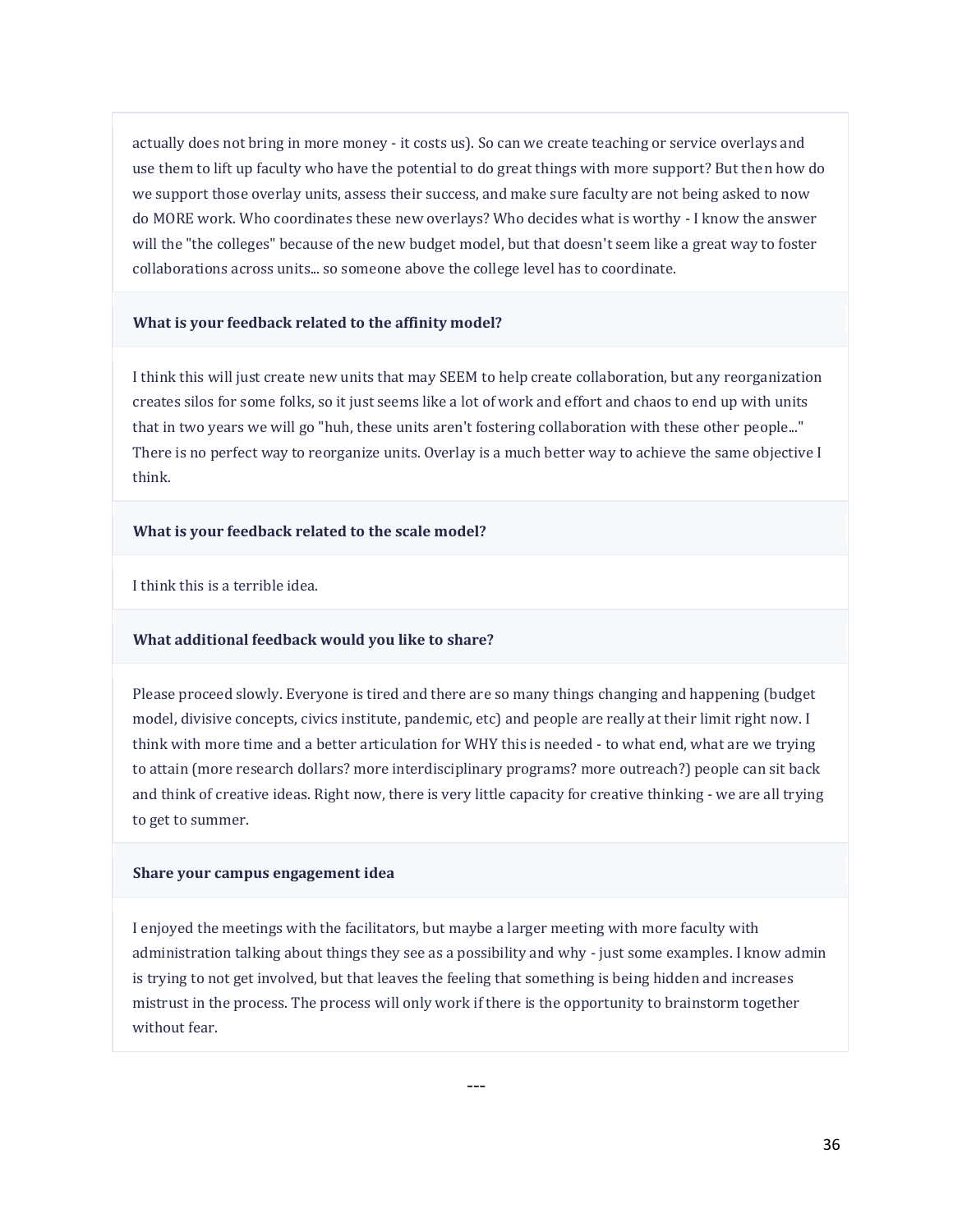#### **What is your feedback related to the process model?**

This is such a massive problem on campus that a portal will barely scratch the surface. It would be wise for the university to create a series of town halls so that the upper administration can truly grasp how so many processes needlessly inhibit research, teaching, and the day-to-day operations of the campus.

#### **What is your feedback related to the overlay model?**

No good overlay model would work without multiple changes to the process. Nonetheless, we need some overlay models. In order to train students for the jobs of tomorrow, we need ways for students to get the kind of broad training they need without running up against federal policies that limit the number of "non-required" credits a student can take. The Chancellor talks about stackable certificates, which I think are a good idea, but there has to be some kind of curricular oversight. Some kind of overlay to facilitate this would be excellent. Also, with BAM, for all of its benefits, it's clear that it's going to create a turf war over F&A, so some kind of overlay that would reduce competition for F&A and credit would be great, and maybe this is a process problem. Faculty Senate has suggested some overlays such as a School of Quantitative Studies. I suppose this would replace two existing overlays that don't work great: IGSDSP and the Data Science Ph.D. program at the Bredesen Center. Or we could just fix the processes that make these programs a lot less functional than they should be.

#### **What is your feedback related to the affinity model?**

Organizing colleges by affinity sets the university back at least 50 years which is why there are almost no faculty at UT in support of this. Indeed, faculty are prepared to mobilize to fight vigorously against a breakup of CAS and CEHHS. The university spends money every year funding STRIDE, and STRIDE provides overwhelming evidence that siloing people who already think the same way stifles innovation and inhibits productivity. We will not solve the problems of climate change, systemic racism, and emerging pandemics by putting faculty in greater contact with likeminded faculty and further away from other fields. I have year to hear one compelling reason that this is a good idea. (I've heard "naming opportunities" and "identity." If we cannot get funding for a new chemistry building as a naming opportunity, how does a new college present a naming opportunity?) A preponderance of data (including that data from Bill Fox) shows that employers want highly adaptable workers. By removing opportunities for students to get a true liberal arts degree, you train students to be less employable and less prepared for a future workforce.

That being said, there is some value in creating a new College of Public Health that would be comprised of Public Health and Nutrition along with any other department that wants to move there. This is a very different idea from creating a College of Allied Health Sciences that could include a number of departments that do not want to move (and for good reason). It would be very risky, for example, move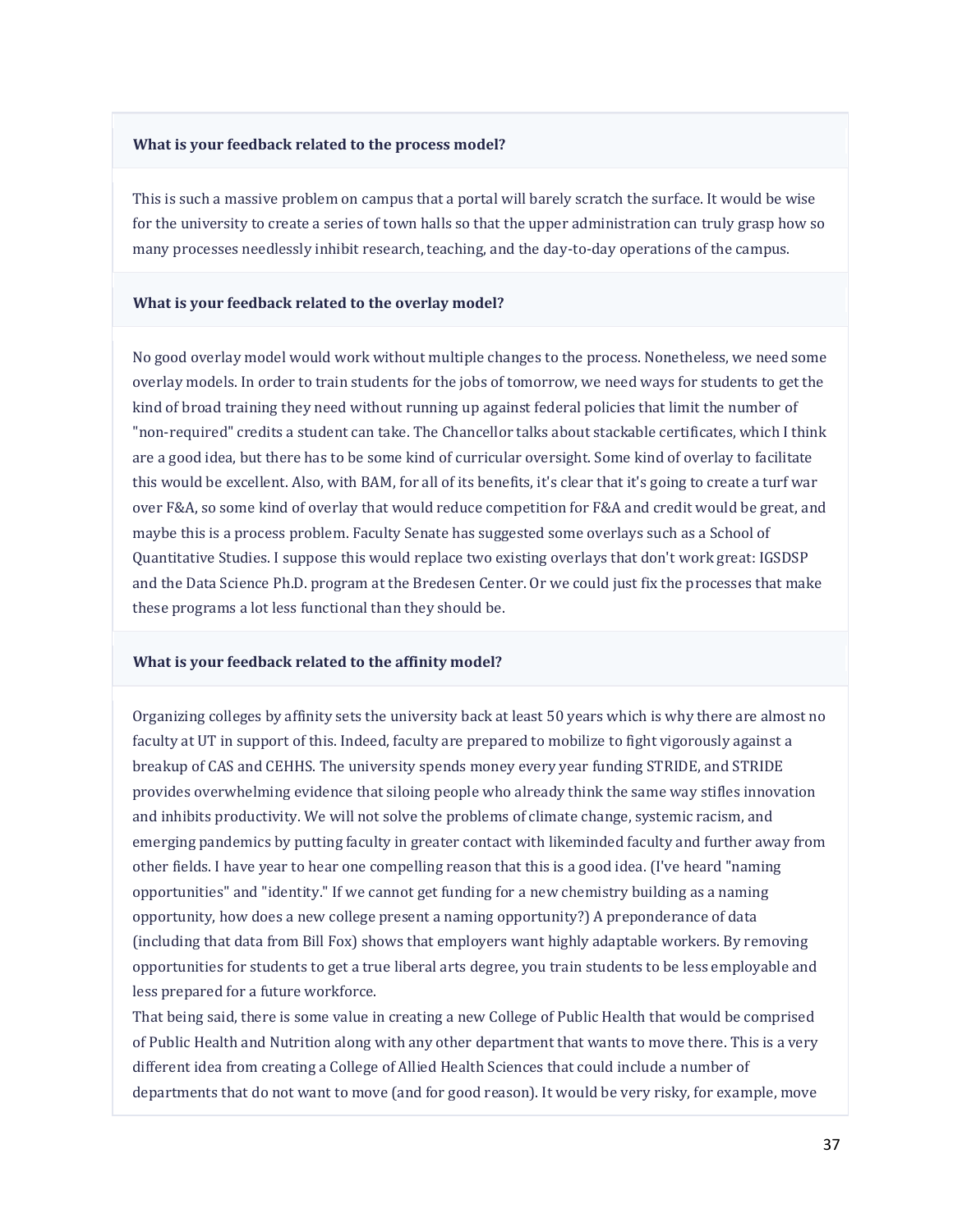the College of Nursing into a college with other departments. One requirement of Nursing is clinicals. If you create a College of Allied Health Sciences and hire a Dean that doesn't completely understand what nursing does, do you have the oversight to ensure that none of the nursing students conducting clinicals aren't going to kill someone? It's better to have a College of Nursing that will always have a Dean that understands nursing.

#### **What is your feedback related to the scale model?**

Honestly, putting all the colleges together in a big sack, shaking it up, and randomly selecting departments into colleges makes a lot more sense than the affinity model. This method would at least generate some interesting new science. But we all know this is a weird idea that's going nowhere.

## **What additional feedback would you like to share?**

It would be a mistake not to really, really listen to the faculty on this.

**Campus engagement: What types of campus engagement would be helpful to you? Check all that apply.**

• Large Town Halls

#### **Share your campus engagement idea**

Actual town halls where the Chancellor and Provost listen to faculty instead of pushing an agenda would be great. Also, there needs to be a process for Deans to provide feedback into the process without having their superiors in the room.

---

#### **What is your feedback related to the process model?**

Alternative A: Process: Process never solved anything. All it creates is mediocrity. This model states that "Change concentrates on process, policy and procedures". Change should concentrate on outcomes! What problem needs to be solved, what is the biggest obstacle to solving that problem, and how are you removing that obstacle? This requires innovative leadership, not more process, policies and procedures. You seem to think that by setting up some sort of rubric it will help solve everyone's problems. Process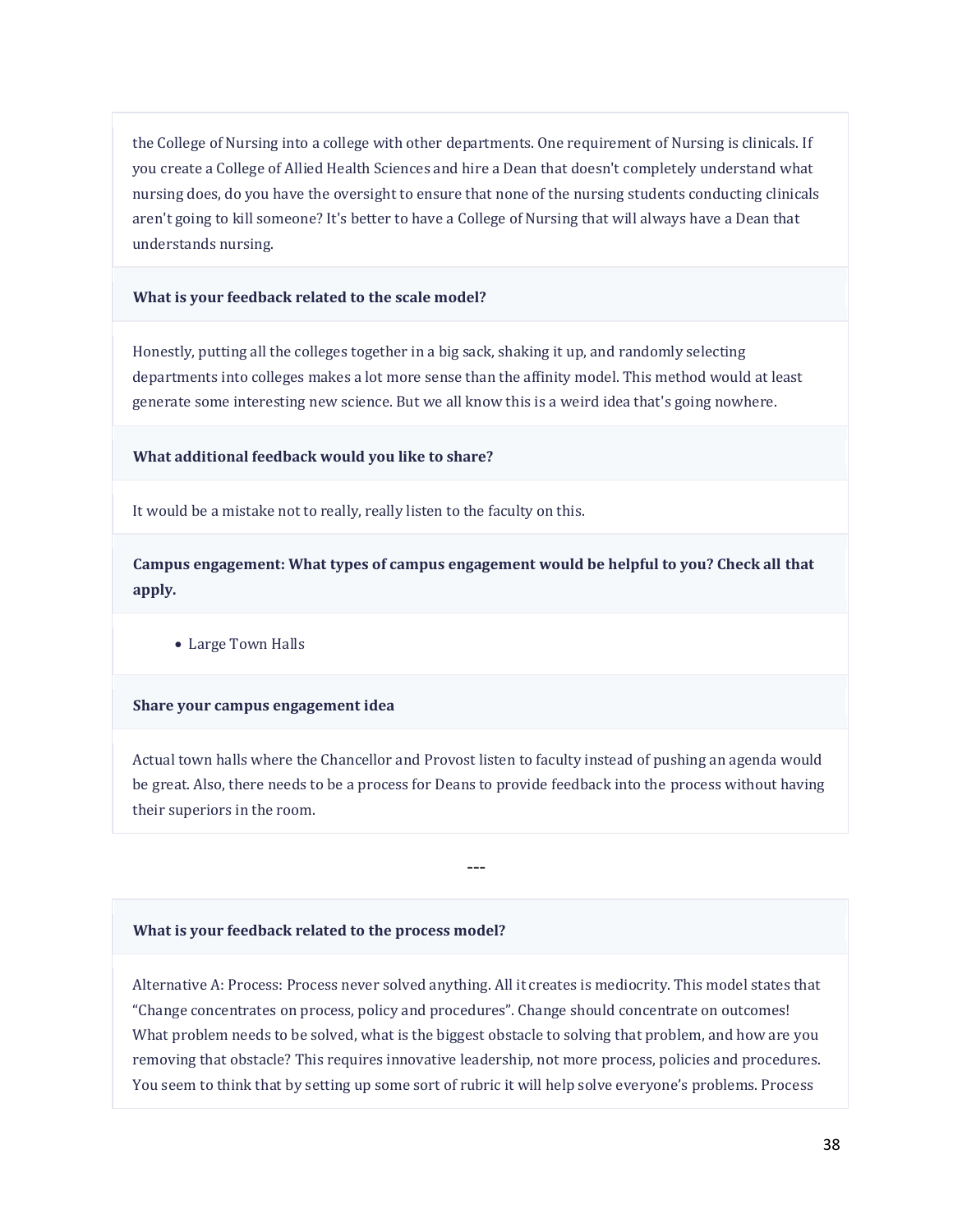never solves problems. Creatively removing obstacles solves problems. Each administrator has to identify the biggest obstacle for each faculty – then individually solve that problem. What is the biggest problem for faculty? Answer: TIME. If you want to increase productivity, give faculty the time to do the job they were hired to do. The solution to this specific issue is most likely different for each type of faculty member, each level of faculty member, each unit, program, department, and college. Thus, you have to focus on each person's obstacle. I know, this requires creativity. It is easier to "cookie-cut" everything. Creative administrators can increase TIME to increase productivity. It can't be legislated from the top down with a rubric. Just tell the Deans and Department Heads, "I don't care how you do it, increase TIME to help faculty do their jobs". It isn't that hard. Just do it. Let them do the administrative jobs they were hired to do. Don't micromanage everything, thinking "big brother" can solve everyone's problems with one big edict.

### **What is your feedback related to the overlay model?**

Alternative B: Overlay: As stated in the Preliminary Report: "The Overlay model is designed to promote collaboration and interdisciplinary across departments". I don't know what this means, but in other sections of the report it emphasizes that the Overlay model will solve the problem of collaboration. What makes upper administration think there is a problem with collaboration? This document mentions the need to improve collaboration on this campus 23 times; however, there is no "collaboration" problem. Virtually everyone at the University of Tennessee collaborates. At the Town Hall, a gentleman got up to express his frustration at the concept that if you put the same kinds of people in a room they will naturally collaborate. He indicated that this is the furthest thing from the truth; this is a false premise. He is absolutely correct. You cannot legislate collaboration. You can make people work together on the same project, but that is not the same thing as a collaboration. I will give one example, but there are a lot more. This was tried in CEHHS shortly after it was formed. Dr. XXXX (Assoc Dean for Research) met every week with groups of faculty to foster collaborative efforts. As she put it, we will have tea together, tell each other what we do and that will foster collaboration. She did this every week for 1.5 years. It didn't work; it was a complete failure and Dr. Long resigned. She didn't understand how collaboration works. This sounds good on paper, but it doesn't work. It really doesn't work.

The gentlemen at the Town Hall was correct when he said that he felt the panelist didn't realize how collaborations work (his words not mine), and he was correct. I am in Nutrition, I collaborated for 20 years with a pathologist on the Ag campus, and before that with a pulmonologist at UTMC (with each collaboration we have many, many manuscripts and grants together). They were not in my Unit, or even on my campus. Where they were located had no impact on whether I collaborated with them or not. Proximity and/or similarity of field (i.e., they were not nutritionist) had no impact on the collaboration. In fact, the opposite was true. Most people collaborate with individuals outside of their disciplines. They are looking for people who provide expertise that they don't have. They are looking for interpersonal relationships where the individual can be trusted and will put more in to the project than expected. You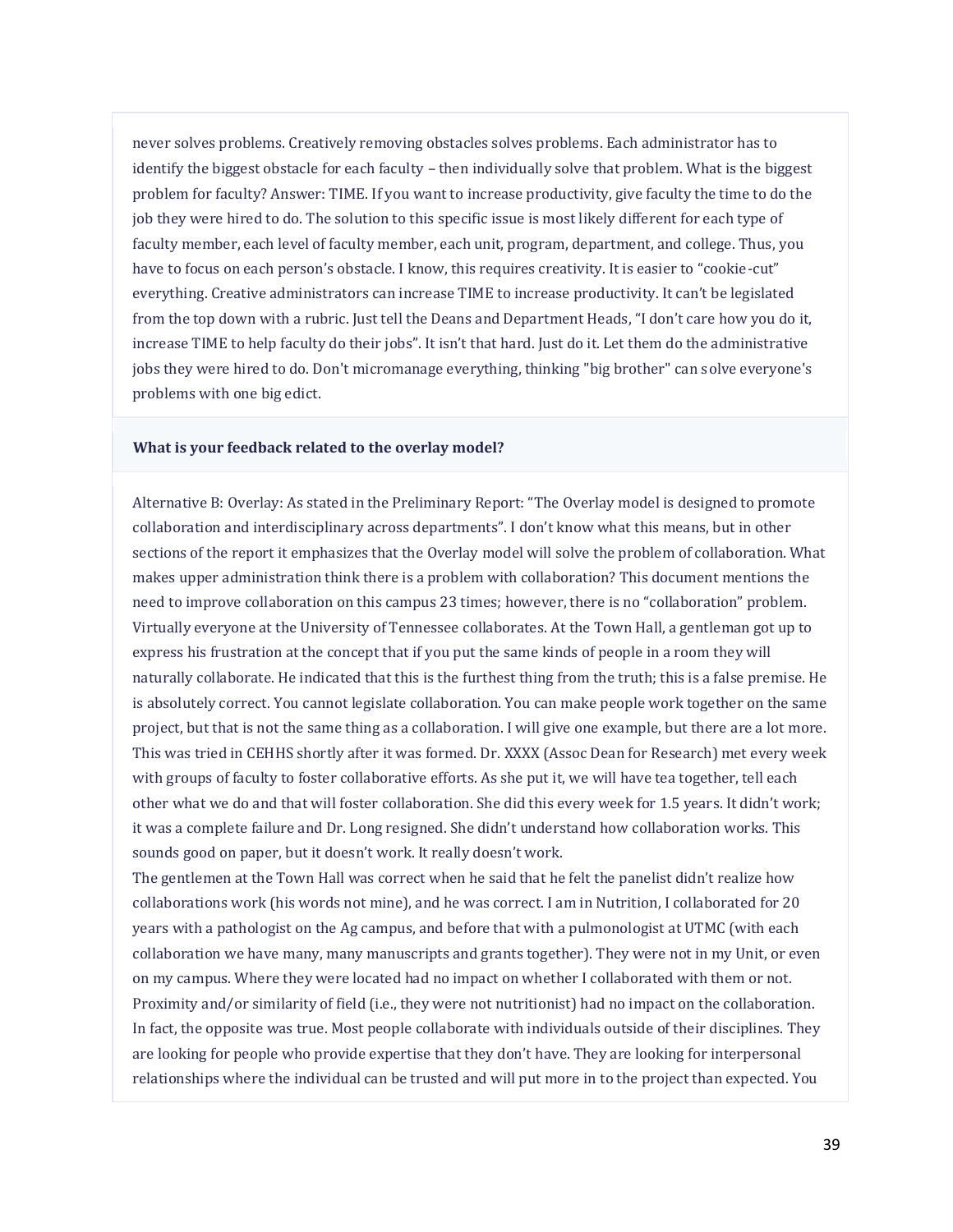have their back and they have yours. The collaboration is mutually beneficial not because it is only financially beneficial, but also intellectually and socially. You both feed off of each other. Collaborations are very complex relationships. You can't legislate collaborations.

The other issue regarding collaborations is how people evaluate your productivity. I have been here 31 years and have spent ~25 years as an administrator. Even though there are expectations in "Bylaws" for collaborative work, P&T review panels (particularly during Annual Reviews) have a bias against the collaborations. They just do. I have seen it over and over again where the faculty member undergoing the review is "hammered" because the committee questions the faculty members involvement on each paper that they are a middle author on manuscripts. Please don't suggest that we can easily change how people are evaluated. It is very difficult to control implicit bias.

Now what is more concerning is the proposal to "Appoint a Vice Provost of Interdisciplinary Studies, Innovation, and Technology" to facilitate collaboration. We don't have a collaboration problem. We don't need another Provost. We don't need more administrative layers. That provost is going to require a salary, an office, a staff and operating supplies. They will then come up with their own strategic plan that will have to be implemented by the Deans of the Colleges. Guess who will pay for all of this? That Assoc. Provost doesn't bring in any money for this, so the faculty will be shackled to generate the resources. Then you have the idea of "Nodal Hubs". "Create, reorganize, and fund research centers that act as collaborative research, and perhaps, interdisciplinary research hubs". If you don't know the history, you will inevitably repeat it. We have done this and it didn't work. We are "professionals" at repeating ideas and concepts that sound good on paper, but are failures, over and over again. Every new administration makes the same mistake. Unbelievable. For example: Years ago, the University established seed money for "Centers" to develop collaborative research to attract more research dollars and grants. One such Center was the UT Obesity Research Center (UTORC). The University awarded \$500,000 to develop an integrative/collaborative research program addressing the obesity pandemic in this country. It was a hot topic at that moment in time. The two directors assembled 30-40 top obesity researchers at UT to develop and foster collaboration and the acquisition of grants. They met regularly as a group. After 5 years and \$500,000, this group never received a single grant. It was a total bust, but everybody does the same thing expecting a different result; if you bring "like together", this will foster collaboration and increases productivity ☹. Unfortunately, it actually doesn't. The seed money was actually a disincentive to get funding because if nothing resulted from it, there were no penalties. Everyone who becomes a new administrator repeats the same thing.

#### **What is your feedback related to the affinity model?**

Alternative C: Affinity: "The Affinity model organizes college structure by groupings of like-minded subjects". This may sound sarcastic, but it isn't intended to be. How tolerable to different ideas will people be if you put all people who believe that the 2020 election was stolen into one grouping? Do I need to say more? Please do not form a College of Allied Health Sciences. I don't even know what that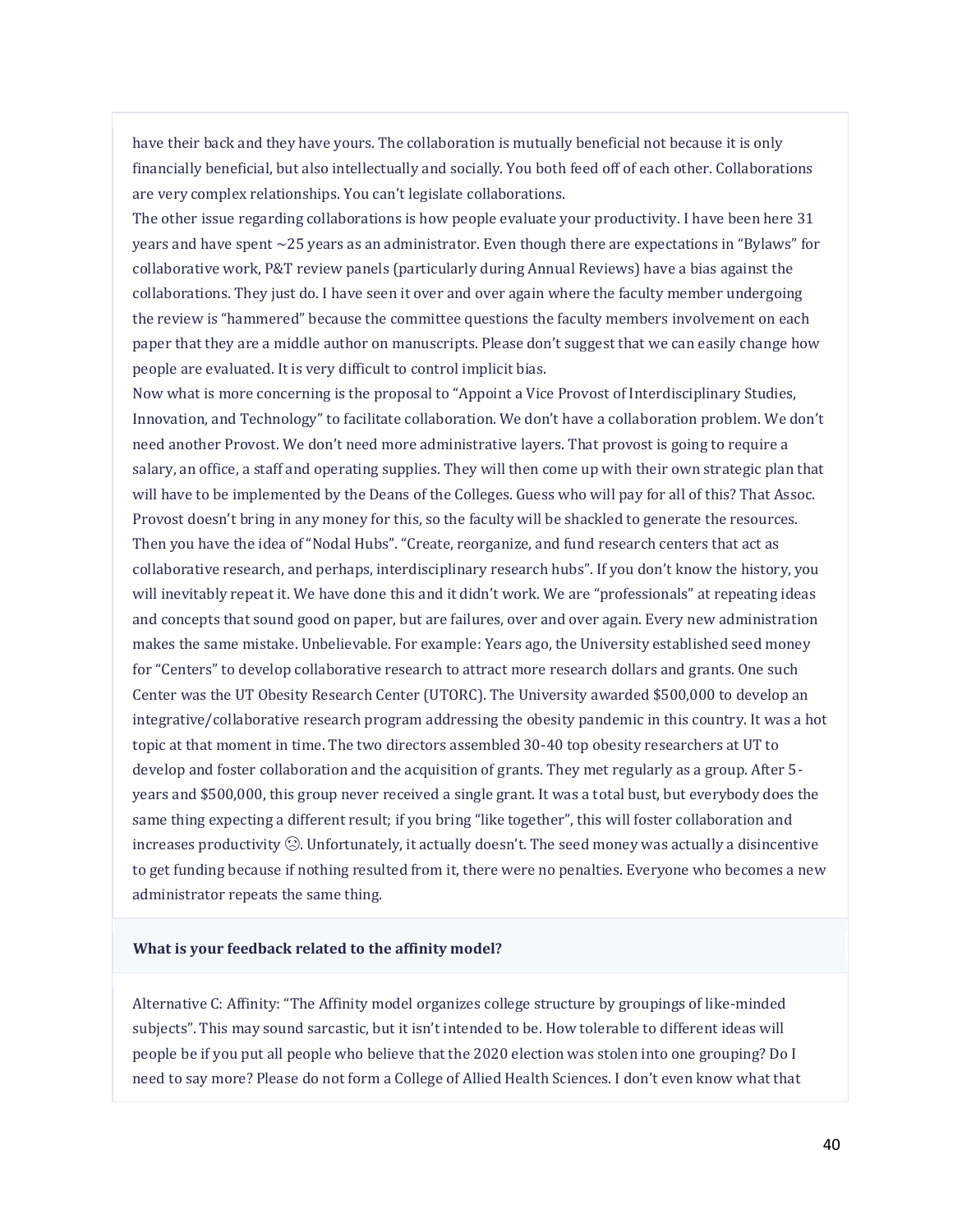means, any more than knowing what a College of Education, Health, and Human Sciences is. I will expound upon this later, but identify what problem you want to solve, or what you want to accomplish, and THEN evaluate whether reorganization of Units helps to achieve what you want to achieve. Don't generate an organizational structure based on a theoretical idea and then go looking for problems to solve afterwards.

#### **What is your feedback related to the scale model?**

Alternative D: Scale: "Reduced Number of Colleges: Colleges are more even in size. UTK moves from 11 colleges to fewer colleges."

Should "size" be based on number of departments, revenue, research dollars, number of undergraduate majors, number of graduate programs, number of student credit hours, expenditures, number of faculty? For scaling, what is the "unit of size"?

The following rationale was provided. "The resulting administrative structure may be less costly due to fewer administrators and a greater ability to share resources across a larger college base. Diversity in disciplines might promote innovation in the college." Why would any college Dean agree to giving their resources to another college? Their job is to make their college fiscally solvent and to operate in the "black".

This is actually a false narrative, that we save money with less colleges. It has been used in the past by upper administration, but the opposite can occur. For example, the rationale for combining Education with Human Ecology to form CEHHS was supposed to save administrative cost that would go back to the new college. The opposite happened. I was a new Department Head and I was told 2 existing NTT faculty and one staff person had to be let go due to "budget cuts". There is no way to predict how upper administration and Deans will react to these changes and how the reorganization will impact departments and programs. The disruption that would occur from this would be astronomical.

#### **What additional feedback would you like to share?**

Under "III. ALTERNATIVES", the working group outlined four alternatives (A-D) to the existing structure that might form a starting point for campus engagement. I suggest a 5th alternative be included. E. Outcomes: The college structure is organized by outcomes, productivity and success, not primarily by structure. This is a targeted approach designed to be productive; meaning, you decide what outcomes you are looking for and then decide whether Unit rearrangements would enhance the success you are trying to achieve. Strategically, realignments are not based on the desire to realign, but rather on a desire to accomplish something.

I believe in providing concrete suggestions with my commentary.

For example, Health is one of the weakest areas on this campus, with the greatest growth potential. Therefore, your outcome is to create a strong and viable health presence. UTK should create a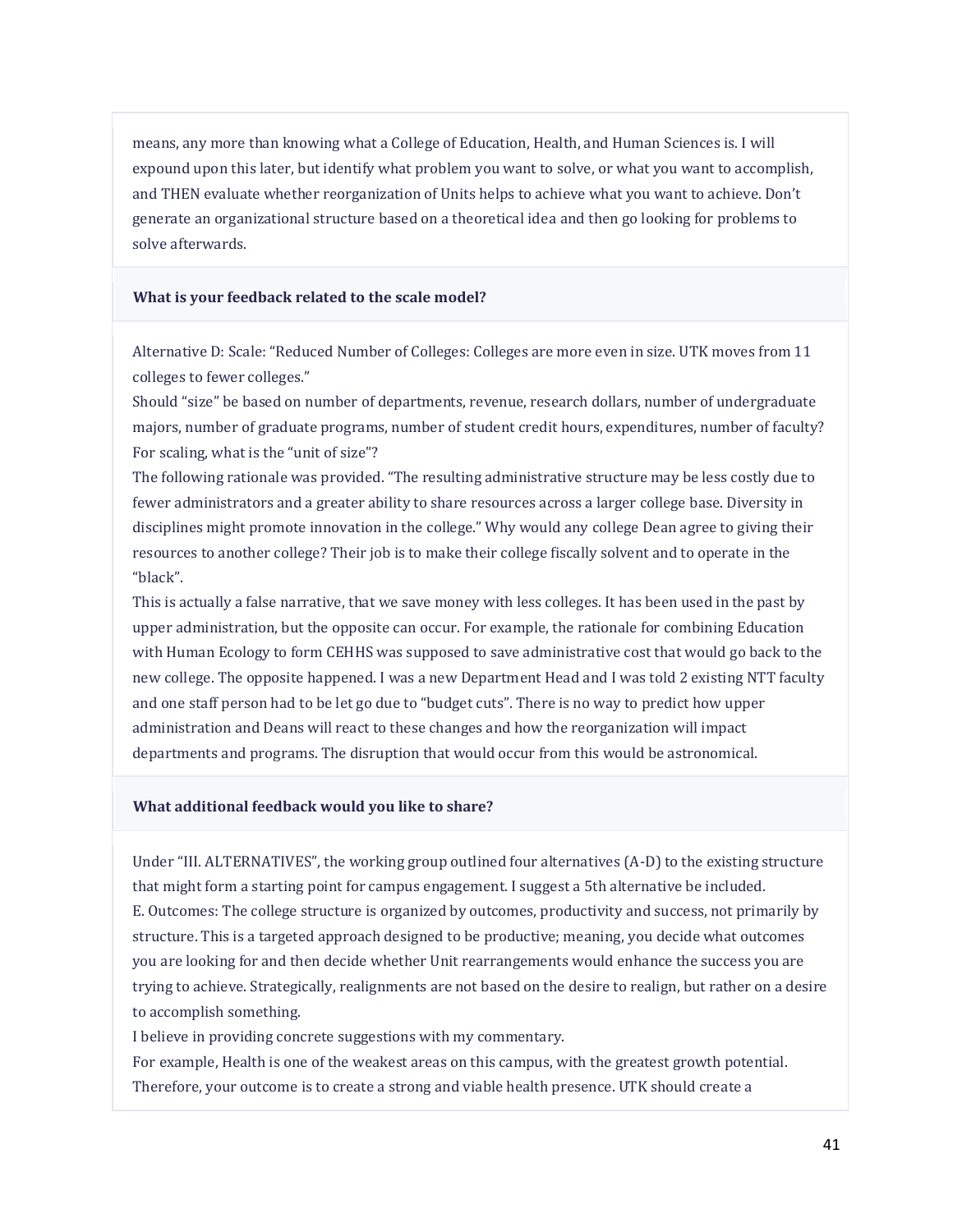College/School of Public Health (CPH) because colleges of public health bring in an average of \$15M- \$20M per year in federal funding. Given the recent pandemic, lack of a CPH left UTK on the sidelines. This can be accomplished very easily with little need for additional resources. How? The national accrediting body, CEPH, recently changed their accreditation criteria for schools/colleges of public health. If you combine the Department of Nutrition with the Department of Public Health they have all of the necessary requirements for immediate NATIONAL ACCREDITATION. The only additional requirement is an autonomous Unit at the college level (regardless of whether you call it a School or College). You can create a CPH by doing almost nothing, with full national accreditation. This is a targeted reallocation of academic units that results in a meaningful outcome. If other units believe they will benefit by joining this new College, then let them do so. Therefore, you identify what you are trying to do and then decide if Unit reorganization will significantly contribute to that. This is in opposition of the "Process", "Overlay", "Affinity" and "Scale" proposals. With those, you reorganize the Units first and then assume that an increase in productivity will magically happen. But those are false assumptions. For example, don't create a College of Allied Health Sciences just to put similar Units together; that does nothing unless you have a real and achievable targeted outcome. The last time that happened was the creation of CEHHS from Education and Human Ecology and nothing magical happened. The second suggestion is the formation of a clinical research Unit on campus that collaborates with UTMC. We have a lot of faculty who do basic biomedical research and want to move to the next phase of the research, setting up Clinical Trials. There is no mechanism for that to happen. If you establish a Division for Translational Research that directly works with the research arm of UTMC and its physicians, this would help develop closer relationships. An interdisciplinary program can be developed. There is a lot of federal funding to be had with these kinds of collaborations. A research facility in

Cherokee Farms would provide the laboratory space to develop these close relationships, and access between the two facilities is only a golf cart away (through the tunnel connecting UTMC with Cherokee Farms). New degrees could be developed. For example, people are always looking for qualified Clinical Trial Coordinators. I certainly was trying to find someone with my clinical trials and it was hard finding one. The UTMC says they have them, that is not exactly true. There are also other programmatic possibilities.

The Third suggestion has been proposed by XXXX that is to form a statistical, analytical core at the University of Tennessee by bringing together those units that would make this happen. However, as XXX starts it, why would the various Deans let computing science go to this new unit, or statistics from business go to this new unit, etc? He has a create idea. The OUTCOME MODEL says, if you can, solve his problem by bring together those existing units that will result in success. You rearrange the units based on OUTCOME, not Process, not Overlay, not Affinity, and not Scale.

So, the final thought is that you shouldn't reorganize just to reorganize. When it is appropriate and there is a clear and sustainable outcome, then reorganize to strengthen the probability for success. Don't reorganize without really knowing you will have something that is better than what you had.

Academic Structures Suggestion Template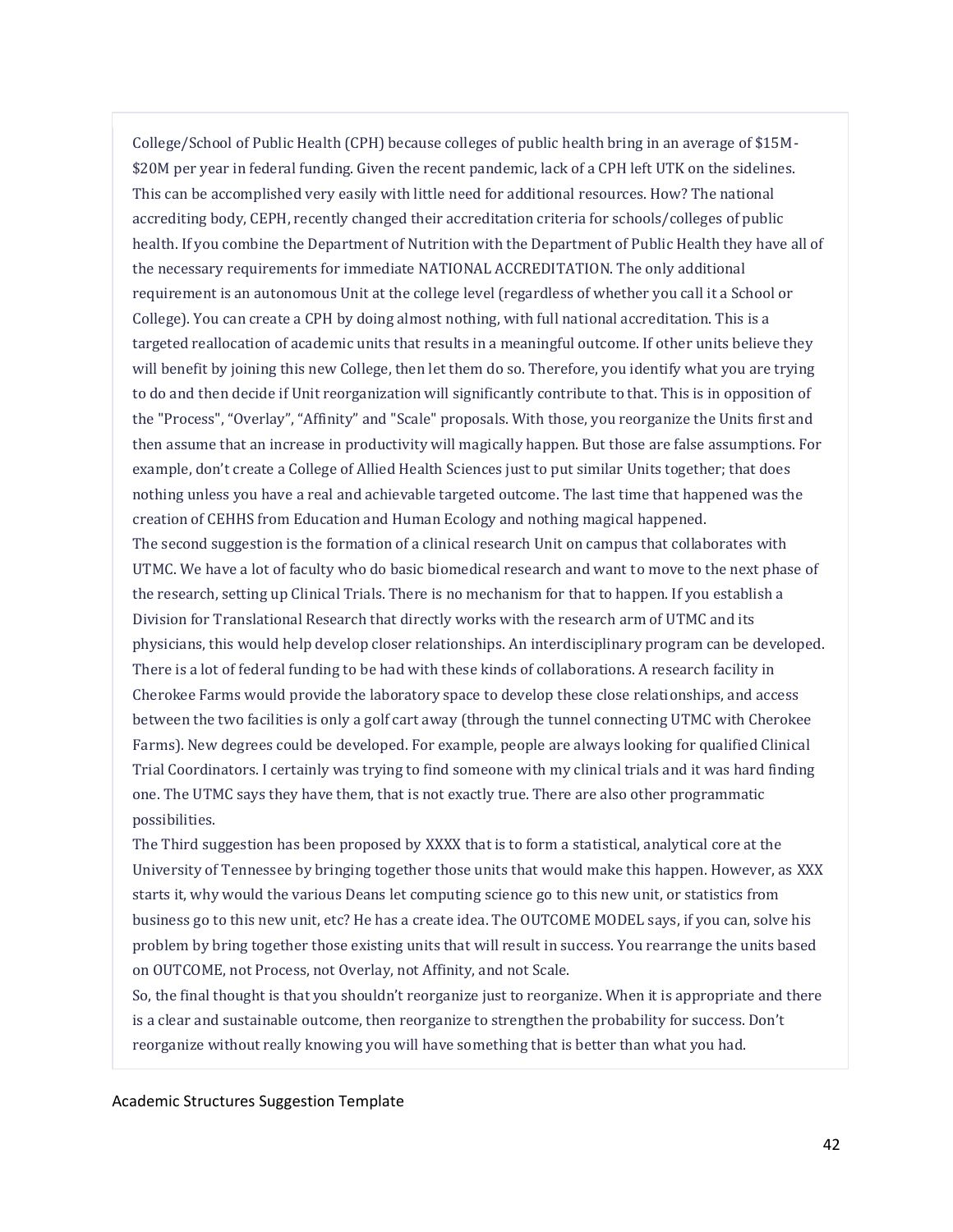The following is a basic format to share an idea or suggestion for academic structure or process following three alternatives presented by the working group: Process, Overlay, and Affinity.

1. Summarize the idea…

**E. Outcomes:** The college or *Unit* structure is organized by outcomes, productivity and success, not primarily by structure. This is a targeted approach designed to be productive; meaning, you decide what outcomes you are looking for and then decide whether Unit rearrangements would enhance the success you are trying to achieve. *Strategically, realignments are not based on the desire to realign, but rather on a desire to accomplish something*.

- 2. List benefits of the idea
	- You are focusing on accomplishing something, while all the other modalities hypothesize that something positive will magically happen through Process, Overlay, Affinity or Scale.
	- The rearrangement is logical and will attract units that believe they will benefit.
	- It is targeted; thus, unintended consequences are avoided.
	- You are not forcing anyone to participate.
	- It should help the faculty do their jobs because they are all working for a common goal.
- 3. List challenges associated with the idea
	- Upper administration will never go with this idea, it is too out-of-the-box.

In thinking of benefits and challenges, you may want to consider effects on areas such as enrollment, budget, curriculum, experiential learning / practice, fundraising, and research.

## Example:

1. **Health** is one of the weakest areas on this campus, with the greatest growth potential. Therefore, your outcome is to create a strong and viable health presence. UTK should create a *College/School of Public Health* (CPH) because colleges of public health bring in an average of \$15M-\$20M per year in federal funding. Given the recent pandemic, lack of a CPH left UTK on the sidelines. This can be accomplished very easily with little need for additional resources. How? The national accrediting body, CEPH, recently changed their accreditation criteria for schools/colleges of public health. If you combine the Department of Nutrition with the Department of Public Health they have all of the necessary requirements for immediate NATIONAL ACCREDITATION. The only additional requirement is an autonomous Unit at the college level (regardless of whether you call it a School or College). You can create a CPH by doing almost nothing, with full national accreditation. This is a targeted reallocation of academic units that results in a meaningful outcome. If other units believe they will benefit by joining this new College, then let them do so. Therefore, you identify what you are trying to do and then decide if Unit reorganization will significantly contribute to that. This is in opposition of the "Overlay" and "Affinity" proposals. With those, you reorganize the Units first and then assume that an increase in productivity will magically happen. But those are false assumptions. For example, **don't create a College of Allied Health Sciences** just to put similar Units together; that does nothing unless you have a real and achievable targeted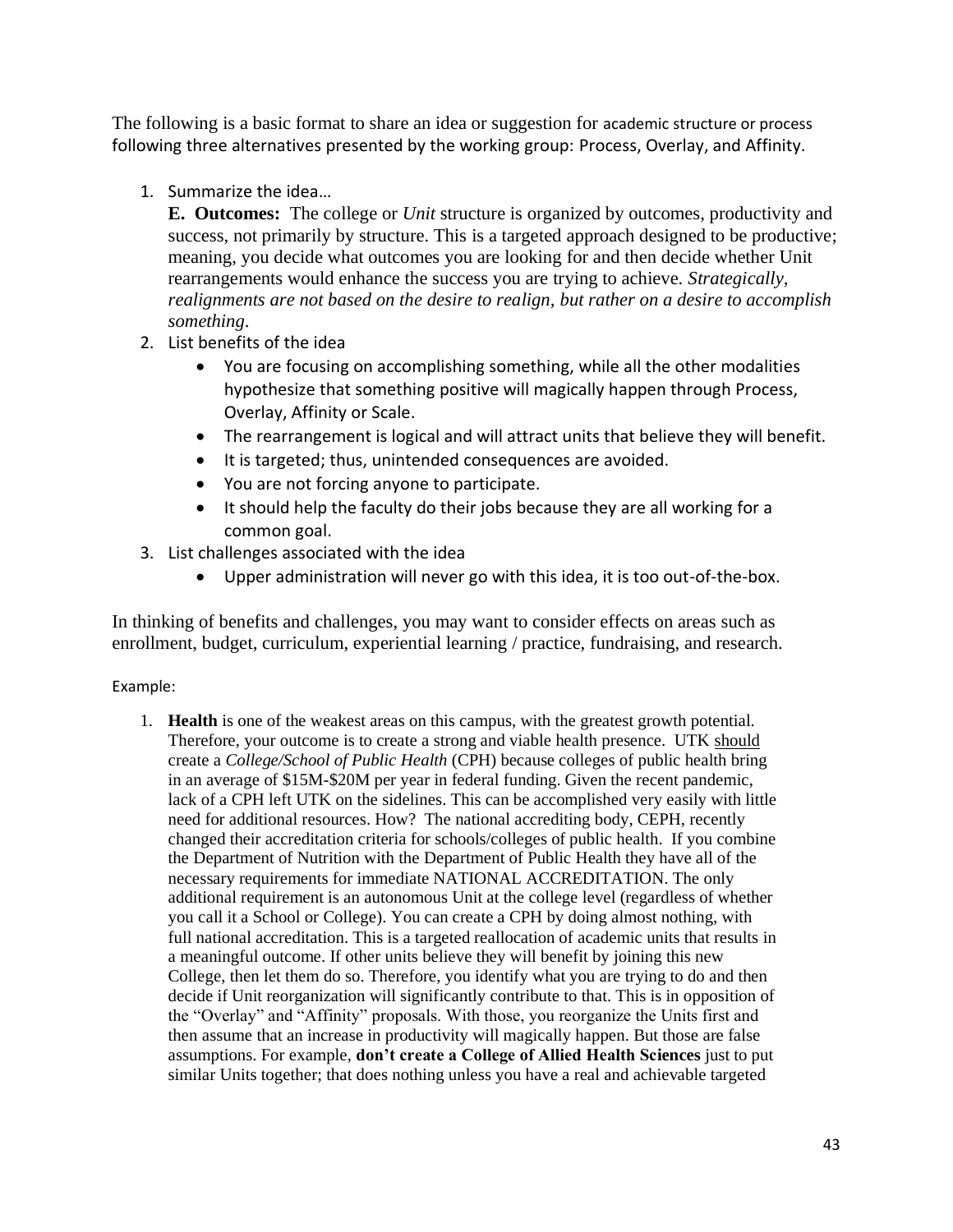outcome. The last time that happened was the creation of CEHHS from Education and Human Ecology and nothing magical happened.

- 2. The second suggestion is the formation of a clinical research Unit on campus that collaborates with UTMC. We have a lot of faculty who do basic biomedical research and want to move to the next phase of the research, setting up Clinical Trials. There is no mechanism for that to happen. If you establish a *Division for Translational Research* that directly works with the research arm of UTMC and its physicians, this would help develop closer relationships. An interdisciplinary program can be developed. There is a lot of federal funding to be had with these kinds of collaborations. A research facility in Cherokee Farms would provide the laboratory space to develop these close relationships, and access between the two facilities is only a golf cart away (through the tunnel connecting UTMC with Cherokee Farms). New degrees could be developed. For example, people are always looking for qualified Clinical Trial Coordinators. I certainly was trying to find someone with my clinical trials and it was hard finding one. The UTMC says they have them, that is not exactly true. There are also other programmatic possibilities.
- 3. The Third suggestion has been proposed by XXXX, that is form a statistical, analytical core at the University of Tennessee by bringing together those units that would make this happen. However, as Lou starts it, why would the various Deans let computing science go to this new unit, or statistics from business go to this new unit, etc. He has a create idea. The OUTCOME MODEL says, if you can, solve his problem by bring together those existing units that will result in success. You rearrange the units based on OUTCOME, not Process, not Overlay, not Affinity, and not Scale.

## **Benefits**

- The units want to be aligned with each other based on a common goal or objective
- It increases the likelihood of grants and awards
- It becomes easier to create new curricula (i.e., a whole new UG curriculum in public health, or a new program is analytics that XXXX proposes.
- Increases the likelihood of productive collaborations with external units such as UTMC or Cherokee Health Systems, etc.

## **Challenges**

- Upper administration lacks the real vision to do this.
- BAM: this new budget model forces everyone to develop silos. Each college is doing everything they can to garner as many student credit hours as possible and the Deans don't want any of that to go elsewhere. Developing an outcome-based Unit goes against everything that is being implemented.

---

## **What is your feedback related to the process model?**

Excellent option. Streamlining processes has a strong chance of being budget sustainable and creating opportunities for interdisciplinary majors and research collaborations across disciplines.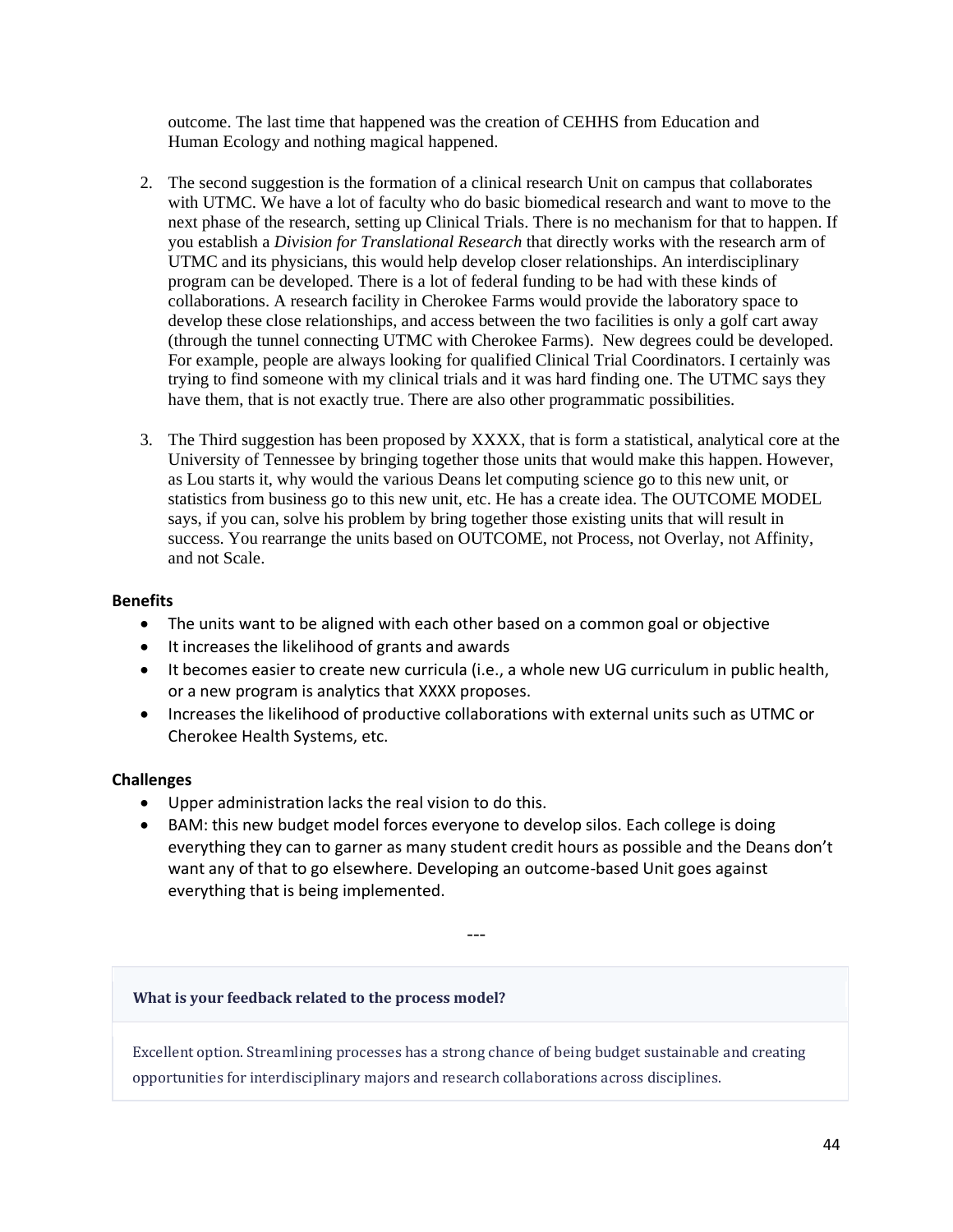#### **What is your feedback related to the overlay model?**

Excellent option as well.

#### **What is your feedback related to the affinity model?**

This model will not work. Smaller 'affinity' siloed colleges will destroy the university's ability to offer students classes in most areas outside their major.

Under the new seat-based revenue budget model, funds from the tuition produced from each class will be allocated 50% to the home of a student's major, and 50% to the College of the instructor of a course. The College of Arts and Sciences, as a whole, supports the ability of a microbiology major to takes classes in music, math, political science, philosophy, or Spanish. It also enables supply chain management majors to take those classes and be supported by the Haslam College of Business and the College of Arts and Sciences. Alone, smaller Colleges of General Studies, Humanities, or Fine Arts will not have the funding or bandwidth to offer classes to students outside their majors. Entire disciplines may vanish. The stated aim of interdisciplinarity cannot be achieved through more division.

The University of Tennessee, Knoxville is a financially thriving, flagship institution of research. Our record-breaking undergraduate enrollment is a sign that UTK is poised to tackle the State's low rate of educational attainment. (Tennessee ranks 8th to last nationally in citizens with college degrees.) Equity is achieved not only through educational attainment, but how that education is attained. Do our citizens deserve the ability to study agriculture, architecture, or art? To learn about ecology, economics, or English? To take classes in computer science and psychology?

Plainly, the stated aim of creating nimbler and more flexible paths toward education will not be achieved by creating the financial, curricular, and intellectual silos that the affinity model of colleges proposes.

#### **What is your feedback related to the scale model?**

Interesting idea.

#### **What additional feedback would you like to share?**

The overlay model could be well achieved with the new budget model, perhaps with tweaks. The College of Interdisciplinary Studies would eventually be funded by the 50% revenue of students who major in it. This would need to fund the administration of the unit. To initiate the program, faculty might be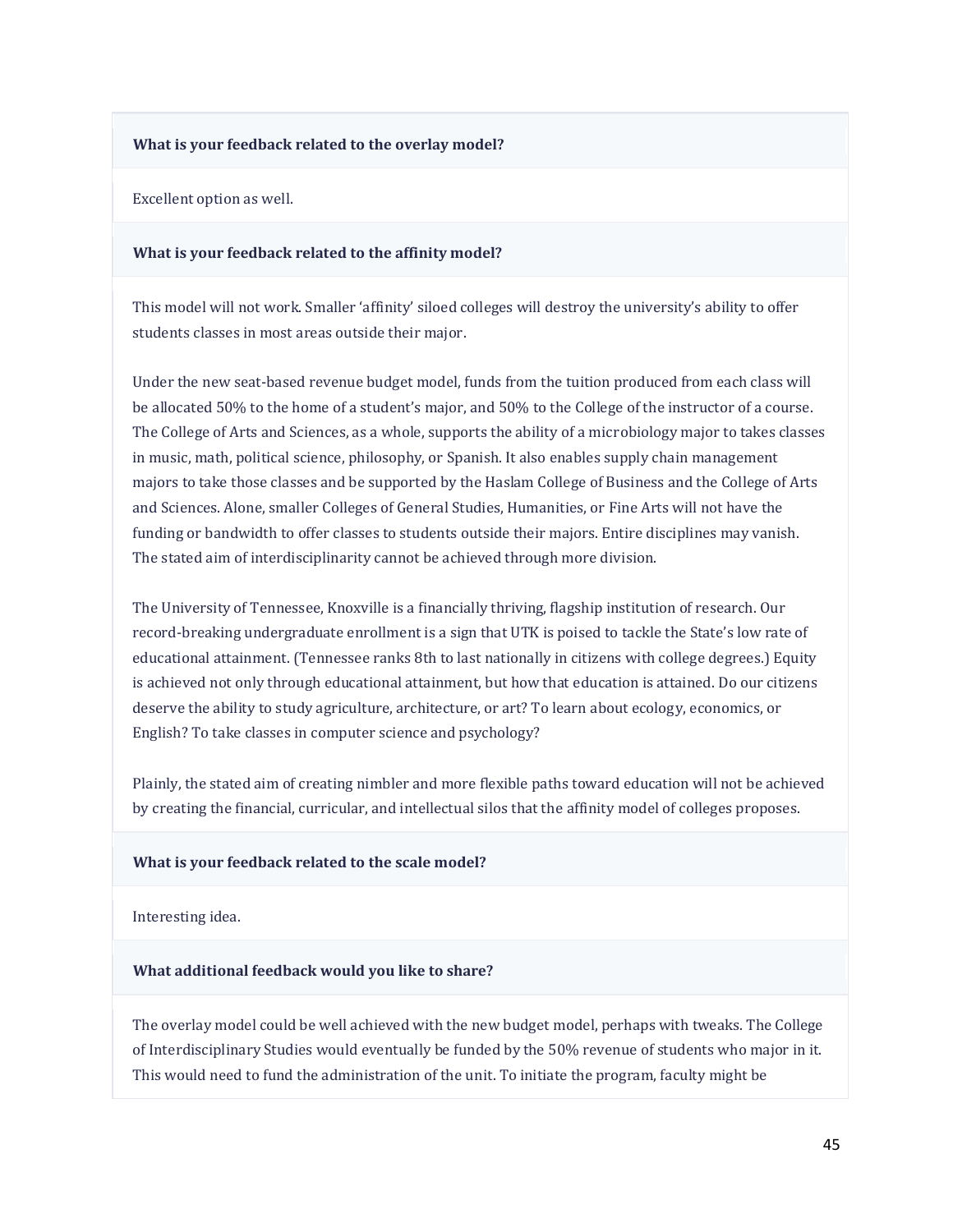incentivized to develop curriculum for the College of Interdisciplinary Studies through course banking. Course banking is an underutilized incentive by UTK. It is an attractive option that enables the university to retain 100% of their tuition revenue while providing the most active faculty dedicated semesters for research-- research which will in turn reflect well on the institution through grants, awards, etc. Additionally, UTK could create a competitive application (annually or every 2 years) for a cohort to be Faculty Fellows in the College of Interdisciplinary Studies. Faculty in the cohort would offer classes in the College and mentor students. In return, faculty would receive funding for summer research to support their interdisciplinary projects.

---

#### **What is your feedback related to the overlay model?**

Scholarship focused on the environment on the campus (incl. ecology, environmental engineering, natural resource economics, environmental law, environmental humanities, geography, and many other fields) suffers for being broken up across multiple departments. Various initiatives on the campus seek to work around this fragmentation (e.g., the Baker Center Energy and Environment Forum, the Watersheds group, the Sustainability group, ISSE). But most of those efforts are stood up by a few key faculty giving their time and remain largely unsupported by the University. One obvious danger with little of that community-building having been supported and systematized is that if we lose the wrong faculty member then all of the informal collaboration "structures" that have been created will just unravel. The overlay model could potentially help a lot here, depending on how it is implemented. Institutes of the environment with which large numbers of faculty have "dry" affiliations while retaining their home departments are one of the most commonly used models to address this issue by our peers and aspirational peers. It is much less challenging to implement than standing up schools of the environment de novo.

## **What additional feedback would you like to share?**

The redundancies and inefficiencies caused by UTIA and UTK having separate research offices were left unaddressed by the "unification" effort of two years ago. It is crazy that I have to subcontract with UTenn colleagues just as I would collaborators at other universities. It causes pointless headaches and has resulted in us leaving \$s in the funders' pocket because the two research offices couldn't get on the same page about what the relevant costings were. If looking at organizational changes, how about tackling that?

---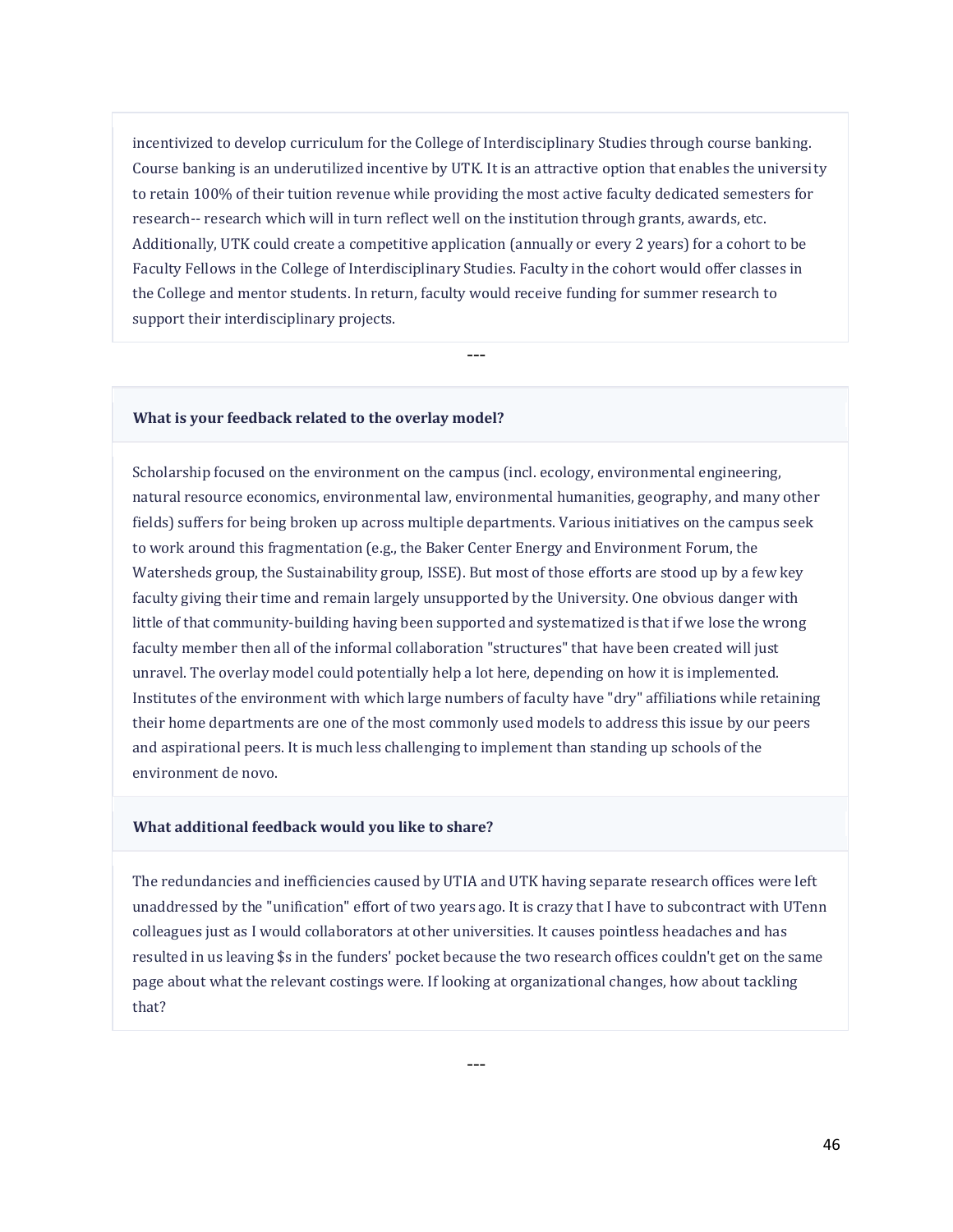#### **What is your feedback related to the process model?**

It's quite important that we do more to remove roadblocks and streamline processes, especially in hiring. That should be done whatever the outcome of this process.

**What is your feedback related to the overlay model?**

Faculty already enjoy interactions via this model.

**What is your feedback related to the affinity model?**

People already reach out across colleges to interact across college boundaries.

**What is your feedback related to the scale model?**

Colleges should be the size that best suits their mission.

**What additional feedback would you like to share?**

I don't know what problems we're trying to solve by talking about structure. So I don't know what the answers could possibly be.

**Campus engagement: What types of campus engagement would be helpful to you? Check all that apply.**

• Other: Please share your idea below

**Share your campus engagement idea**

Meetings of department heads, within their colleges, with campus leadership might be useful to give input to the campus leadership on this matter.

---

**What is your feedback related to the process model?**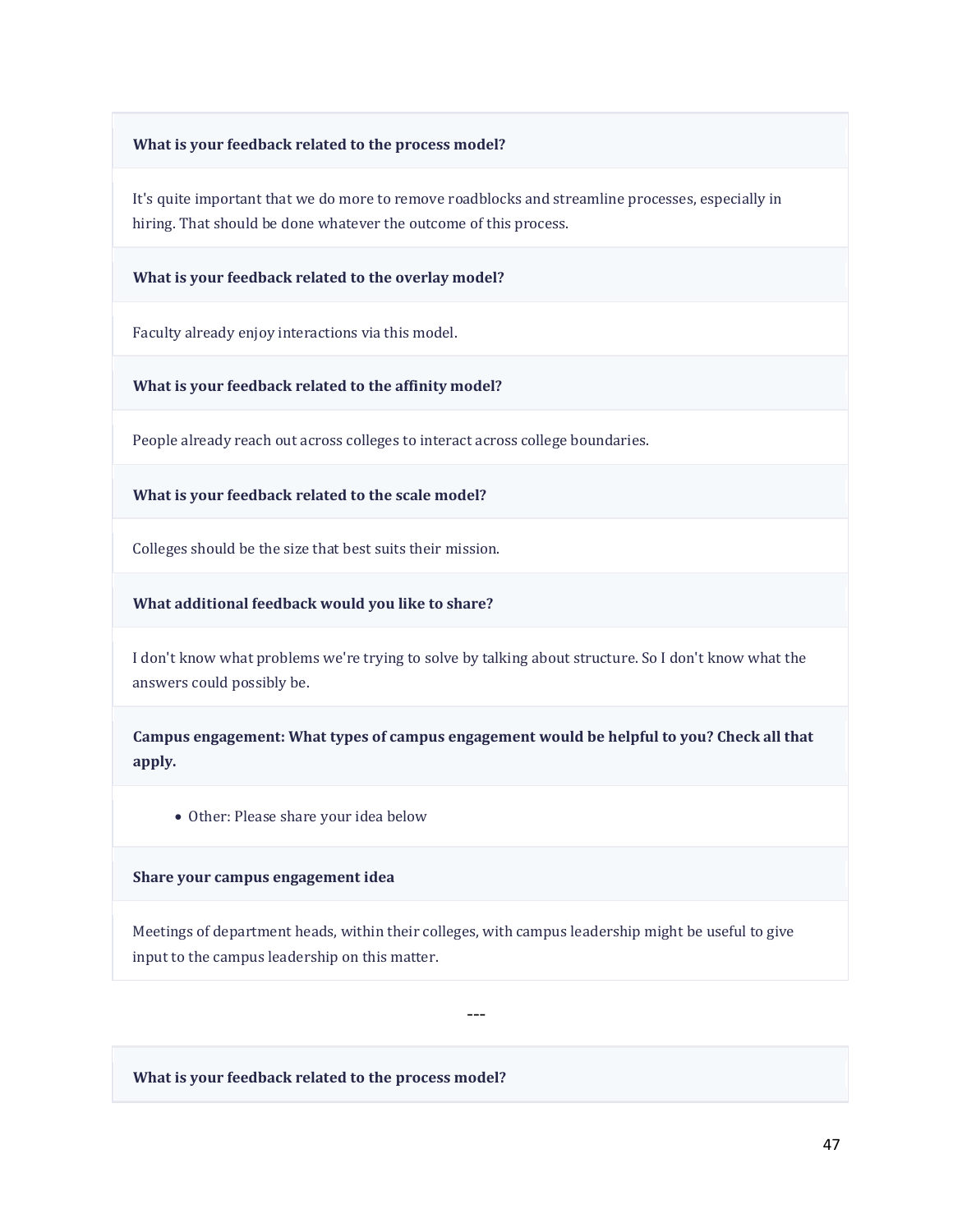I have heard repeatedly from many faculty that there are hosts of proceeds constraints that reduce the effectiveness of faculty too do their jobs. So I was surprised that this area from the Working Groups report has not been included in the March meetings with the facilitators. This area is the one that I believe will generate the most benefits long-term here and it doesn't serve the process well to have it not be included in the facilitators meetings.

**Campus engagement: What types of campus engagement would be helpful to you? Check all that apply.**

• Large Town Halls

## February 2022 Web Feedback

## **What additional feedback would you like to share?**

Based on what I've read and heard so far, the information that directs the committee comes from two areas: 1) projected data about population demographics, technological expansion, and economic futures and 2) faculty and administration feedback. However, I haven't seen any feedback from current UT students about the roadblocks to their education, from current high school students about their expectations and needs, or from parents of K - 12 students about their attitudes and expectations for higher ed.

Is that information anywhere, and if so how did it play into the report or the committee's discussions about academic structures?

**Campus engagement: What types of campus engagement would be helpful to you? Check all that apply.**

---

- Small group meetings
- Discussions in departmental/staff meetings

#### August 2021 Web Feedback

**What additional feedback would you like to share?**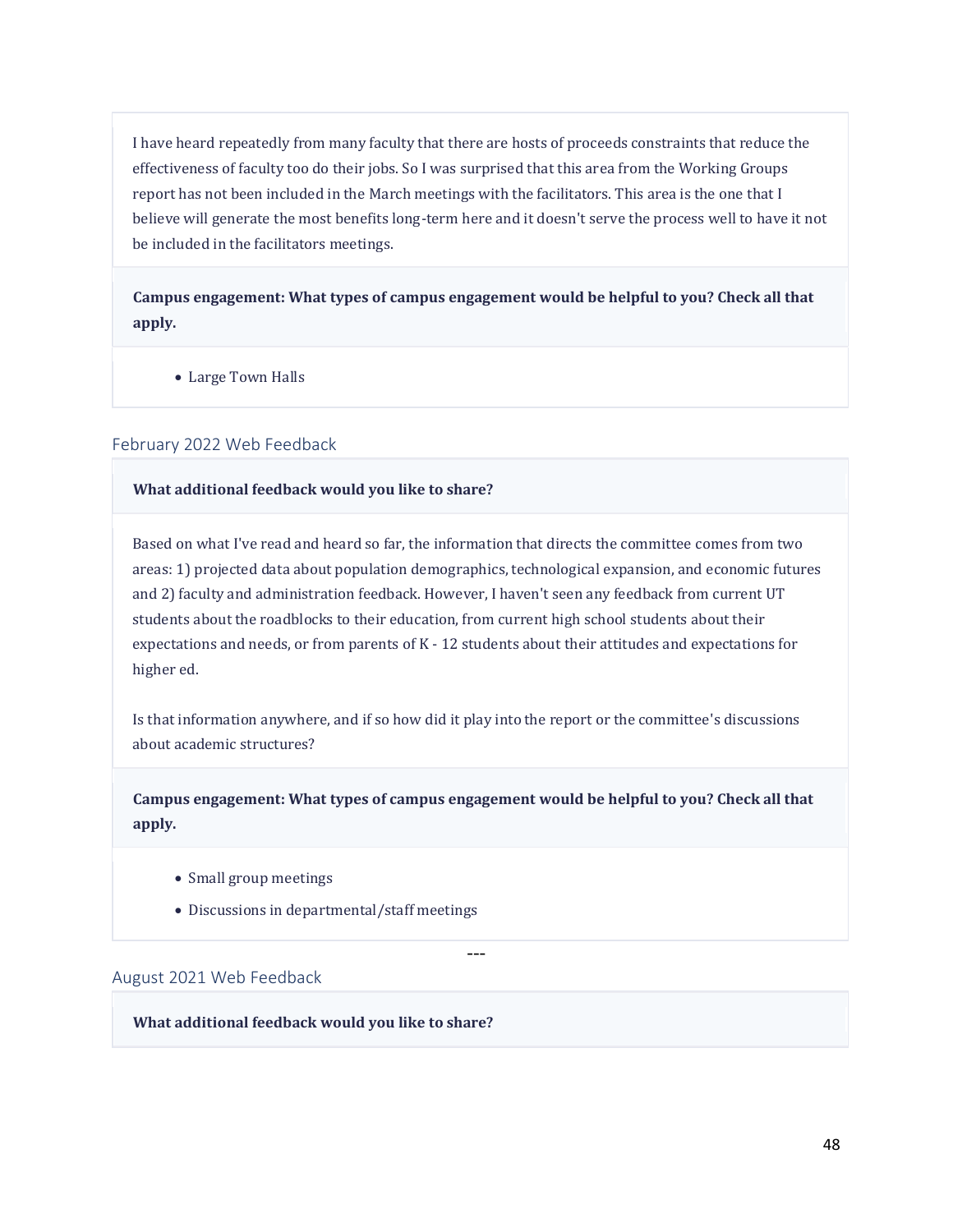There should be an advising director on this committee. There are implications here of cross and/or multidisciplinary evolution in curricula as well as organization that would affect students. Professional advising understands how curriculum on the broadest sense (i.e. beyond the student's major department) impacts students' retention, progression, and success.

---

#### **What additional feedback would you like to share?**

### All,

In the working group narrative there is the following statement, "Per the Chancellor, these discussions have been guided by three key desired outcomes for UT as stated in our strategic vision: flexible, agility, and interdisciplinary capability." While Donde has said this publicly many times what I am seeing in practice across many processes is the exact opposite, more red tape and slowing down innovation. If we are truly going to be a "flexible, agile" organization, we not only need structures but processes that facilitate the potential to "flexible and agile". I have been here almost 30 years and everything thing we try to do to be innovative, flexible, and agile is being hindered at every level/stage, much more than it used to be. In trying to work through these issues, it is taking its toll on our employee's motivation and work satisfaction. While changing structures may help some of this, leaning out processes (including approval processes) across campus may even have a more significant impact on our university.

---

#### **What additional feedback would you like to share?**

Really nice work on this document. However, when I think about the vision, I think about setting a very lofty goal that might make people uncomfortable but also has more tangibility associated with it. There's a great Harvard Business Review article (a must read in strategy) by Collins and Porras that talks about vision statements being comprised, in part, of BHAGs, or @ big hairy audacious goals. But ultimately, these are dream statements and I think it would be good to have something in the statement that, when we achieve it, we would know that we have arrived.

---

#### **What additional feedback would you like to share?**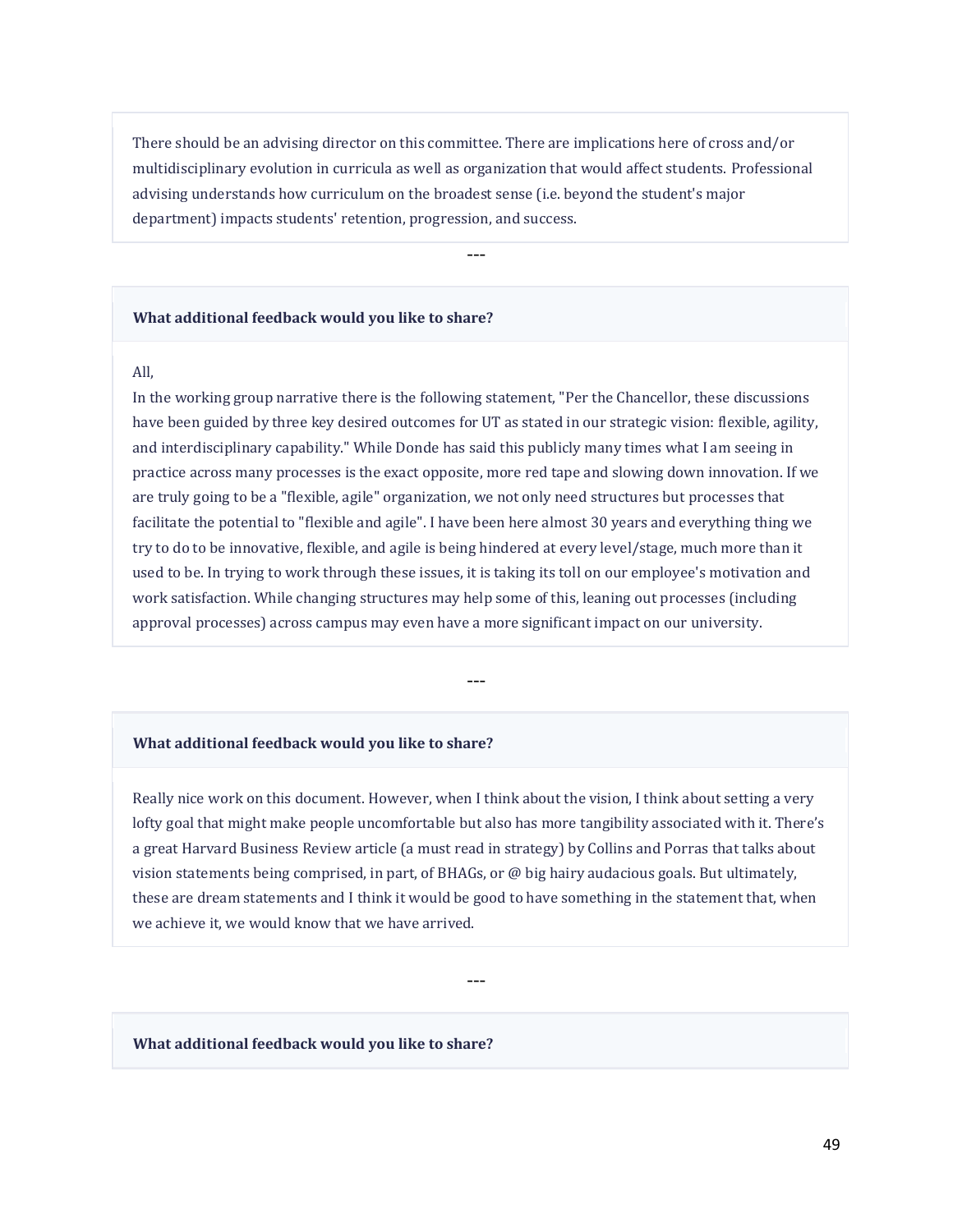1. Consider developing a focused college of health that could align various academic disciplines. The Colleges of Nursing and Social Work are health focused but they hold single professional identities and are not broad enough to cover the range of disciplines that would be in a college of health.

2. The College of Arts and Sciences is very large in terms of faculty, departments, and students. It may be useful to consider ways to divide or restructure it into two or three seperate colleges with a focused identify. While I appreciate the core of liberal arts within the college, it may be beneficial to consider a structural realignment.

3. It may be worth considering a College of Ag and Environment. As the Ag Institute is integrated back into UT, it might be beneficial to consider how that alignment may occur.

---

#### **What additional feedback would you like to share?**

Our current structure is based more on history than on reason. We need to carefully examine options that will bring our university into an alignment that creates greater opportunities. Higher education is changing and UTK needs to be willing to change. I encourage us to dare to explore options and to look for more reasoned alignments. We need to be organized in ways that will allow us to create programs that meet the needs of students - this generation isn't looking backwards, they are looking forward. These alignments should also help bring together our faculty in ways that promote our research and scholarly work. If we are to achieve the things outlined in the newest Strategic Vision, we need an organizational structure that promotes new opportunities.

---

#### **What additional feedback would you like to share?**

Academic unity and focus is critical. We need a stronger health science emphasis on this campus. We could form a health sciences college with schools of nursing and public health. Then, add some additional areas such as physical and occupational therapy. About 10 years ago we had an ad hoc committee study the feasibility of a medical school at UTK. Given the high demand for medical doctors it would be a good time to reconsider this proposal and seek funding to develop a college of medicine at UTK.

---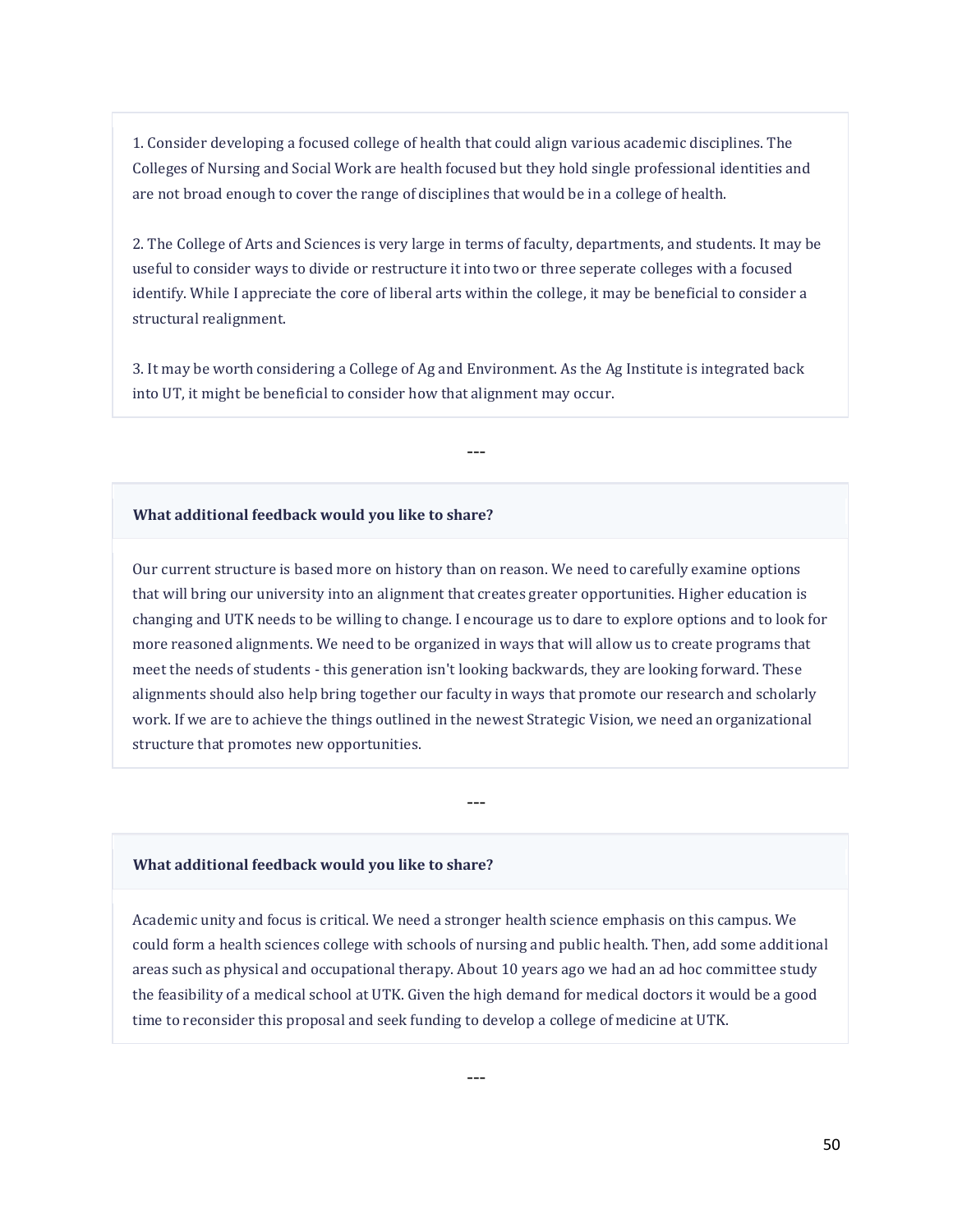#### **What additional feedback would you like to share?**

At present, we have an Instructional Technology MA program and a Learning, Design, and Technology PhD program in the Educational Psychology and Counseling department, but have an Educational Technology EdS program in the Theory and Practice in Teacher Education program. I believe we would be stronger by unifying these two closely related disciplines.

---

#### **What additional feedback would you like to share?**

For interdisciplinary collaborations, discussions need to occur regarding how faculty are evaluated. Many bylaws don't acknowledge this type of work well, and encourage faculty to be isolated. This would also be true for the development of interdisciplinary graduate programs - which are very much needed on campus.

---

#### **What additional feedback would you like to share?**

For new faculty, there has been significant challenges to feeling valued and included. Yes, some of this has been the pandemic, but in this new post-pandemic era, the University and/or college needs to thoughtfully consider how to foster the sense that new faculty are valued and a part of UT.

---

#### **What additional feedback would you like to share?**

I would like to see a thoughtful consideration of whether the tenure track needs to be what it has always been. There was some discussion of shifting to teaching-focused tenure track and research-focused tenure track. I would like to see that seriously considered.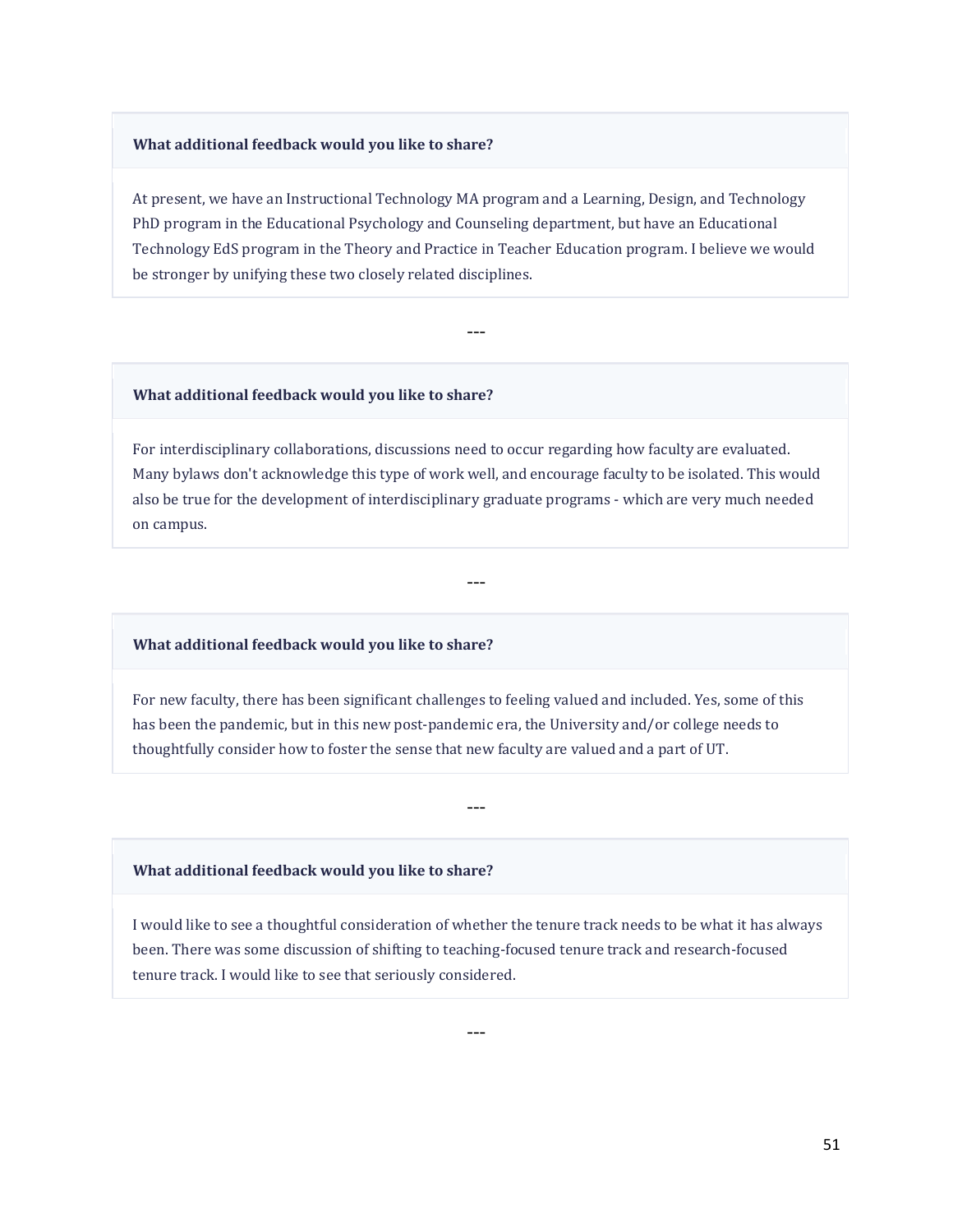#### **What additional feedback would you like to share?**

The size disparity among colleges should be addressed. Some colleges such as Arts and Sciences or Education, Health, and Human Sciences are composed of many unrelated disciplines while other other colleges such as Nursing or Social Work contain only a single discipline. I would recommend splitting Arts and Sciences as well as education and health.

---

#### **What additional feedback would you like to share?**

First, I thank the group for their service on this important task for the university. My main comment regarding this group is that its purpose might be misconstrued as a way to reduce workforce and cause employees to lose their jobs. This is especially a possibility for staff and faculty who are not tenured or not tenure-track. I urge the group to over communicate the purpose of this task force to reassure folks and get ahead of potential rumors.

---

### **What additional feedback would you like to share?**

After reading your information, I am not exactly sure where this group is going. However, what comes immediately to mind is the UTIA vs. UTK issue. If you are looking at big picture structure, I would look at that. I have never understood why we have 2 campuses, but I do not have enough information to know whether having two adjacent Knoxville campuses is a good, indifferent, or bad idea. I want to make sure Agriculture does not lose the spotlight, and yet it is important for students and faculty to easily navigate within and between these campuses in all aspects- courses, research, service, outreach. I do not want to lose parking to all the students who attend classes across the bridge, but I also want to have easy access to library systems, computer support, infrastructure, etc.

If academic structure is about classifying departments and keeping majors within departments, then I think we are missing a huge opportunity. I would guess that many graduates use very little of the knowledge they've gained in their "major" and learn more with advanced or on the job training. Wouldn't it be great to have a degree where these types of students prepared for their future jobs/professions/careers through a broad-based degree- once that provided exposure to literature, politics, foreign language, conflict resolution, educational premises, health and fitness, problem solving,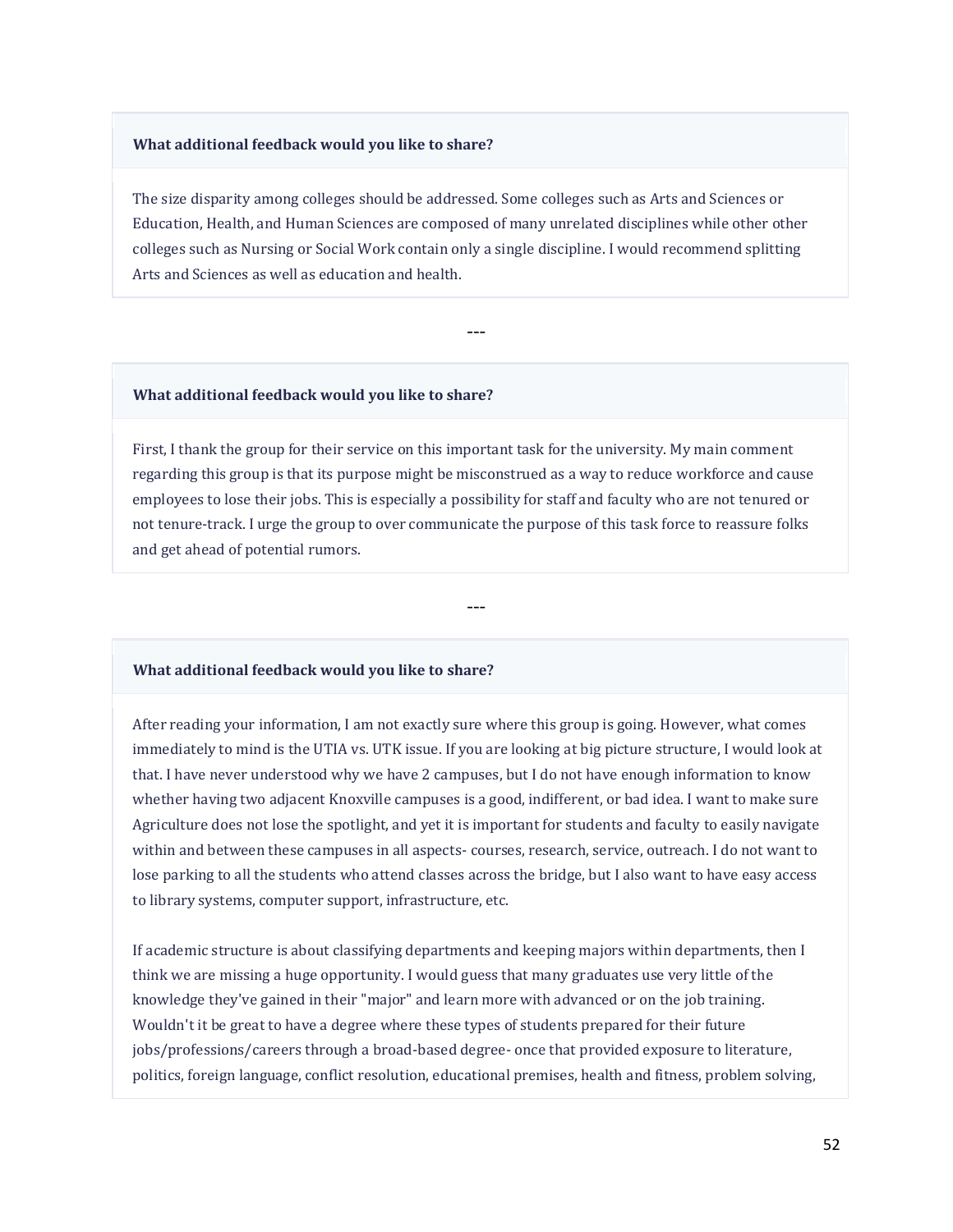critical thinking, scientific analysis, evaluating validity of media, etc.? If someone is going to sell insurance, he or she does not need a business degree. What they need is to be widely read, have a basic understanding of national and world geography and politics, be able to communicate effectively, know techniques for resolving conflict or providing customer service, etc. That would be a college degree that could span multiple departments.

---

#### **What additional feedback would you like to share?**

Principle 2: In my experiences trying to collaborate with a team of interdisciplinary scholars and students, across colleges and departments, I have found several obstacles that must be overcome to do so. Many of these challenges arise from decentralized policies and procedures regarding the management of grants. We are worried that the new budget model will only intensify some of these challenges, as departments are incentivized to keep funds within the department, rather than to spread them out across departments or even colleges.

---

A creative overlay option that takes advantage of an existing structure is to repurpose [University Studies,](https://catalog.utk.edu/content.php?catoid=34&navoid=4748) which already exists in the undergraduate catalog. Lecturers who teach entry-level, high enrollment 100 and 200 level courses could be organized under University Studies and report centrally. This would allow more for a more cohesive experience for students and closer alignment of entry-level course instruction with university goals of retention. Likewise, the move would allow colleges to focus more energy on college priorities such as research, service, and upper-division courses. University Studies is an unused organizational unit in the UT catalog and would allow us to move ahead quickly, with approval of campus leadership.

## Summary of comments at office hours with provost (Spring 2022)

- An attendee noted the belief that a lot comes down to money & management and wonders how BAM affects a 'small' college. Person is concerned about diminished support for smaller departments [philosophy, classics, religious studies] and says that most of this person's department doesn't trust campus leadership. Many feel restructuring adds to administrative bloat and that big decisions are made without faculty input. Many are concerned about divisive concepts legislation passed by the state. (More information here: [https://provost.utk.edu/divisive-concepts-legislation\)](https://provost.utk.edu/divisive-concepts-legislation)
- An attendee thinks splitting CAS makes sense. He used an example how the associate dean for research is spread so thin assisting research folks and how if a split occurred,